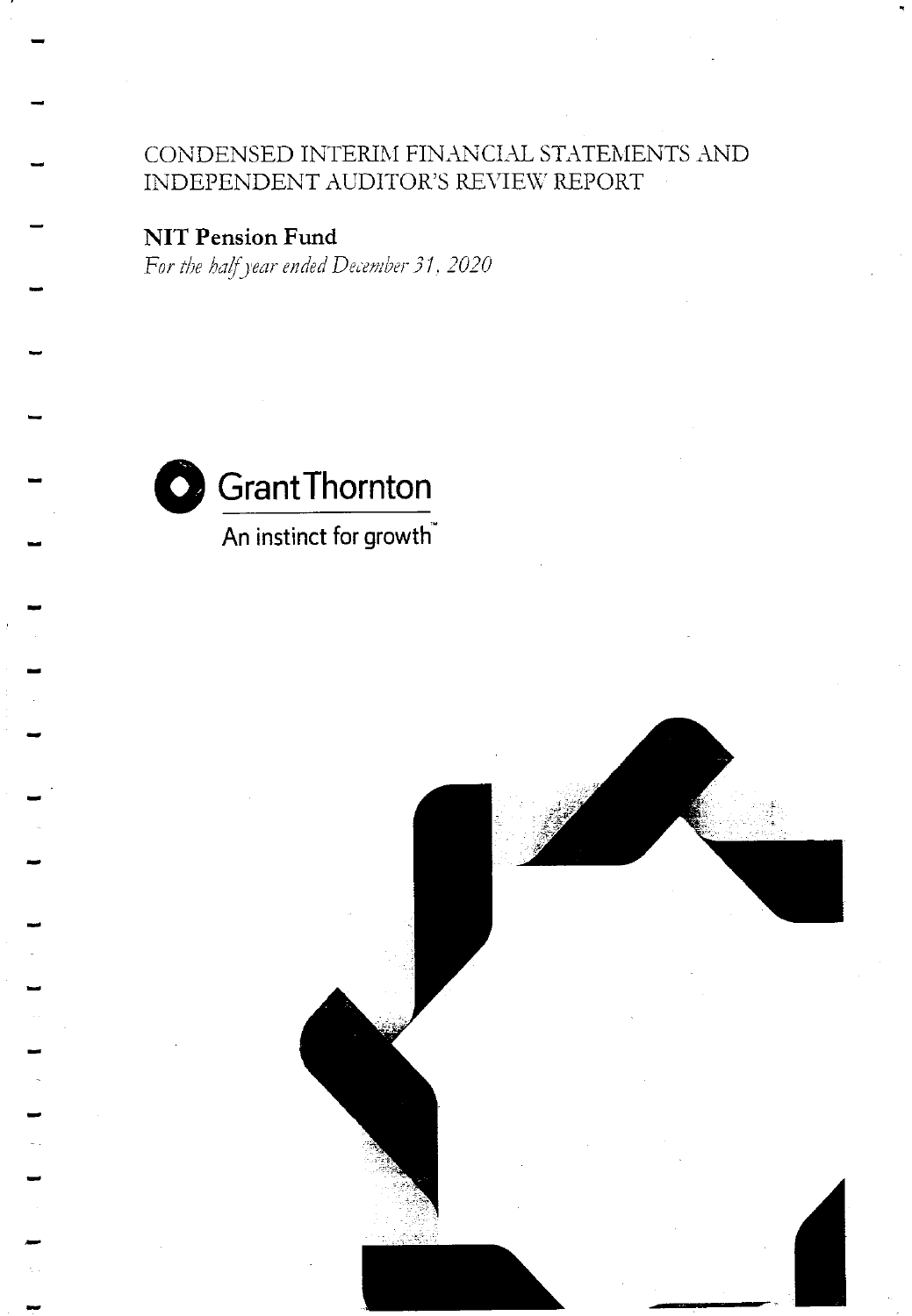## CONDENSED INTERIM FINANCIAL STATEMENTS AND INDEPENDENT AUDITORS'S REVIEW REPORT

NIT Pension Fund

For the half year ended December 31, 2020

# **Contents**

- 1. Letter to the Board of Directors of Management Company
- 2. Independent Auditor's Review Report
- 3. Condensed Interim Financial Statements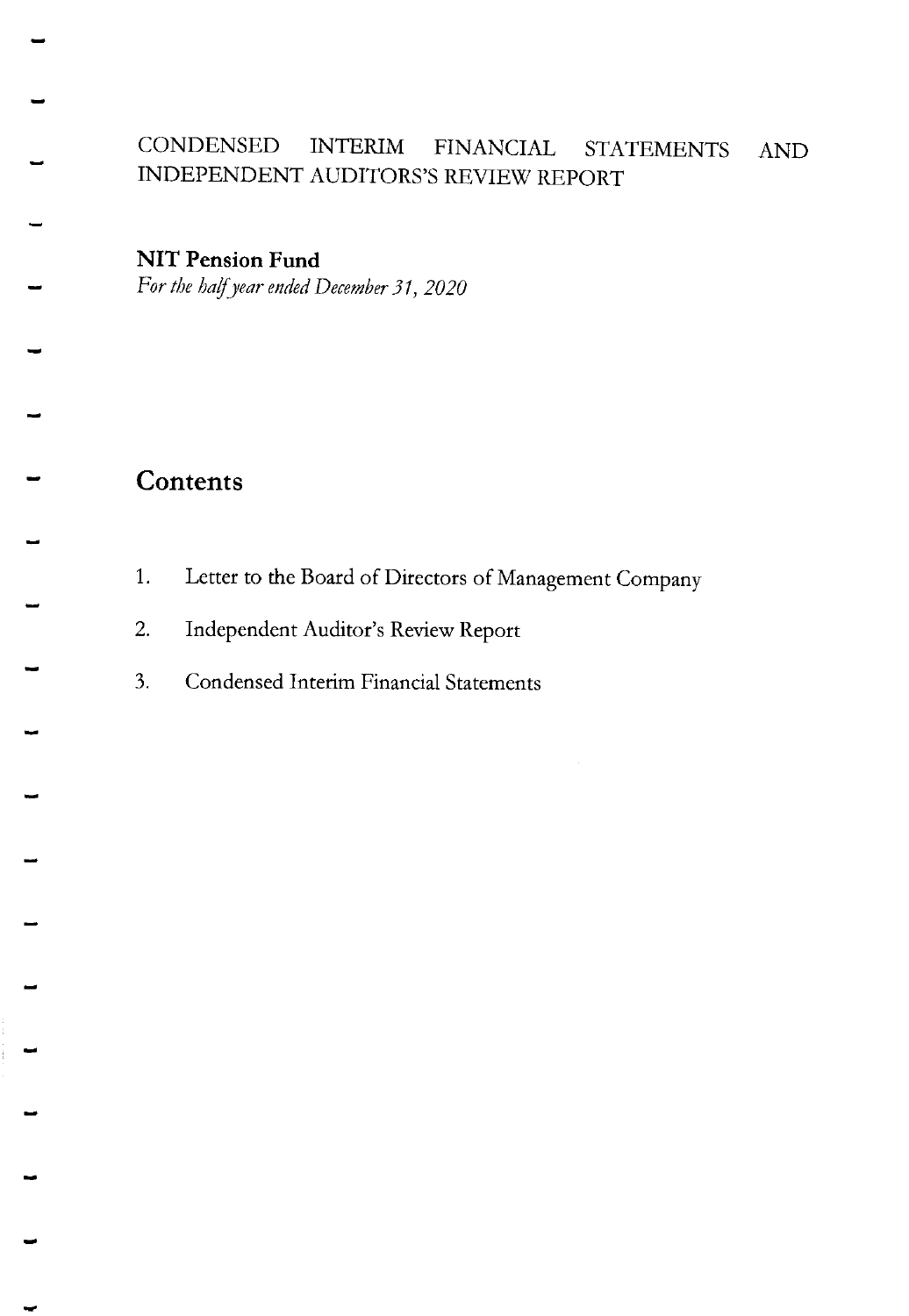**NIT Pension Fund** Independent Auditors' Review Report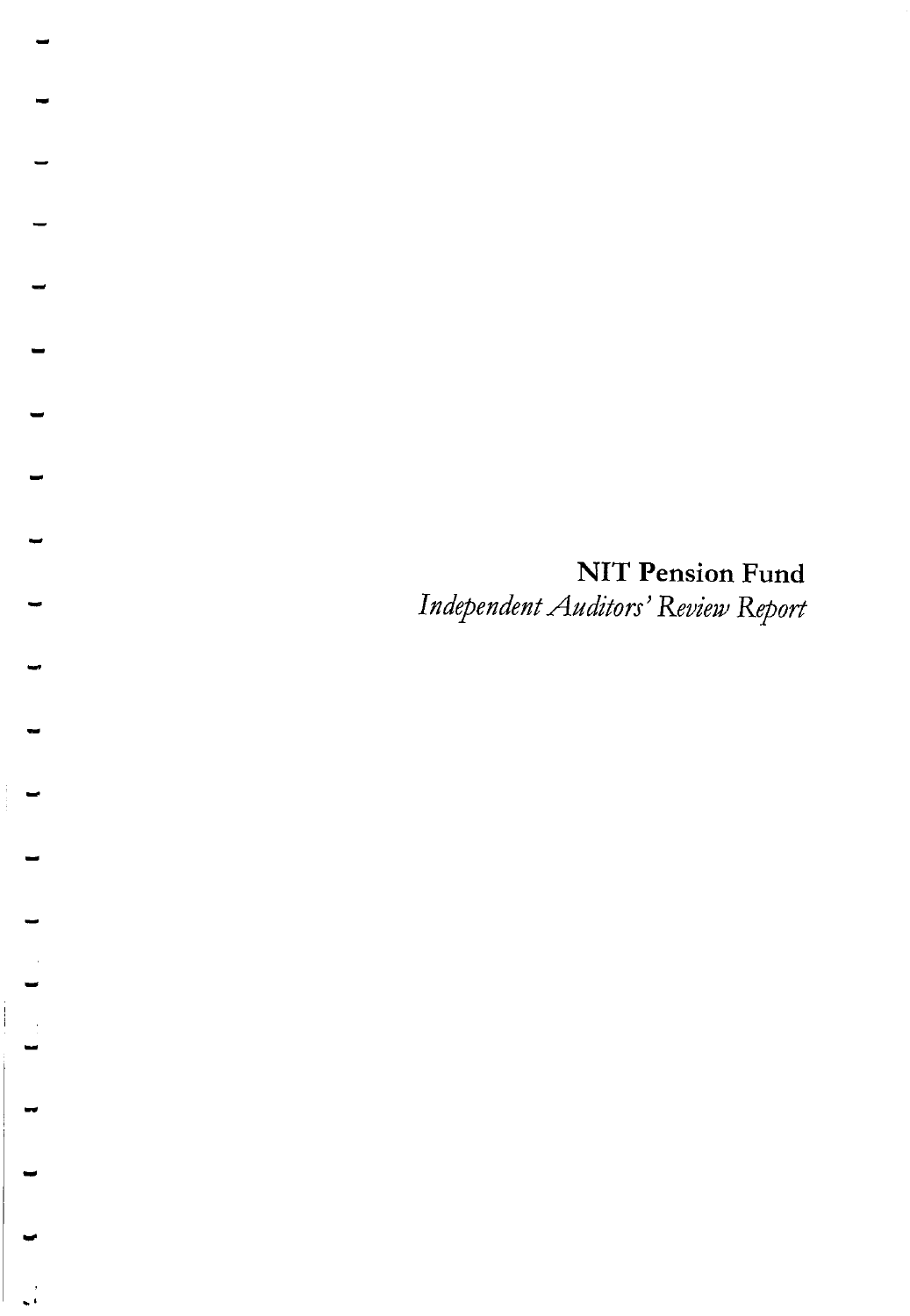

An instinct for growth

# INDEPENDENT AUDITORS' REYIEW REPORT TO THE PARTICIPANTS'OF NIT PENSION FUND

GRANT THORNTON ANJUM RAHMAN 1st & 3rd Floor,<br>Modern Motors House Beaumont Road. Karachi 75530

T +92 021 3567 2951,56 F +92 021 3568 8834

Introduction

We have reviewed the accompanying condensed interim statement of assets and liabilities of NIT Pension Fund (the Fund) as at December 31, 2020 and the related condensed interim income statement, condensed interim statement of comprehensive income, condensed interim statement of movement in participants' fund and condensed interim statement of cash flows and notes to the financial statements for the six-month period then ended (here-in-after referred to as the "interim financial statements"). Management Company (National Investment Trust Limited) is responsible for the prepamtion and presentation of the interim financial statements in accordance with approved accounting standards as applicable in Pakistan fot interim Enancial reporting. Our tesponsibility is to express <sup>a</sup> conclusion on this interim financial information based on our review.

#### Scope of Review

We conducted our review in accordance with International Standard on Review Engagements 2410, "Review of Interim Enancial Information Petformed by the Independent Auditor of the Entity". A review of interim financial statements consists of making inquiries, primarily of persons responsible for financial and accounting matters, and applying analytical and other review procedures. A review is substantially less in scope than an audit conducted in accordance with International Standards on Auditing and consequently does not enable us to obtain assurance that we would become aware of all significant matters that might be identified in an audit. Accordingly, we do not express an audit opinion.

#### Conclusion

Based on our review, nothing has come to our attention that causes us to believe that the accompanying interim financial information is not prepared, in all material respects, in accordance with accounting and reporting standards as applicable in Pakistan for interim financial reporting.

#### Other Matters

- 1) The figures of the condensed interim income statement and the condensed interim statement of comprehensive income for the thtee months'period ended December 31,2020 and 2019 have not been reviewed, as we are required to review only the cumulative figues for the six months' period ended December 31,2020; and
- The condensed interim financial sratements for the half year ended December 31, 2019 and the annual financial statements for the year ended June 30, 2020 of the Fund were reviewed and audited respectively by another firm of Chartered Accountants, whose review report dated February 24, 2020 and audit report dated September 23, 2020 expressed an unmodified conclusion and an unmodified opinion, on the aforementioned financial statements.

Chartered Accountants<br>Member of Grant Thomton International Ltd Offices in Islamabad. Lahore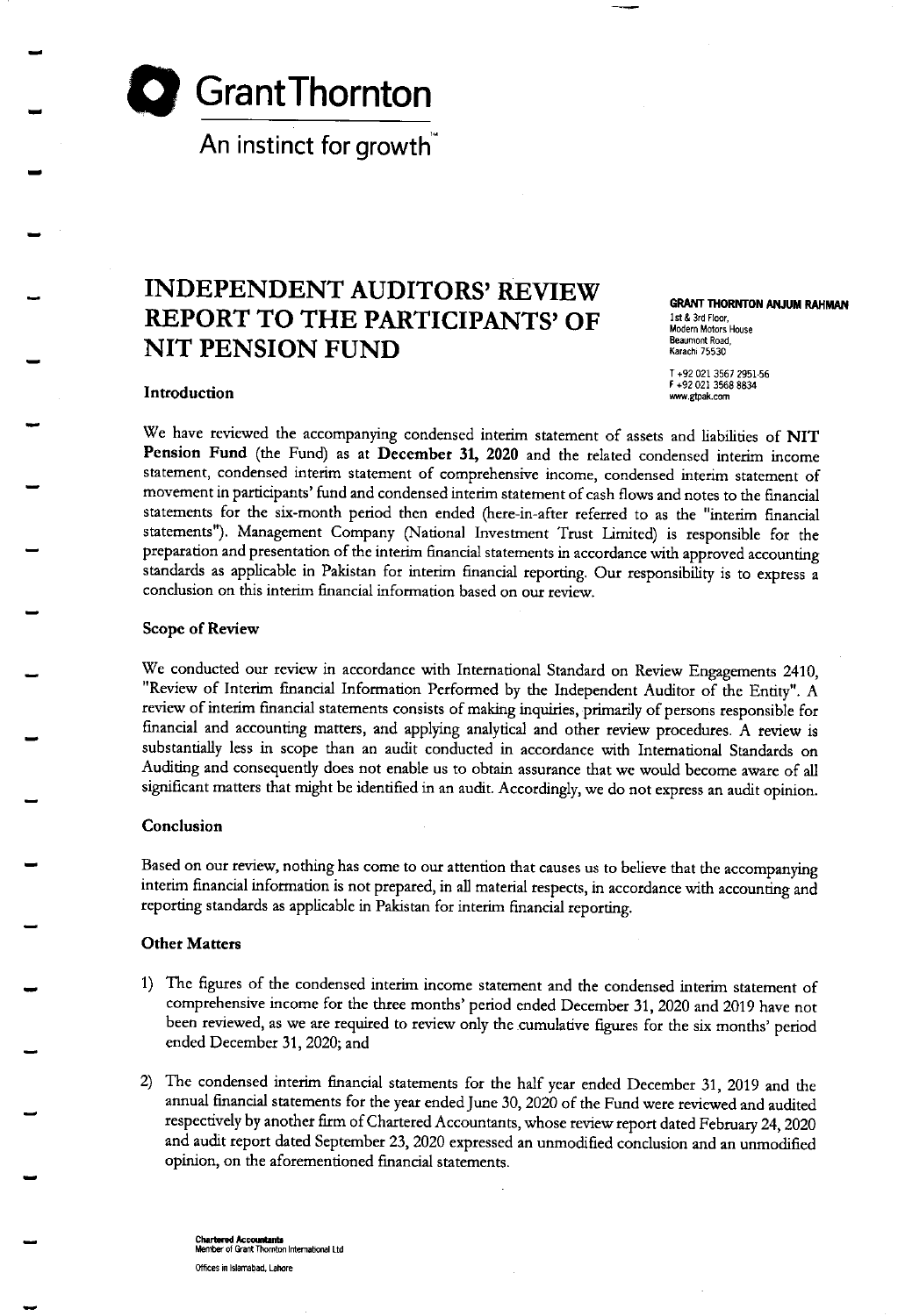

The engagement partner on the review resulting in this independent auditors' review report is Muhammad Shaukat Naseeb.

Grant Vourtouthin un Valon en

Chartered Accountants Date: Karachi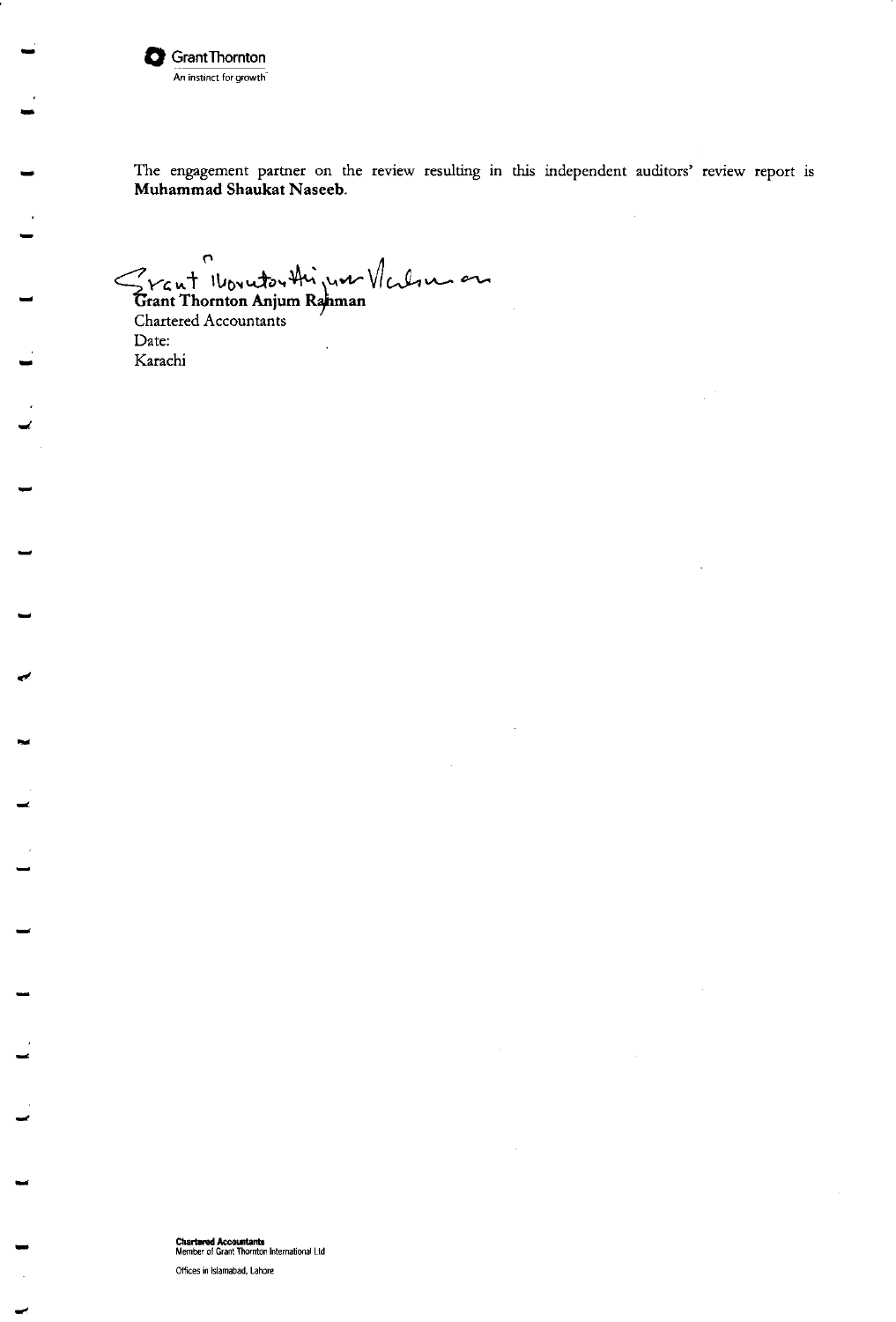# **NIT Pension Fund**

Condensed Interim Financial Statements For the half year ended December 31, 2020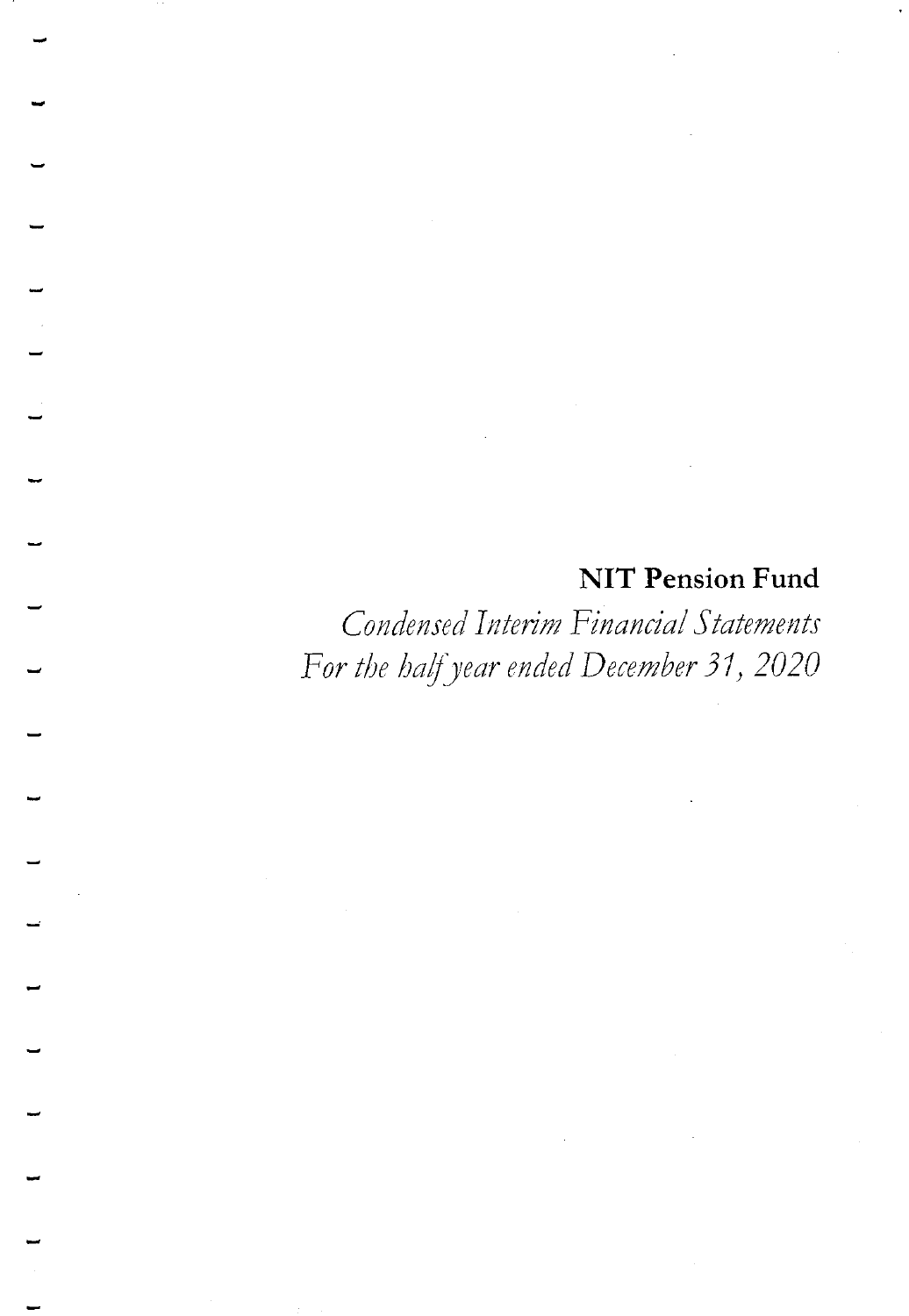#### NIT PENSION FUND CONDENSED INTERIM STATEMENT OF ASSETS AND LIABILITIES AS AT DECEMBER 31, 2020

contractors and

|                                                                          |      |                           |                  | December 31, 2020<br>Unaudited |                                       | June 30, 2020<br>Audited |                    |                  |                             |                         |            |
|--------------------------------------------------------------------------|------|---------------------------|------------------|--------------------------------|---------------------------------------|--------------------------|--------------------|------------------|-----------------------------|-------------------------|------------|
|                                                                          |      | <b>Equity</b><br>Sub-Fund | Debt<br>Sub-Fund | Money<br>Market<br>Sub-Fund    | <b>Commodities</b><br><b>Sub-Fund</b> | Total                    | Equity<br>Sub-Fund | Debt<br>Sub-Fund | Money<br>Market<br>Sub-Fund | Commodities<br>Sub-Fund | Total      |
|                                                                          | Note |                           |                  |                                |                                       | (Rupees in '000)         |                    |                  |                             |                         |            |
| Assets                                                                   |      |                           |                  |                                |                                       |                          |                    |                  |                             |                         |            |
| <b>Bank</b> balances                                                     |      | 3.949                     | 12,916           | 50,180                         | 116,079                               | 183,124                  | 5,158              | 15,854           | 32,218                      | 8,904                   | 62,134     |
| Investments                                                              | 5    | 84,025                    | 108,901          | 78,277                         |                                       | 271,203                  | 71,094             | 105,335          | 89,101                      | 79,767                  | 345,297    |
| Financial assets at fair value through profit or loss                    | 6    |                           |                  |                                | 4,220                                 | 4,220                    |                    |                  |                             | 3,013                   | 3,013      |
| Dividend and profit receivable                                           |      | 171                       | 3,312            | 199                            | 695                                   | 4,377                    | 86                 | 3,313            | 216                         | 57                      | 3,672      |
| Security deposits                                                        |      | 2,600                     | 100              | 100                            | 7,434                                 | 10,234                   | 2,600              | 169              | 117                         | 30,791                  | 33,677     |
| <b>Total assets</b>                                                      |      | 90,745                    | 125,229          | 128,756                        | 128,428                               | 473,158                  | 78,938             | 124,671          | 121,652                     | 122,532                 | 447,793    |
| Liabilities                                                              |      |                           |                  |                                |                                       |                          |                    |                  |                             |                         |            |
| - Pavable to National Investment Trust Limited -<br>Pension Fund Manager |      | 63                        | 59               | 65                             | 54                                    | 241                      | 2,740              | 243              | 141                         | 129                     | 3,253      |
| - Payable to Central Depository Company<br>of Pakistan Limited - Trustee |      | 12                        | 17               | 18                             | 17 <sub>2</sub>                       | 64                       | 10                 | 17               | 18                          | 16                      | 61         |
| - Payable to Securities and Exchange                                     |      |                           |                  |                                |                                       |                          |                    |                  |                             |                         |            |
| Commission of Pakistan                                                   |      | 14                        | 20               | 21                             | 21                                    | 76                       | 25                 | 37               | 38                          | 35                      | 135        |
| Accrued expenses and other liabilities                                   | 7    | 527                       | 1,042            | 1,018                          | 1,344                                 | 3,931                    | 491                | 899              | 921                         | 1,226                   | 3,537      |
| <b>Total liabilities</b>                                                 |      | 616                       | 1,138            | 1,122                          | 1,436                                 | 4,312                    | 3,266              | 1,196            | 1,118                       | 1,406                   | 6,986      |
| Net assets                                                               |      | 90,129                    | 124,091          | 127,634                        | 126,992                               | 468,846                  | 75,672             | 123,475          | 120,534                     | 121,126                 | 440,807    |
| Contingencies and commitments                                            | 8    |                           |                  |                                |                                       |                          |                    |                  |                             |                         |            |
| Participants' funds (as per statement attached)                          |      | 90,129                    | 124,091          | 127,634                        | 126,992                               | 468,846                  | 75,672             | 123,475          | 120,534                     | 121,126                 | 440,807    |
|                                                                          |      |                           |                  |                                |                                       |                          |                    |                  |                             |                         |            |
| Number of units in issue                                                 | 9.   | 9,168,623                 | 8,044,627        | 8,924,891                      | 7,500,935                             | 33,639,076               | 9.259,397          | 8,075,680        | 8,683,919                   | 7,500,935               | 33,519,931 |
| Net assets value per unit (Rupees)                                       |      | 9.8302                    | 15.4253          | 14.3009                        | 16.9302                               |                          | 8.1724             | 15.2898          | 13.8802                     | 16.1482                 |            |
|                                                                          |      |                           |                  |                                |                                       |                          |                    |                  |                             |                         |            |

The annexed notes from 1 to 13 form an integral part of these condensed interim financial statements.  $C \widehat{\mathsf{1}}^{\mathsf{M}}$ 

Managing Qirector

For National Investment Trust Limited (Pension Fund Manager)

Director

**Director** 

 $\mathfrak{S}$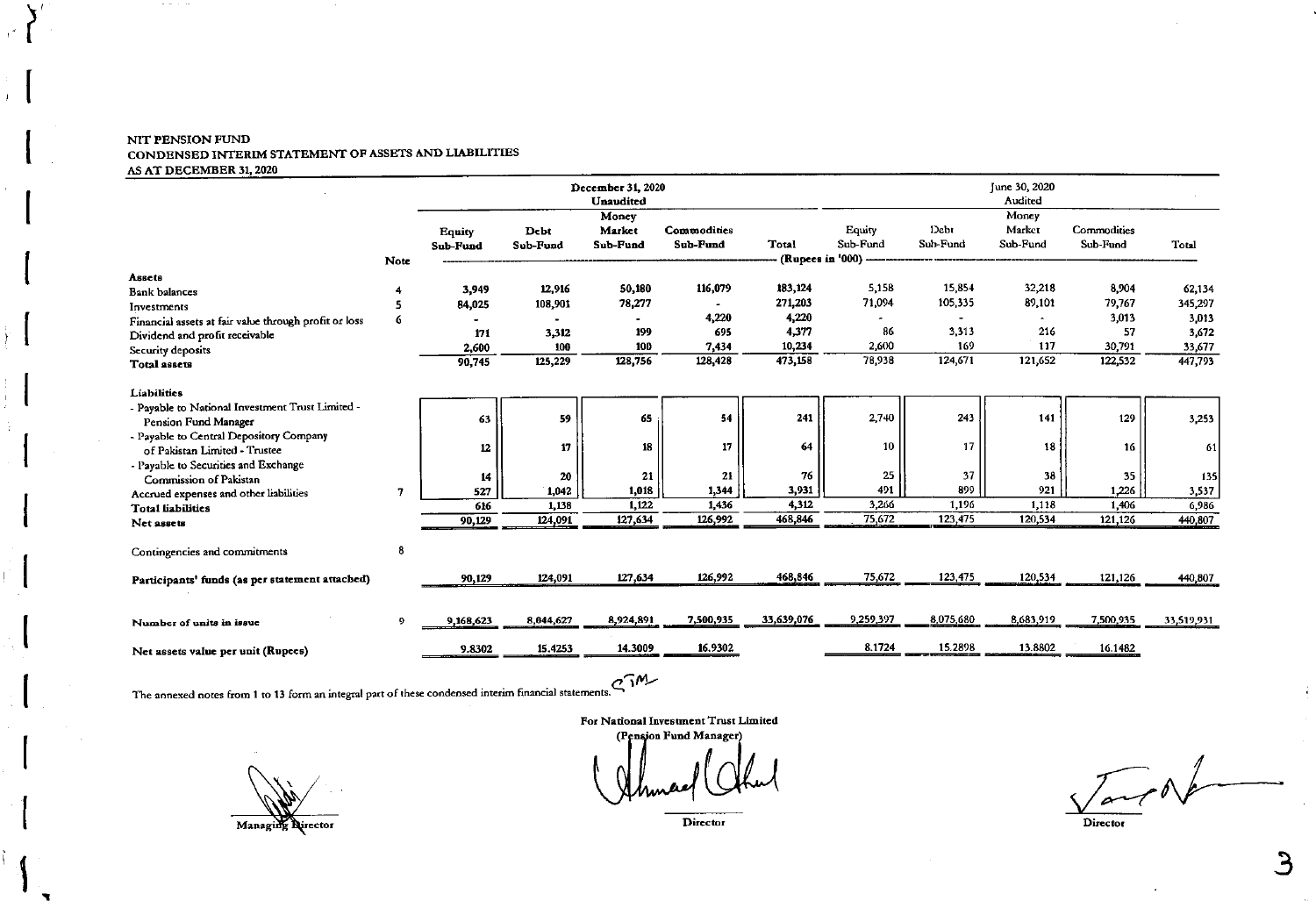#### NIT PENSION FUND CONDENSED INTERIM INCOME STATEMENT (UNAUDITED) FOR THE HALF YEAR ENDED DECEMBER 31, 2020

 $\sim$   $\sim$   $\sim$ 

|                                                      |       |          |          | December 31, 2020 |              |                  | December 31, 2019 |          |          |             |        |  |
|------------------------------------------------------|-------|----------|----------|-------------------|--------------|------------------|-------------------|----------|----------|-------------|--------|--|
|                                                      |       |          |          | Money             |              |                  |                   |          | Money    |             |        |  |
|                                                      |       | Equity   | Debt     | Market            | Commodities  |                  | Equity            | Debt     | Market   | Commodities |        |  |
|                                                      |       | Sub-Fund | Sub-Fund | Sub-Fund          | Sub-Fund     | Total            | Sub-Fund          | Sub-Fund | Sub-Fund | Sub-Fund    | Total  |  |
|                                                      | Note: |          |          |                   |              | (Rupees in '000) |                   |          |          |             |        |  |
| Income                                               |       |          |          |                   |              |                  |                   |          |          |             |        |  |
| Income from government securities                    |       |          | 5,898    | 3,248             | 265          | 9,411            |                   | 5,924    | 6,320    | 2,737       | 14,981 |  |
| Income from debt securities                          |       |          | 431      | 21                |              | 452              |                   | 449      |          |             | 449    |  |
| Profit on bank deposits                              |       | 197      | 540      | 1,409             | 3,198        | 5,344            | 448               | 481      | 1,451    | 2,686       | 5,066  |  |
| Dividend income                                      |       | 1,518    |          |                   |              | 1,518            | 1,987             |          |          |             | 1,987  |  |
| Net unrealised gain on futures contracts of gold     |       |          |          |                   | 4,220        | 4,220            |                   |          |          | 2,837       | 2,837  |  |
| Realised (loss)/gain on gold contracts               |       |          |          |                   | (1,058)      | (1, 058)         |                   |          |          | 2,228       | 2,228  |  |
| Gain on sale of investments - net                    |       |          |          |                   |              |                  |                   | 25       | 18       |             | 43     |  |
| Net unrealised (loss) on investments                 |       |          |          | (9)               |              | (9)              |                   |          |          |             |        |  |
| Total income                                         |       | 1,715    | 6,869    | 4,669             | 6,625        | 19,878           | 2,435             | 6,879    | 7,789    | 10,488      | 27,591 |  |
| <b>Expenses</b>                                      |       |          |          |                   |              |                  |                   |          |          |             |        |  |
| -Remuneration of National Investment Trust Limited - |       |          |          |                   |              |                  |                   |          |          |             |        |  |
| Pension Fund Manager                                 |       | 329      | 310      | 313               | 318          | 1,270            | 275               | 268      | 291      | 256         | 1,090  |  |
| -Sindh Sales Tax on remuneration of Pension Fund     |       |          |          |                   |              |                  |                   |          |          |             |        |  |
| Manager                                              |       | 43       | 40       | 41                | 41           | 165              | 36                | 35       | 38       | 33          | 142    |  |
| -Remuneration of Central Depository Company          |       |          |          |                   |              |                  |                   |          |          |             |        |  |
| of Pakistan Limited - Trustee                        |       | 66       | 93       | 94                | 95           | 348              | 55                | 80       | 87       | 77          | 299    |  |
| -Sindh Sales Tax on remuneration of trustee          |       | Q        | 12       | 12                | $12 \,$      | 45               |                   | 10       | 11       | 10          | 38     |  |
| Annual fee - Securities and Exchange Commission of   |       |          |          |                   |              |                  |                   |          |          |             |        |  |
| Pakistan                                             |       | 14       | 20       | 21                | 21           | 76               | 12                | 18       | 19       | 17          | 66     |  |
| Custodian charges of Central Depository Company of   |       |          |          |                   |              |                  |                   |          |          |             |        |  |
| Pakistan                                             |       |          |          | 3                 |              | 10               |                   |          |          |             | 7      |  |
| Auditors remuneration                                |       | 60       | 60       | 60                | 60           | 240              | 49                | 50       | 49       | 49          | 197    |  |
| Securities transaction costs                         |       |          |          |                   | 51           | 51               |                   |          |          | 32          | 32     |  |
| Printing and related costs                           |       | 7        | 7        |                   |              | 28               |                   |          |          |             |        |  |
| Settlement and bank charges                          |       | 191      | 2        |                   | $\mathbf{z}$ | 196              | 521               | 179      | 8        |             | 712    |  |
| Total expenses                                       |       | 723      | 547      | 552               | 607          | 2,429            | 959               | 643      | 503      | 478         | 2,583  |  |
| Net income from operating activities                 |       | 992      | 6,322    | 4,117             | 6,018        | 17,449           | 1,476             | 6,236    | 7,286    | 10,010      | 25,008 |  |
| Provision for Sindh Workers' Welfare Fund            | 7.1   | (20)     | (126)    | (82)              | (120)        | (348)            | (30)              | (125)    | (146)    | (200)       | (501)  |  |
| Net income for the period                            |       | 972      | 6,196    | 4,035             | 5,898        | 17,101           | 1,446             | 6,111    | 7,140    | 9,810       | 24,507 |  |
|                                                      |       |          |          |                   |              |                  |                   |          |          |             |        |  |

The annexed notes from 1 to 13 form an integral part of these condensed interim financial statements.

For National Investment Trust Limited (Pension Fund Manager)

Director

 $\frac{1}{\sqrt{c^{2}-1}}$   $\frac{1}{\sqrt{c^{2}-1}}$ 

Managing Director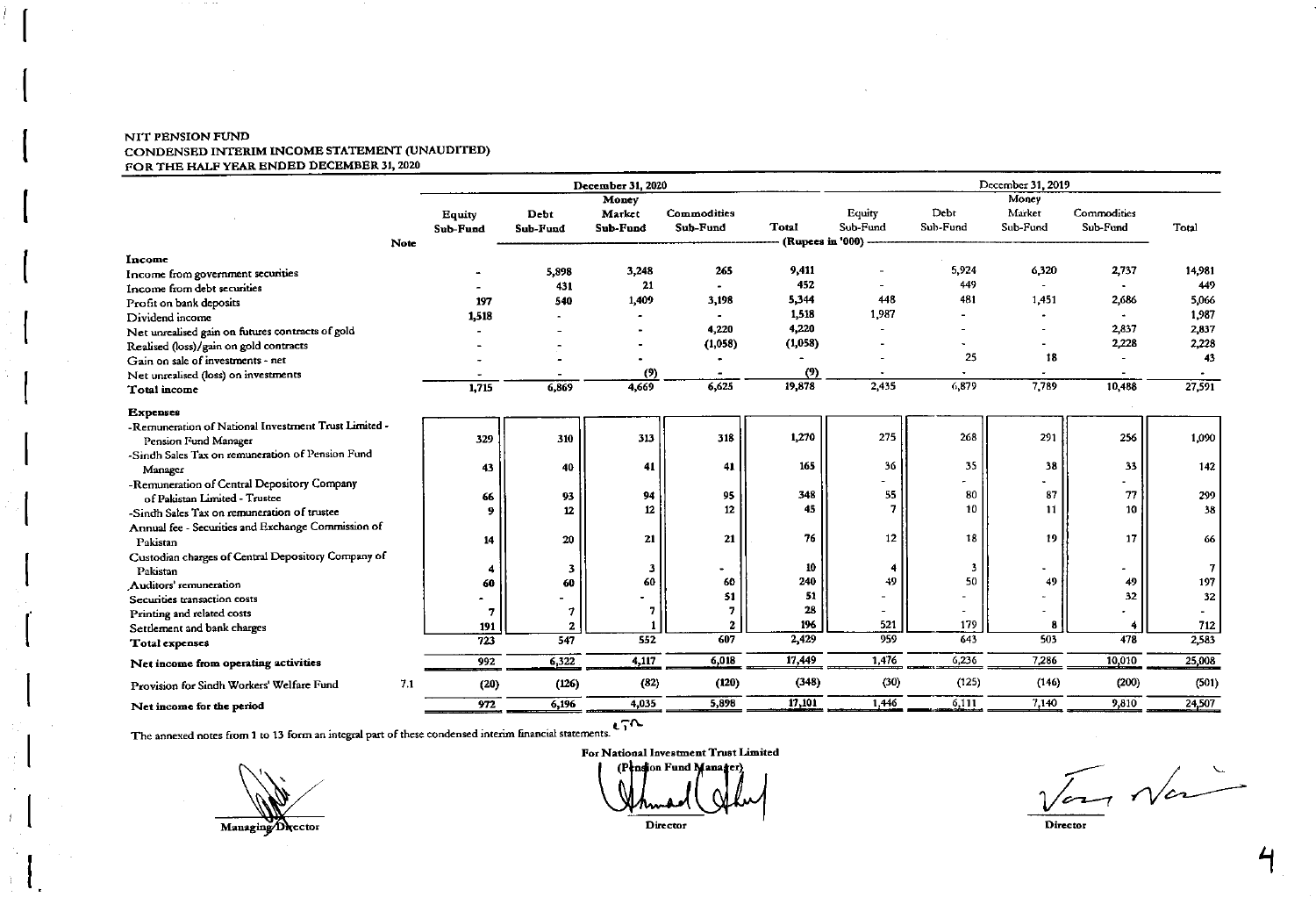#### NIT PENSION FUND CONDENSED INTERIM INCOME STATEMENT (UNAUDITED) FOR THE QUARTER ENDED DECEMBER 31, 2020

| Money<br>Money<br>Commodities<br>Total<br>Market<br>Debt<br>Equity<br><b>Commodities</b><br>Total<br>Market<br>Debt<br><b>Equity</b><br>Sub-Fund<br>Sub-Fund<br>Sub-Fund<br>Sub-Fund<br>Sub-Fund<br>Sub-Fund<br>Sub-Fund<br>Sub-Fund<br>(Rupces in '000)<br>Note<br>Income<br>1,220<br>7.643<br>3,180<br>3,243<br>4,603<br>1,636<br>2,967<br>Income from government securities<br>245<br>245<br>234<br>. .<br>21<br>213<br>Income from debt securities<br>2,749<br>182<br>697<br>1,600<br>270<br>2,856<br>1,888<br>594<br>284<br>90<br>Profit on bank deposits<br>1,130<br>1,198<br>1,130<br>1,198<br>Dividend income<br>623<br>623<br>8,360<br>8,360<br>Net unrealised gain on futures contracts of gold<br>1,181<br>1,181<br>(8, 644)<br>(8,644)<br>Realised (loss)/gain on gold contracts<br>(12)<br>(12)<br>(Loss) on sale of investments - net<br>63<br>63<br>$\hat{\phantom{a}}$<br>Net unrealised gain on investments<br>13.559<br>3,928<br>4.624<br>3,607<br>8,670<br>1,400<br>2,314<br>1,604<br>3,464<br>1,288<br>Total income / (loss)<br><b>Expenses</b><br>-Remuneration of National Investment Trust Limited -<br>565<br>130<br>140<br>146<br>636<br>149<br>158<br>159<br>155<br>164<br>Pension Fund Manager<br>-Sindh Sales Tax on remuneration of Pension Fund<br>17<br>73<br>18<br>19<br>19<br>83<br>20<br>21<br>20<br>22<br>Manager<br>-Remuneration of Central Depository Company<br>155<br>42<br>39<br>175<br>30<br>44<br>47<br>48<br>47<br>33<br>of Pakistan Limited - Trustee<br>20<br>5<br>5<br>23<br>6<br>6<br>5<br>6<br>-Sindh Sales Tax on remuneration of Trustee<br>Annual fee - Securities and Exchange Commission of<br>9<br>9<br>34<br>10<br>38<br>10<br>6<br>11<br>10<br>7<br>Pakistan<br>Custodian charges of Central Depository Company of<br>2<br>6<br>3<br>$\overline{\phantom{a}}$<br>2<br>1<br>Pakistan<br>105<br>27<br>26<br>26<br>26<br>112<br>28<br>28<br>28<br>28<br>Auditors' remuneration<br>24<br>24<br>24<br>24<br>Securities transaction costs<br>28<br>7<br>7<br>7<br>7<br>Printing and related costs<br>317<br>172<br>95<br>157<br>4<br>2<br>(2)<br>95<br>Settlement and bank charges<br>254<br>254<br>1,296<br>373<br>415<br>302<br>1,220<br>$\overline{283}$<br>272<br>363<br>Total expenses<br>4,370<br>12,263<br>3,192<br>3,674<br>1,027<br>1,302<br>7,450<br>2,031<br>3,192<br>925<br>Net income from operating activities<br>(245)<br>(87)<br>(64)<br>(73)<br>(148)<br>(21)<br>(40)<br>(26)<br>(63)<br>(19)<br>7.1<br>Provision for Sindh Workers' Welfare Fund<br>4,283<br>12,018<br>3,128<br>3,601<br>1,006<br>7,302<br>1,991<br>1,276<br>3,129<br>906<br>Net income for the period |  |  | December 31, 2020 |  | December 31, 2019 |  |  |  |  |  |
|---------------------------------------------------------------------------------------------------------------------------------------------------------------------------------------------------------------------------------------------------------------------------------------------------------------------------------------------------------------------------------------------------------------------------------------------------------------------------------------------------------------------------------------------------------------------------------------------------------------------------------------------------------------------------------------------------------------------------------------------------------------------------------------------------------------------------------------------------------------------------------------------------------------------------------------------------------------------------------------------------------------------------------------------------------------------------------------------------------------------------------------------------------------------------------------------------------------------------------------------------------------------------------------------------------------------------------------------------------------------------------------------------------------------------------------------------------------------------------------------------------------------------------------------------------------------------------------------------------------------------------------------------------------------------------------------------------------------------------------------------------------------------------------------------------------------------------------------------------------------------------------------------------------------------------------------------------------------------------------------------------------------------------------------------------------------------------------------------------------------------------------------------------------------------------------------------------------------------------------------------------------------------------------------------------------------------------------------------------------------------------------------------------------------------------------------------------------------------------------------------------------------------------------------------------------------------------------------------------------------------------------------|--|--|-------------------|--|-------------------|--|--|--|--|--|
| $\overline{\mathbf{3}}$                                                                                                                                                                                                                                                                                                                                                                                                                                                                                                                                                                                                                                                                                                                                                                                                                                                                                                                                                                                                                                                                                                                                                                                                                                                                                                                                                                                                                                                                                                                                                                                                                                                                                                                                                                                                                                                                                                                                                                                                                                                                                                                                                                                                                                                                                                                                                                                                                                                                                                                                                                                                                     |  |  |                   |  |                   |  |  |  |  |  |
|                                                                                                                                                                                                                                                                                                                                                                                                                                                                                                                                                                                                                                                                                                                                                                                                                                                                                                                                                                                                                                                                                                                                                                                                                                                                                                                                                                                                                                                                                                                                                                                                                                                                                                                                                                                                                                                                                                                                                                                                                                                                                                                                                                                                                                                                                                                                                                                                                                                                                                                                                                                                                                             |  |  |                   |  |                   |  |  |  |  |  |
|                                                                                                                                                                                                                                                                                                                                                                                                                                                                                                                                                                                                                                                                                                                                                                                                                                                                                                                                                                                                                                                                                                                                                                                                                                                                                                                                                                                                                                                                                                                                                                                                                                                                                                                                                                                                                                                                                                                                                                                                                                                                                                                                                                                                                                                                                                                                                                                                                                                                                                                                                                                                                                             |  |  |                   |  |                   |  |  |  |  |  |
|                                                                                                                                                                                                                                                                                                                                                                                                                                                                                                                                                                                                                                                                                                                                                                                                                                                                                                                                                                                                                                                                                                                                                                                                                                                                                                                                                                                                                                                                                                                                                                                                                                                                                                                                                                                                                                                                                                                                                                                                                                                                                                                                                                                                                                                                                                                                                                                                                                                                                                                                                                                                                                             |  |  |                   |  |                   |  |  |  |  |  |
|                                                                                                                                                                                                                                                                                                                                                                                                                                                                                                                                                                                                                                                                                                                                                                                                                                                                                                                                                                                                                                                                                                                                                                                                                                                                                                                                                                                                                                                                                                                                                                                                                                                                                                                                                                                                                                                                                                                                                                                                                                                                                                                                                                                                                                                                                                                                                                                                                                                                                                                                                                                                                                             |  |  |                   |  |                   |  |  |  |  |  |
|                                                                                                                                                                                                                                                                                                                                                                                                                                                                                                                                                                                                                                                                                                                                                                                                                                                                                                                                                                                                                                                                                                                                                                                                                                                                                                                                                                                                                                                                                                                                                                                                                                                                                                                                                                                                                                                                                                                                                                                                                                                                                                                                                                                                                                                                                                                                                                                                                                                                                                                                                                                                                                             |  |  |                   |  |                   |  |  |  |  |  |
|                                                                                                                                                                                                                                                                                                                                                                                                                                                                                                                                                                                                                                                                                                                                                                                                                                                                                                                                                                                                                                                                                                                                                                                                                                                                                                                                                                                                                                                                                                                                                                                                                                                                                                                                                                                                                                                                                                                                                                                                                                                                                                                                                                                                                                                                                                                                                                                                                                                                                                                                                                                                                                             |  |  |                   |  |                   |  |  |  |  |  |
|                                                                                                                                                                                                                                                                                                                                                                                                                                                                                                                                                                                                                                                                                                                                                                                                                                                                                                                                                                                                                                                                                                                                                                                                                                                                                                                                                                                                                                                                                                                                                                                                                                                                                                                                                                                                                                                                                                                                                                                                                                                                                                                                                                                                                                                                                                                                                                                                                                                                                                                                                                                                                                             |  |  |                   |  |                   |  |  |  |  |  |
|                                                                                                                                                                                                                                                                                                                                                                                                                                                                                                                                                                                                                                                                                                                                                                                                                                                                                                                                                                                                                                                                                                                                                                                                                                                                                                                                                                                                                                                                                                                                                                                                                                                                                                                                                                                                                                                                                                                                                                                                                                                                                                                                                                                                                                                                                                                                                                                                                                                                                                                                                                                                                                             |  |  |                   |  |                   |  |  |  |  |  |
|                                                                                                                                                                                                                                                                                                                                                                                                                                                                                                                                                                                                                                                                                                                                                                                                                                                                                                                                                                                                                                                                                                                                                                                                                                                                                                                                                                                                                                                                                                                                                                                                                                                                                                                                                                                                                                                                                                                                                                                                                                                                                                                                                                                                                                                                                                                                                                                                                                                                                                                                                                                                                                             |  |  |                   |  |                   |  |  |  |  |  |
|                                                                                                                                                                                                                                                                                                                                                                                                                                                                                                                                                                                                                                                                                                                                                                                                                                                                                                                                                                                                                                                                                                                                                                                                                                                                                                                                                                                                                                                                                                                                                                                                                                                                                                                                                                                                                                                                                                                                                                                                                                                                                                                                                                                                                                                                                                                                                                                                                                                                                                                                                                                                                                             |  |  |                   |  |                   |  |  |  |  |  |
|                                                                                                                                                                                                                                                                                                                                                                                                                                                                                                                                                                                                                                                                                                                                                                                                                                                                                                                                                                                                                                                                                                                                                                                                                                                                                                                                                                                                                                                                                                                                                                                                                                                                                                                                                                                                                                                                                                                                                                                                                                                                                                                                                                                                                                                                                                                                                                                                                                                                                                                                                                                                                                             |  |  |                   |  |                   |  |  |  |  |  |
|                                                                                                                                                                                                                                                                                                                                                                                                                                                                                                                                                                                                                                                                                                                                                                                                                                                                                                                                                                                                                                                                                                                                                                                                                                                                                                                                                                                                                                                                                                                                                                                                                                                                                                                                                                                                                                                                                                                                                                                                                                                                                                                                                                                                                                                                                                                                                                                                                                                                                                                                                                                                                                             |  |  |                   |  |                   |  |  |  |  |  |
|                                                                                                                                                                                                                                                                                                                                                                                                                                                                                                                                                                                                                                                                                                                                                                                                                                                                                                                                                                                                                                                                                                                                                                                                                                                                                                                                                                                                                                                                                                                                                                                                                                                                                                                                                                                                                                                                                                                                                                                                                                                                                                                                                                                                                                                                                                                                                                                                                                                                                                                                                                                                                                             |  |  |                   |  |                   |  |  |  |  |  |
|                                                                                                                                                                                                                                                                                                                                                                                                                                                                                                                                                                                                                                                                                                                                                                                                                                                                                                                                                                                                                                                                                                                                                                                                                                                                                                                                                                                                                                                                                                                                                                                                                                                                                                                                                                                                                                                                                                                                                                                                                                                                                                                                                                                                                                                                                                                                                                                                                                                                                                                                                                                                                                             |  |  |                   |  |                   |  |  |  |  |  |
|                                                                                                                                                                                                                                                                                                                                                                                                                                                                                                                                                                                                                                                                                                                                                                                                                                                                                                                                                                                                                                                                                                                                                                                                                                                                                                                                                                                                                                                                                                                                                                                                                                                                                                                                                                                                                                                                                                                                                                                                                                                                                                                                                                                                                                                                                                                                                                                                                                                                                                                                                                                                                                             |  |  |                   |  |                   |  |  |  |  |  |
|                                                                                                                                                                                                                                                                                                                                                                                                                                                                                                                                                                                                                                                                                                                                                                                                                                                                                                                                                                                                                                                                                                                                                                                                                                                                                                                                                                                                                                                                                                                                                                                                                                                                                                                                                                                                                                                                                                                                                                                                                                                                                                                                                                                                                                                                                                                                                                                                                                                                                                                                                                                                                                             |  |  |                   |  |                   |  |  |  |  |  |
|                                                                                                                                                                                                                                                                                                                                                                                                                                                                                                                                                                                                                                                                                                                                                                                                                                                                                                                                                                                                                                                                                                                                                                                                                                                                                                                                                                                                                                                                                                                                                                                                                                                                                                                                                                                                                                                                                                                                                                                                                                                                                                                                                                                                                                                                                                                                                                                                                                                                                                                                                                                                                                             |  |  |                   |  |                   |  |  |  |  |  |
|                                                                                                                                                                                                                                                                                                                                                                                                                                                                                                                                                                                                                                                                                                                                                                                                                                                                                                                                                                                                                                                                                                                                                                                                                                                                                                                                                                                                                                                                                                                                                                                                                                                                                                                                                                                                                                                                                                                                                                                                                                                                                                                                                                                                                                                                                                                                                                                                                                                                                                                                                                                                                                             |  |  |                   |  |                   |  |  |  |  |  |
|                                                                                                                                                                                                                                                                                                                                                                                                                                                                                                                                                                                                                                                                                                                                                                                                                                                                                                                                                                                                                                                                                                                                                                                                                                                                                                                                                                                                                                                                                                                                                                                                                                                                                                                                                                                                                                                                                                                                                                                                                                                                                                                                                                                                                                                                                                                                                                                                                                                                                                                                                                                                                                             |  |  |                   |  |                   |  |  |  |  |  |
|                                                                                                                                                                                                                                                                                                                                                                                                                                                                                                                                                                                                                                                                                                                                                                                                                                                                                                                                                                                                                                                                                                                                                                                                                                                                                                                                                                                                                                                                                                                                                                                                                                                                                                                                                                                                                                                                                                                                                                                                                                                                                                                                                                                                                                                                                                                                                                                                                                                                                                                                                                                                                                             |  |  |                   |  |                   |  |  |  |  |  |
|                                                                                                                                                                                                                                                                                                                                                                                                                                                                                                                                                                                                                                                                                                                                                                                                                                                                                                                                                                                                                                                                                                                                                                                                                                                                                                                                                                                                                                                                                                                                                                                                                                                                                                                                                                                                                                                                                                                                                                                                                                                                                                                                                                                                                                                                                                                                                                                                                                                                                                                                                                                                                                             |  |  |                   |  |                   |  |  |  |  |  |
|                                                                                                                                                                                                                                                                                                                                                                                                                                                                                                                                                                                                                                                                                                                                                                                                                                                                                                                                                                                                                                                                                                                                                                                                                                                                                                                                                                                                                                                                                                                                                                                                                                                                                                                                                                                                                                                                                                                                                                                                                                                                                                                                                                                                                                                                                                                                                                                                                                                                                                                                                                                                                                             |  |  |                   |  |                   |  |  |  |  |  |
|                                                                                                                                                                                                                                                                                                                                                                                                                                                                                                                                                                                                                                                                                                                                                                                                                                                                                                                                                                                                                                                                                                                                                                                                                                                                                                                                                                                                                                                                                                                                                                                                                                                                                                                                                                                                                                                                                                                                                                                                                                                                                                                                                                                                                                                                                                                                                                                                                                                                                                                                                                                                                                             |  |  |                   |  |                   |  |  |  |  |  |
|                                                                                                                                                                                                                                                                                                                                                                                                                                                                                                                                                                                                                                                                                                                                                                                                                                                                                                                                                                                                                                                                                                                                                                                                                                                                                                                                                                                                                                                                                                                                                                                                                                                                                                                                                                                                                                                                                                                                                                                                                                                                                                                                                                                                                                                                                                                                                                                                                                                                                                                                                                                                                                             |  |  |                   |  |                   |  |  |  |  |  |
|                                                                                                                                                                                                                                                                                                                                                                                                                                                                                                                                                                                                                                                                                                                                                                                                                                                                                                                                                                                                                                                                                                                                                                                                                                                                                                                                                                                                                                                                                                                                                                                                                                                                                                                                                                                                                                                                                                                                                                                                                                                                                                                                                                                                                                                                                                                                                                                                                                                                                                                                                                                                                                             |  |  |                   |  |                   |  |  |  |  |  |
|                                                                                                                                                                                                                                                                                                                                                                                                                                                                                                                                                                                                                                                                                                                                                                                                                                                                                                                                                                                                                                                                                                                                                                                                                                                                                                                                                                                                                                                                                                                                                                                                                                                                                                                                                                                                                                                                                                                                                                                                                                                                                                                                                                                                                                                                                                                                                                                                                                                                                                                                                                                                                                             |  |  |                   |  |                   |  |  |  |  |  |
|                                                                                                                                                                                                                                                                                                                                                                                                                                                                                                                                                                                                                                                                                                                                                                                                                                                                                                                                                                                                                                                                                                                                                                                                                                                                                                                                                                                                                                                                                                                                                                                                                                                                                                                                                                                                                                                                                                                                                                                                                                                                                                                                                                                                                                                                                                                                                                                                                                                                                                                                                                                                                                             |  |  |                   |  |                   |  |  |  |  |  |
|                                                                                                                                                                                                                                                                                                                                                                                                                                                                                                                                                                                                                                                                                                                                                                                                                                                                                                                                                                                                                                                                                                                                                                                                                                                                                                                                                                                                                                                                                                                                                                                                                                                                                                                                                                                                                                                                                                                                                                                                                                                                                                                                                                                                                                                                                                                                                                                                                                                                                                                                                                                                                                             |  |  |                   |  |                   |  |  |  |  |  |
|                                                                                                                                                                                                                                                                                                                                                                                                                                                                                                                                                                                                                                                                                                                                                                                                                                                                                                                                                                                                                                                                                                                                                                                                                                                                                                                                                                                                                                                                                                                                                                                                                                                                                                                                                                                                                                                                                                                                                                                                                                                                                                                                                                                                                                                                                                                                                                                                                                                                                                                                                                                                                                             |  |  |                   |  |                   |  |  |  |  |  |
|                                                                                                                                                                                                                                                                                                                                                                                                                                                                                                                                                                                                                                                                                                                                                                                                                                                                                                                                                                                                                                                                                                                                                                                                                                                                                                                                                                                                                                                                                                                                                                                                                                                                                                                                                                                                                                                                                                                                                                                                                                                                                                                                                                                                                                                                                                                                                                                                                                                                                                                                                                                                                                             |  |  |                   |  |                   |  |  |  |  |  |
|                                                                                                                                                                                                                                                                                                                                                                                                                                                                                                                                                                                                                                                                                                                                                                                                                                                                                                                                                                                                                                                                                                                                                                                                                                                                                                                                                                                                                                                                                                                                                                                                                                                                                                                                                                                                                                                                                                                                                                                                                                                                                                                                                                                                                                                                                                                                                                                                                                                                                                                                                                                                                                             |  |  |                   |  |                   |  |  |  |  |  |
|                                                                                                                                                                                                                                                                                                                                                                                                                                                                                                                                                                                                                                                                                                                                                                                                                                                                                                                                                                                                                                                                                                                                                                                                                                                                                                                                                                                                                                                                                                                                                                                                                                                                                                                                                                                                                                                                                                                                                                                                                                                                                                                                                                                                                                                                                                                                                                                                                                                                                                                                                                                                                                             |  |  |                   |  |                   |  |  |  |  |  |
|                                                                                                                                                                                                                                                                                                                                                                                                                                                                                                                                                                                                                                                                                                                                                                                                                                                                                                                                                                                                                                                                                                                                                                                                                                                                                                                                                                                                                                                                                                                                                                                                                                                                                                                                                                                                                                                                                                                                                                                                                                                                                                                                                                                                                                                                                                                                                                                                                                                                                                                                                                                                                                             |  |  |                   |  |                   |  |  |  |  |  |
|                                                                                                                                                                                                                                                                                                                                                                                                                                                                                                                                                                                                                                                                                                                                                                                                                                                                                                                                                                                                                                                                                                                                                                                                                                                                                                                                                                                                                                                                                                                                                                                                                                                                                                                                                                                                                                                                                                                                                                                                                                                                                                                                                                                                                                                                                                                                                                                                                                                                                                                                                                                                                                             |  |  |                   |  |                   |  |  |  |  |  |

The annexed notes from 1 to 13 form an integral part of these condensed interim financial statements.

Managing Director

 $\mathcal{L}$  .

For National Investment Trust Limited (Pension Fund Managery Director

Vac Ne **Director** 

 $\mathbb{C}^2$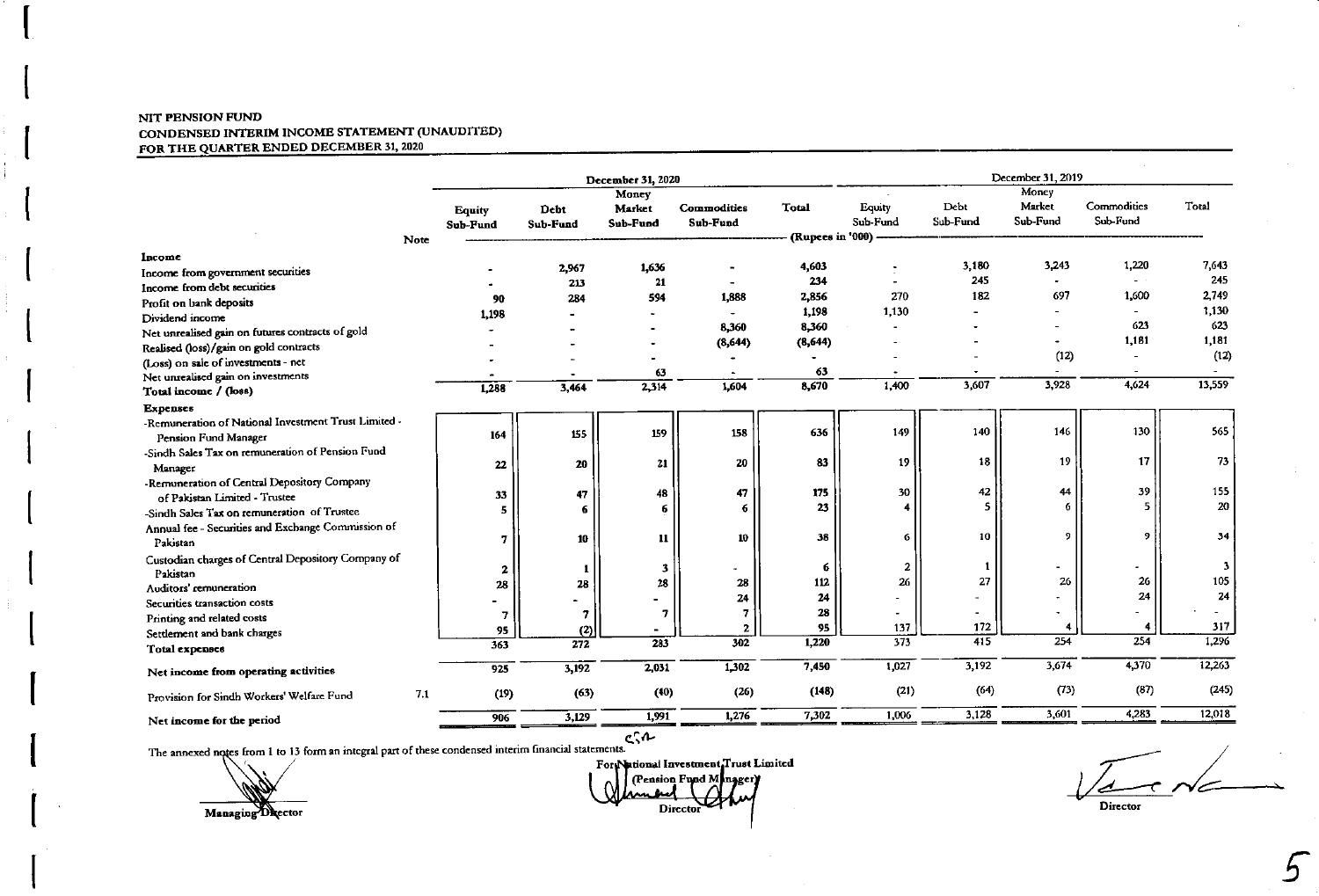#### NIT PENSION FUND CONDENSED INTERIM STATEMENT OF COMPREHENSIVE INCOME (UNAUDITED) FOR THE HALF YEAR ENDED DECEMBER 31, 2020

|                                                                                                                                                                 |                                          |        |                  | December 31, 2020           |                                |                             | December 31, 2019  |                  |                             |                         |        |  |
|-----------------------------------------------------------------------------------------------------------------------------------------------------------------|------------------------------------------|--------|------------------|-----------------------------|--------------------------------|-----------------------------|--------------------|------------------|-----------------------------|-------------------------|--------|--|
|                                                                                                                                                                 | <b>Equity</b><br>Sub-Fund<br><b>Note</b> |        | Debt<br>Sub-Fund | Money<br>Market<br>Sub-Fund | <b>Commodities</b><br>Sub-Fund | Total<br>(Rupees in '000) - | Equity<br>Sub-Fund | Debt<br>Sub-Fund | Money<br>Market<br>Sub-Fund | Commodities<br>Sub-Fund | Total  |  |
| Net income for the period                                                                                                                                       |                                          | 972    | 6,196            | 4,035                       | 5,898                          | 17,101                      | 1,446              | 6,111            | 7,140                       | 9,810                   | 24,507 |  |
| Other comprehensive income for the period                                                                                                                       |                                          |        |                  |                             |                                |                             |                    |                  |                             |                         |        |  |
| Items not to be reclassified to income statement<br>in subsequent periods                                                                                       |                                          |        |                  |                             |                                |                             |                    |                  |                             |                         |        |  |
| (Loss) on sale of investments classified as<br>fair value through other comprehensive income<br>(FVOCI)                                                         |                                          | (379)  | ۰                |                             |                                | (379)                       | (555)              |                  |                             |                         | (555)  |  |
| Net unrealised (diminution) / appreciation on<br>re-measurement of equity investments classified as<br>fair value through other comprehensive income<br>(FVOCI) | 5.6                                      | 14,675 | (5, 106)         | (326)                       | (32)                           | 9,211                       | 12,460             | 3,410            | (14)                        |                         | 15,856 |  |
| Cummulative change in fair value through other<br>comprehensive income (FVOCI)                                                                                  |                                          | 14,296 | (5,106)          | (326)                       | (32)                           | 8,832                       | 11,905             | 3,410            | (14)                        |                         | 15,301 |  |
| Total comprehensive income for the period                                                                                                                       |                                          | 15,268 | 1,090            | 3,709                       | 5,866                          | 25,933                      | 13,351             | 9,521            | 7,126                       | 9,810                   | 39,808 |  |

The annexed notes from 1 to 13 form an integral part of these condensed interim financial statements. $C_1$ 

Managing Qirector

For National Investment Trust Limited (Pension Fund Manager)

 $\frac{1}{2}$  Name

Director

6

Director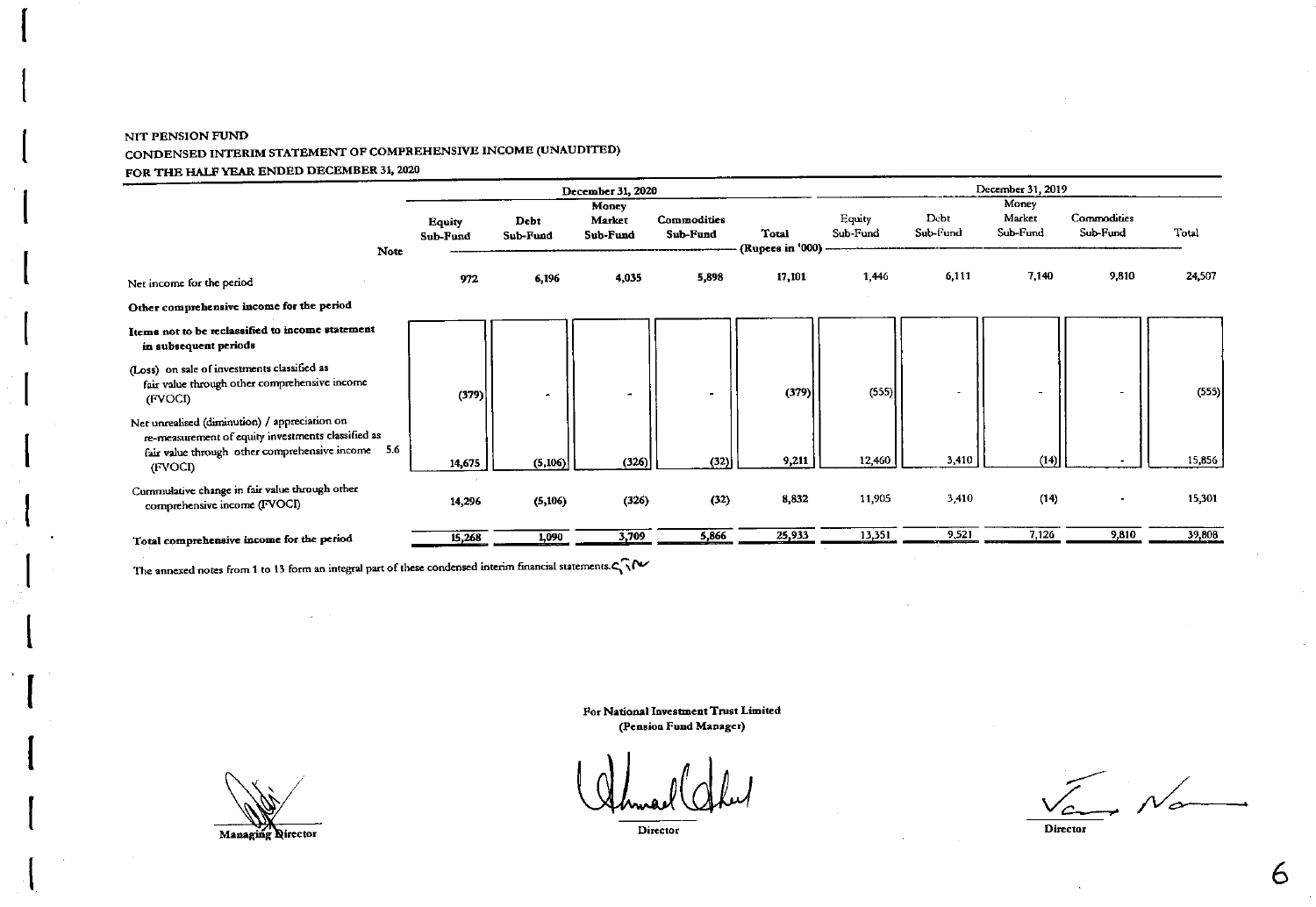#### NIT PENSION FUND CONDENSED INTERIM STATEMENT OF COMPREHENSIVE INCOME (UNAUDITED) FOR THE QUARTER ENDED DECEMBER 31, 2020

|                                                                                                                      |                           |                  | <b>December 31, 2020</b>    |                         |                             | December 31, 2019  |                       |                             |                         |        |  |
|----------------------------------------------------------------------------------------------------------------------|---------------------------|------------------|-----------------------------|-------------------------|-----------------------------|--------------------|-----------------------|-----------------------------|-------------------------|--------|--|
|                                                                                                                      | <b>Equity</b><br>Sub-Fund | Debt<br>Sub-Fund | Money<br>Market<br>Sub-Fund | Commodities<br>Sub-Fund | Total<br>(Rupees in '000) - | Equity<br>Sub-Fund | Debt<br>Sub-Fund      | Money<br>Market<br>Sub-Fund | Commodities<br>Sub-Fund | Total  |  |
| Net income for the period                                                                                            | 906                       | 3,129            | 1,991                       | 1,276                   | 7,302                       | 1,006              | 3,128                 | 3,601                       | 4,283                   | 12,018 |  |
| Other comprehensive income for the period                                                                            |                           |                  |                             |                         |                             |                    |                       |                             |                         |        |  |
| Items to be reclassified to income statement in<br>subsequent periods                                                |                           |                  |                             |                         |                             |                    |                       |                             |                         |        |  |
| (Loss) on sale of investments classified as 'fair value<br>through other comprehensive income' (FVOCI)               |                           | $\blacksquare$   | ۰                           |                         | $\bullet$                   | (555)              | $\sim$                | $\bullet$                   |                         | (555)  |  |
| Net unrealised appreciation / (diminution)<br>on re-measurement of investments<br>classified as 'available for sale' | 2,645                     | (1, 595)         | (22)                        |                         | 1,028                       | 16,694             | 2,586                 | 10                          |                         | 19,290 |  |
| Cumulative change in 'fair value through other<br>comprehensive income' (FVOCI)                                      | 2,645                     | (1, 595)         | (22)                        |                         | 1,028                       | 16,139             | 2,586                 | 10                          |                         | 18,735 |  |
| Total comprehensive income for the period                                                                            | 3,551                     | 1,534            | 1,969                       | 1,276                   | 8,330                       | 17,145             | $\frac{5,714}{5,714}$ | 3,611                       | 4,283                   | 30.753 |  |

The annexed notes from 1 to 13 form an integral part of these condensed interim financial statements.  $a$   $\mathcal{W}$ 

For National Investment Trust Limited (Pension Fund Manager)

Managing Director



 $\epsilon$ 'c

Director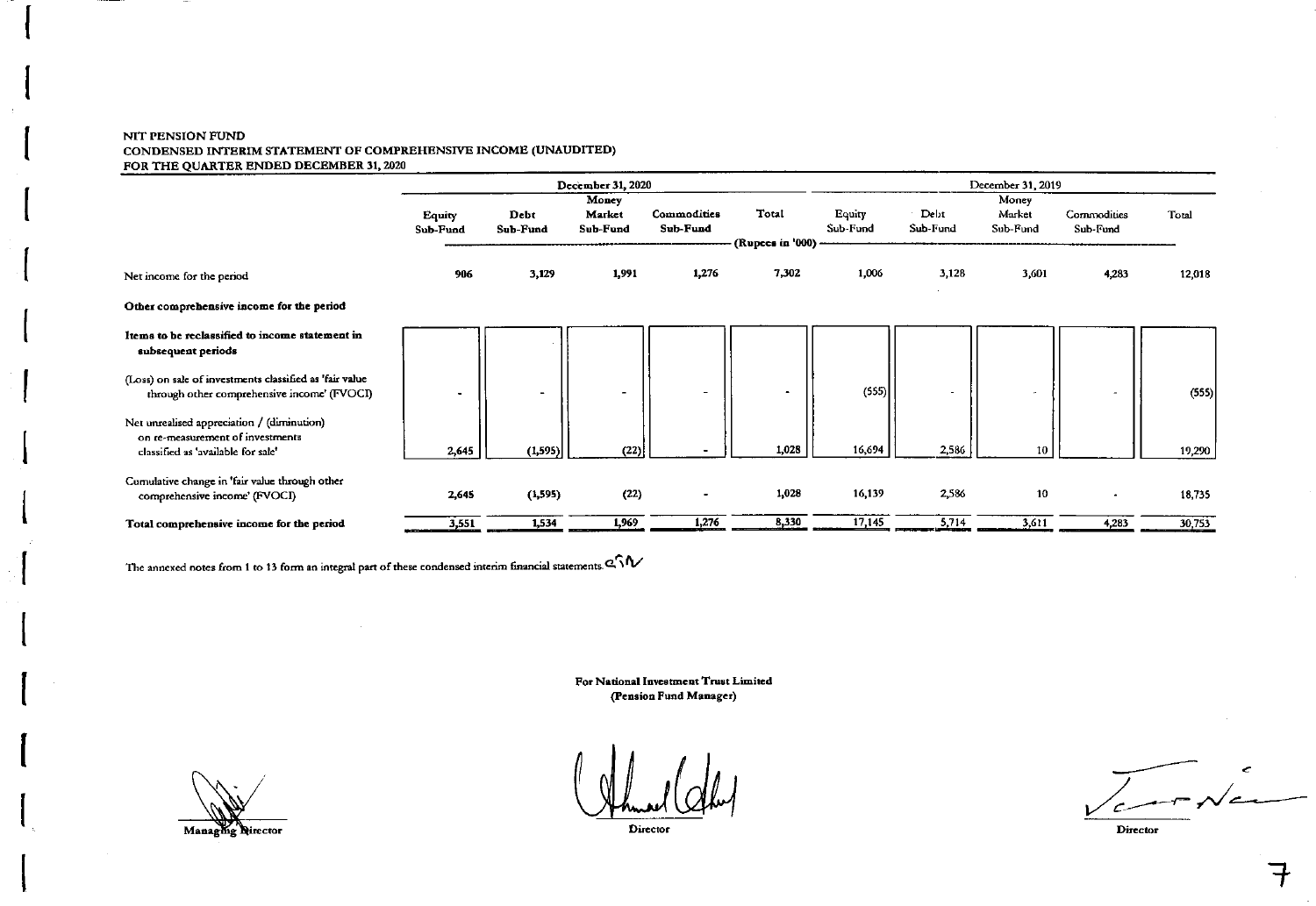#### NIT PENSION FUND CONDENSED INTERIM STATEMENT OF MOVEMENT IN PARTICIPANTS' FUNDS (UNAUDITED) FOR THE HALF YEAR ENDED DECEMBER 31, 2020

|                                                        |             |          |                | December 31, 2020 |             |                    | December 31, 2019 |          |          |             |         |  |
|--------------------------------------------------------|-------------|----------|----------------|-------------------|-------------|--------------------|-------------------|----------|----------|-------------|---------|--|
|                                                        |             |          |                | Money             |             |                    |                   |          | Money    |             |         |  |
|                                                        |             | Equity   | Debt           | Market            | Commodities |                    | Equity            | Debt     | Market   | Commodities |         |  |
|                                                        |             | Sub-Fund | Sub-Fund       | Sub-Fund          | Sub-Fund    | Total              | Sub-Fund          | Sub-Fund | Sub-Fund | Sub-Fund    | Total   |  |
|                                                        | <b>Note</b> |          |                |                   |             | (Rupees in '000) - |                   |          |          |             |         |  |
| Net assets at beginning of the period                  |             | 75,672   | 123,475        | 120,534           | 121,126     | 440,807            | 71,126            | 99,824   | 113,248  | 95,986      | 380,184 |  |
| Amount received on issue of units                      |             | 2,271    | 790            | 2,722             |             | 5,783              | 2,606             | 4.815    | 5,613    |             | 13,034  |  |
| Amount paid on redemption of units                     |             |          | (886)          | (2,791)           |             | (3,677)            | (97)              | (3,057)  | (4.326)  |             | (7,480) |  |
| Reallocation among sub-funds                           |             | (3,082)  | (378)          | 3,460             | $\bullet$   |                    | 1,586             | 2.476    | (4.062)  | ۰           |         |  |
|                                                        |             | (811)    | (474)          | 3,391             |             | 2,106              | 4,095             | 4.234    | (2, 775) |             | 5,554   |  |
| Net unrealised appriciation /(diminution) on           |             |          |                |                   |             |                    |                   |          |          |             |         |  |
| re-measurement of investments classified as fair value |             |          |                |                   |             |                    |                   |          |          |             |         |  |
| through other comprehensive income' (FVOCI)            | 5.6         | 14,675   | (5, 106)       | (326)             | (32)        | 9,211              | 12,460            | 3,410    | (14)     |             | 15,856  |  |
| Gain on sale of investments classified as 'fair value  |             |          |                |                   |             |                    |                   |          |          |             |         |  |
| through other comprehensive income' (FVOCI)            |             | (379)    |                |                   |             | (379)              | (555)             |          | ٠        |             | (555)   |  |
| Realised (loss)/gain on gold contracts                 |             |          | $\blacksquare$ |                   | (1,058)     | (1,058)            |                   |          | -        | 2,228       | 2,228   |  |
| Gain on sale of investments - net                      |             |          |                |                   |             |                    |                   | 25       | 18       |             | 43      |  |
| Net unrealised gain on futures contracts of gold       |             |          |                |                   | 4,220       | 4,220              |                   |          |          | 2,837       | 2,837   |  |
| Other net income for the year                          |             | 972      | 6,196          | 4,035             | 2,736       | 13,939             | 1,446             | 6,085    | 7,123    | 4,746       | 19,400  |  |
| Total comprehensive income                             |             |          |                |                   |             |                    |                   |          |          |             |         |  |
| for the period                                         |             | 15,268   | 1,090          | 3,709             | 5,866       | 25,933             | 13,351            | 9,520    | 7,127    | 9,811       | 39,809  |  |
| Net assets at end of the period                        |             | 90,129   | 124,091        | 127,634           | 126,992     | 468,846            | 88,572            | 113,578  | 117,600  | 105,797     | 425,547 |  |
|                                                        |             |          |                | .~^               |             |                    |                   |          |          |             |         |  |

The annexed notes from 1 to 13 form an integral part of these condensed interim financial statements.

For National Investment Trust Limited (Pension Fund Manager)

Managing Diector

Director

Ven Na

Director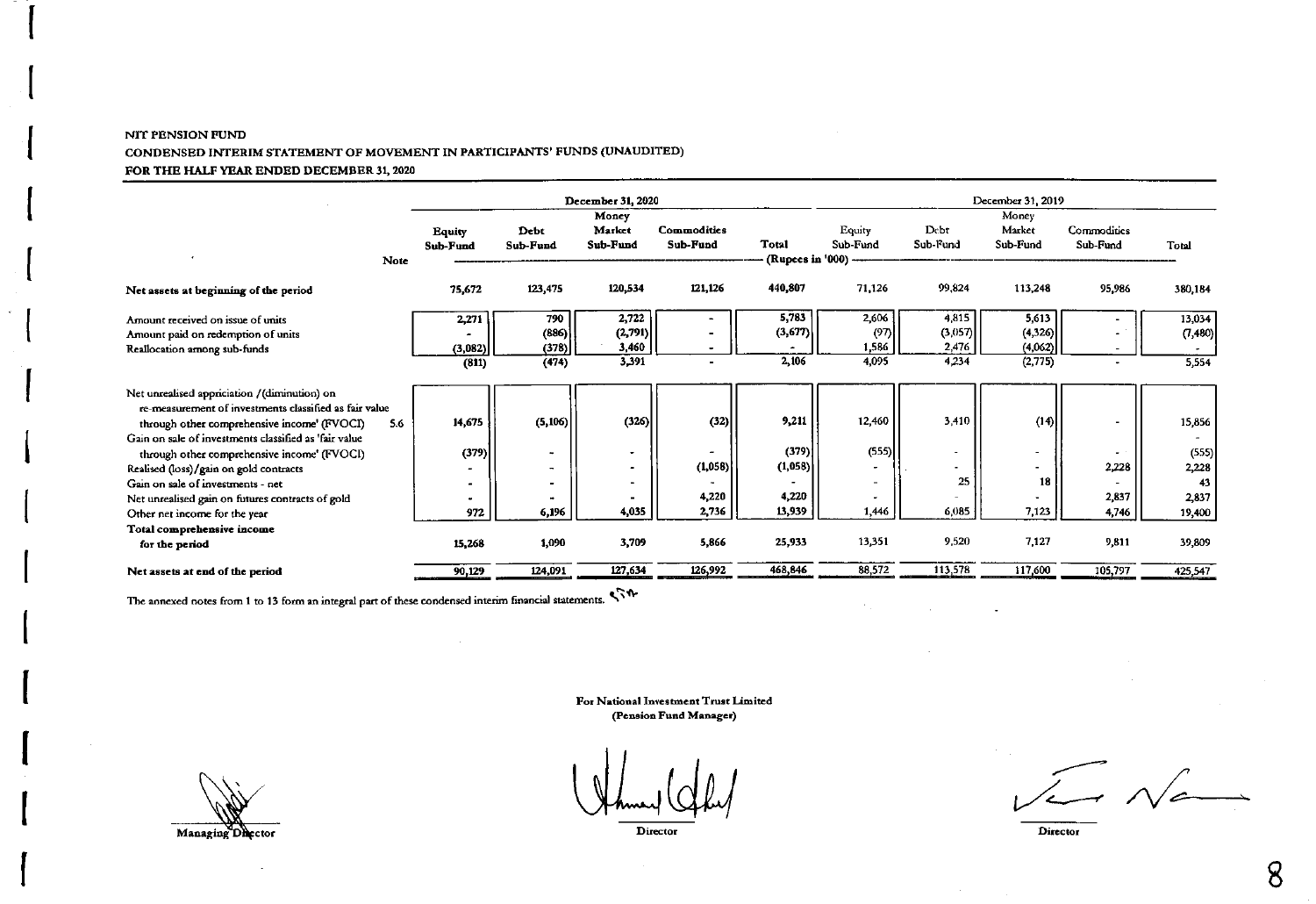#### NIT PENSION FUND CONDENSED INTERIM CASH FLOW STATEMENT (UNAUDITED) FOR THE HALF YEAR ENDED DECEMBER 31, 2020

|                                                                   |               |          | December 31, 2020        |          | December 31, 2019 |          |                |              |             |           |
|-------------------------------------------------------------------|---------------|----------|--------------------------|----------|-------------------|----------|----------------|--------------|-------------|-----------|
|                                                                   | <b>Equity</b> | Debt     | Money Market Commodities |          |                   | Equity   | Debt           | Money Market | Commodities |           |
|                                                                   | Sub-Fund      | Sub-Fund | Sub-Fund                 | Sub-Fund | Total             | Sub-Fund | Sub-Fund       | Sub-Fund     | Sub-Fund    | Total     |
|                                                                   |               |          |                          |          | (Rupees in '000). |          |                |              |             |           |
| CASH FLOWS FROM OPERATING ACTIVITIES<br>Net income for the period | 972           | 6,196    | 4.035                    | 5,898    | 17,101            | 1,446    | 6,111          | 7,140        | 9,810       | 24,507    |
| Working capital changes                                           |               |          |                          |          |                   |          |                |              |             |           |
| (Increase) / decrease in assets                                   |               |          |                          |          |                   |          |                |              |             |           |
| Investments                                                       | 1,365         | (8,672)  | 10,498                   | 79,735   | 82,926            | (3,281)  | (12,606)       | (36, 539)    |             | (52, 426) |
| Dividend and profit receivable                                    | (85)          |          | 17                       | (638)    | (705)             | 30       | (3,257)        | (147)        | (776)       | (4,150)   |
| Financial assets at fair value through profit and loss            |               |          |                          | (1,207)  | (1, 207)          |          |                |              | 3,157       | 3,157     |
| Security deposits                                                 |               | 69       | 17                       | 23,357   | 23,443            |          |                |              | (7,998)     | (7,998)   |
|                                                                   | 1,280         | (8,602)  | 10,532                   | 101,247  | 104,457           | (3,251)  | (15, 863)      | (36, 686)    | (5,617)     | (61, 417) |
| Increase / (decrease) in liabilities                              |               |          |                          |          |                   |          |                |              |             |           |
| Payable to National Investment Trust Limited -                    |               |          |                          |          |                   |          |                |              |             |           |
| Pension Fund Manager                                              | (2,677)       | (184)    | (76)                     | (75)     | (3,012)           | 11       | 8              | 10           |             | 35        |
| Payable to Central Depository Company                             |               |          |                          |          |                   |          |                |              |             |           |
| of Pakistan Limited - Trustee                                     | 2             |          |                          |          | 3                 | (3)      | $\overline{2}$ | 6            |             | 6         |
| Payable to Securities and Exchange Commission of Pakistan         | (11)          | (17)     | (17)                     | (14)     | (59)              | (14)     | (13)           | (16)         | (12)        | (55)      |
| Accrued expenses and other liabilities                            | 36            | 143      | 97                       | 118      | 394               | 26       | 126            | 149          | 202         | 503       |
|                                                                   | (2,650)       | (58)     |                          | 30       | (2,674)           | 20       | 123            | 149          | 197         | 489       |
| Net cash (used in) / generated from operating activities          | (398)         | (2, 464) | 14,571                   | 107,175  | 118,884           | (1,785)  | (9,629)        | (29,397)     | 4,390       | (36, 421) |
| CASH FLOWS FROM FINANCING ACTIVITIES                              |               |          |                          |          |                   |          |                |              |             |           |
| Amount received on issue of units                                 | 2,271         | 790      | 2,722                    |          | 5,783             | 2,606    | 4,815          | 5,613        |             | 13,034    |
| Amount paid on redemption of units                                |               | (886)    | (2,791)                  |          | (3,677)           | (97)     | (3,057)        | (4,326)      |             | (7,480)   |
| Re allocation among sub funds                                     | (3,082)       | (378)    | 3,460                    |          |                   | 1,586    | 2,476          | (4,062)      |             |           |
| Net cash flows (used in)/                                         |               |          |                          |          |                   |          |                |              |             |           |
| generated from financing activities                               | (811)         | (474)    | 3,391                    |          | 2,106             | 4,095    | 4,234          | (2, 775)     |             | 5,554     |
| Net (decrease) / increase in cash and cash                        |               |          |                          |          |                   |          |                |              |             |           |
| equivalents during the period                                     | (1, 209)      | (2,938)  | 17,962                   | 107,175  | 120,990           | 2,310    | (5,325)        | (32, 172)    | 4,390       | (30, 867) |
| Cash and cash equivalents at beginning of the period              | 5,158         | 15,854   | 32,218                   | 8,904    | 62,134            | 6,622    | 7,953          | 64,444       | 79,052      | 158,071   |
| Cash and cash equivalents at end of the period                    | 3,949         | 12.916   | 50.180                   | 116,079  | 183,124           | 8,932    | 2,558          | 32,272       | 83,442      | 127,204   |

The annexed notes from 1 to 13 form an integral part of these condensed interim financial statements. $C$ 

Managing Director

For National Investment Trust Limited (Pension Fund Manager) Director

 $\mathcal{A}$ 

Director

O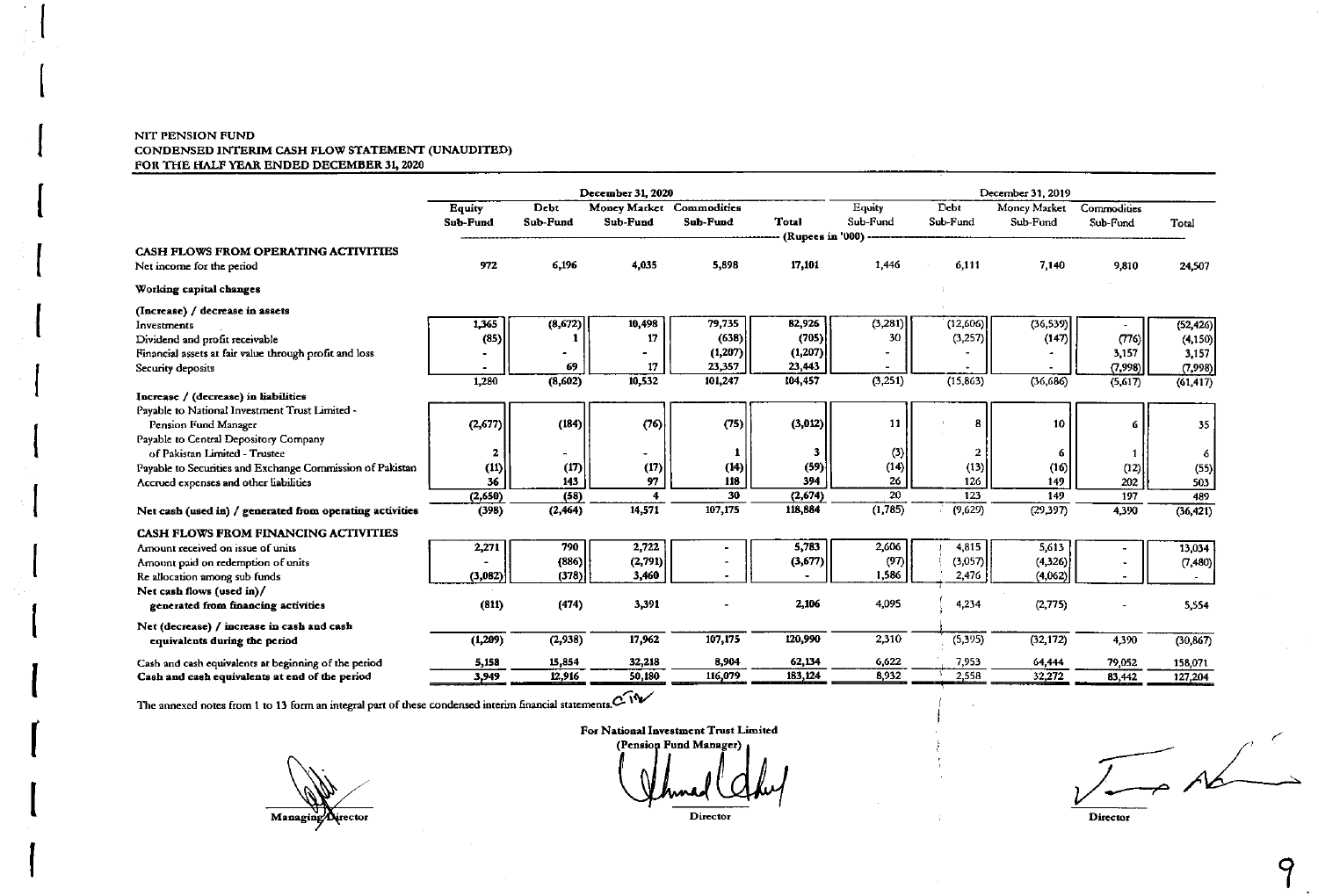#### **LEGAL STATUS AND NATURE OF BUSINESS**

NIT Pension Fund (the Fund) was established under a Trust Deed executed between National Investment Trust Limited as Pension Fund Manager and Central Depository Company of Pakistan Limited (CDC) as Trustee. The Fund was approved by the Securities and Exchange Commission of Pakistan (SECP) on April 30, 2015 and the Trust Deed was executed on May 14, 2015.

National Investment Trust Limited has been licensed to act as a Pension Fund Manager under the Voluntary Pension System Rules, 2005 through a certificate of registration issued by SECP. The registered office of the Pension Fund Manager is situated at 6th floor, National Bank of Pakistan Building I.I. Chundrigar Road, Karachi.

The Fund is an unlisted pension scheme and offers units for public subscription on a continuous basis. The units are non-transferable except in the circumstances mentioned in VPS Rules and can be redeemed by surrendering to the Fund. Further, as per the Offering document, no distribution of income or dividend is allowed from any of the sub-funds.

The objective of the Fund is to provide individuals with a portable, individualised, funded (based on defined contribution), flexible pension scheme, assisting and facilitating them to plan and provide for their retirement. The Fund comprises of four sub-funds namely Equity Sub-Fund, Debt Sub-Fund, Money Market Sub-Fund & Commodities Sub-Fund. Participants are offered various investment allocation schemes depending on their investment horizon, return requirements, risk tolerance and unique circumstances. Allocation schemes can be selected at the time of opening of account and subsequently at anniversary of the account. The contributions from participants are invested in various instruments belonging to different asset classes to get full benefits of risk minimisation through diversification.

The Fund received Seed Money from Pension Fund Manager amounting to Rs.300 million (i.e. Rs.75 million in each Sub-Fund) on June 12, 2015 against which 30 million units at the offer price of Rs.10 each were issued (i.e. Rs.75 million of each Sub-fund). Accordingly, the Fund commenced its operations from June 12, 2015.

VIS assigned a rating of "AM1" on December 31, 2020 to the Pension Fund Manager and PACRA has maintained an asset manager rating of "AM2++" with positive outlook on November 05, 2020 to the Pension Fund Manager.

Title of the assets of the Fund are held in the name of CDC as the Trustee of the Fund.

#### 2 BASIS OF PREPARATION

#### 2.1 Statement of compliance

These financial statements have been prepared in accordance with the approved accounting standards as applicable in Pakistan. The approved accounting standards comprise of International Accounting Standard 34 - Interim Financial Reporting issued by International Accounting Standards Board (IASB) as notified under the Companies Act, 2017, provisions of and directives issued under the Companies Act, 2017, Voluntary Pension System Rules, 2005 (the VPS Rules) and the requirement of Trust Deed.

Where provisions of and directives issued under the Companies Act, 2017, the VPS Rules and requirements of the Trust Deed differ from the IFRS Standards, the provisions of and directives issued under the Companies Act, 2017, the VPS Rules and requirements of the Trust Deed have been followed.

The disclosures present in the condensed interim financial statements have however been limited based on the requierment of IAS 34 "Interim Financial Reporting". The condensed interim financial statements do not include all the information and disclosures as requiered in a full set of financial statements and should vary in conjunction with the annual financial statements of the fund for the year ended June 30, 2020.

#### 3 SUMMARY OF SIGNIFICANT ACCOUNTING POLICIES

The accounting policies and methods of computation adopted in the preparation of this condensed interim financial information and the significant judgements made by the management in applying the accounting policies and key sources of estimation uncertainity are the same as those applied in the preparation of the financial statements as at and for the year ended June 30, 2020.

The preparation of these condensed interim financial statements in conformity with approved accounting standards requires the management to make estimates, judgments and assumptions that affect the reported amounts of assets and liabilities, income and expenses. It also requires the management to exercise judgment in the application of its accounting policies. The estimates, judgments and associated assumptions are based on historical experience and various other factors that are believed to be reasonable under the circumstances. These estimates and assumptions are reviewed on an ongoing basis. Revisions to accounting estimates are recognised in the period in which the estimate is revised if the revision affects only that period, or in the period of revision and future years if the revision affects both current and future periods.

3.1 The financial risk management objectives and policies are consistent with those disclosed in the annual financial statements of the Fund for the year ended June 30, 2020.

#### 3.2 Standards, Amendments And Interpretations To Approved Accounting Standards

Standards, amendments and interpretations to the published standards that may be relevant to the Fund and adopted in the current period

The Fund has adopted the following new standards, amendments to published standards and interpretations of IFRSs which became effective during the current period.

| New or Revised Standard or Interpretation                              | <b>Effective Date</b>                     |
|------------------------------------------------------------------------|-------------------------------------------|
|                                                                        | (Annual periods beginning<br>on or after) |
| IAS 1 and IAS 8 Definition of Material (Ammendment to IAS 1 and IAS 8) | January 1, 2020                           |
| IERS 0. LAS 30 and IERS 7 Investment rate benchmark Reform             |                                           |

(Ammendment to IFRS 9, IAS 39 and IFRS 7)

January 1, 2020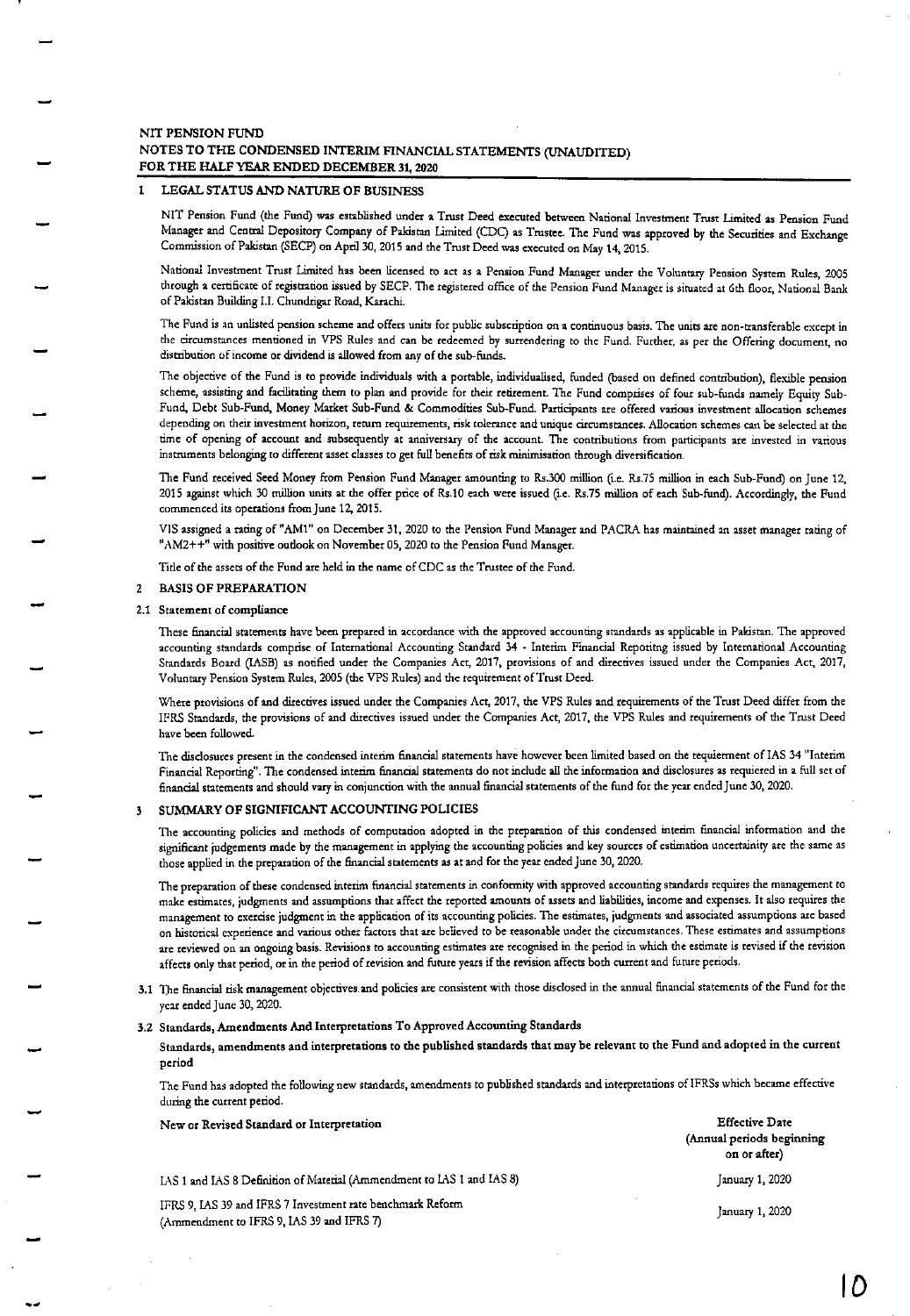| New or Revised Standard or Interpretation                                                                                                                                                  | <b>Effective Date</b><br>(Annual periods beginning<br>on or after) |
|--------------------------------------------------------------------------------------------------------------------------------------------------------------------------------------------|--------------------------------------------------------------------|
| IFRS 16, IFRS 9 and IAS 21 specific application is now applicable to all<br>companies including those having PPAs signed on or after January 01, 2019                                      | June 1, 2020                                                       |
| Adoption of the above standard have no effect on the amounts for the period ended December 31, 2020.                                                                                       |                                                                    |
| Standards, amendments and interpretations to the published standards that may be relevant but not yet effective and not early<br>adopted by the Fund                                       |                                                                    |
| The following new standards, amendments to published standards and interpretations would be effective from the dates mentioned below<br>against the respective standard or interpretation. |                                                                    |
| Standard or Interpretation                                                                                                                                                                 | <b>Effective Date</b><br>(Annual periods beginning<br>on or after) |
| IFRS 9, IAS 39, IFRS 7, IFRS 4, and IFRS 16 Interest Rate Benchmark<br>Reform Phase 2                                                                                                      | January 1, 2021                                                    |
| IAS 37 Onerous Contracts- Cost of Fulfilling a contract                                                                                                                                    | January 1, 2022                                                    |
| IFRS 1, IFRS 9, IFRS 16 and IAS 41 Annual Improvements to IFRS<br>Standards 2018-2020 cycle                                                                                                | January 1, 2022                                                    |

The Fund is in the process of assessing the impact of these Standards, amendments and interpretations to the published standards on the condensed interim financial statements of the Fund.

 $\prod$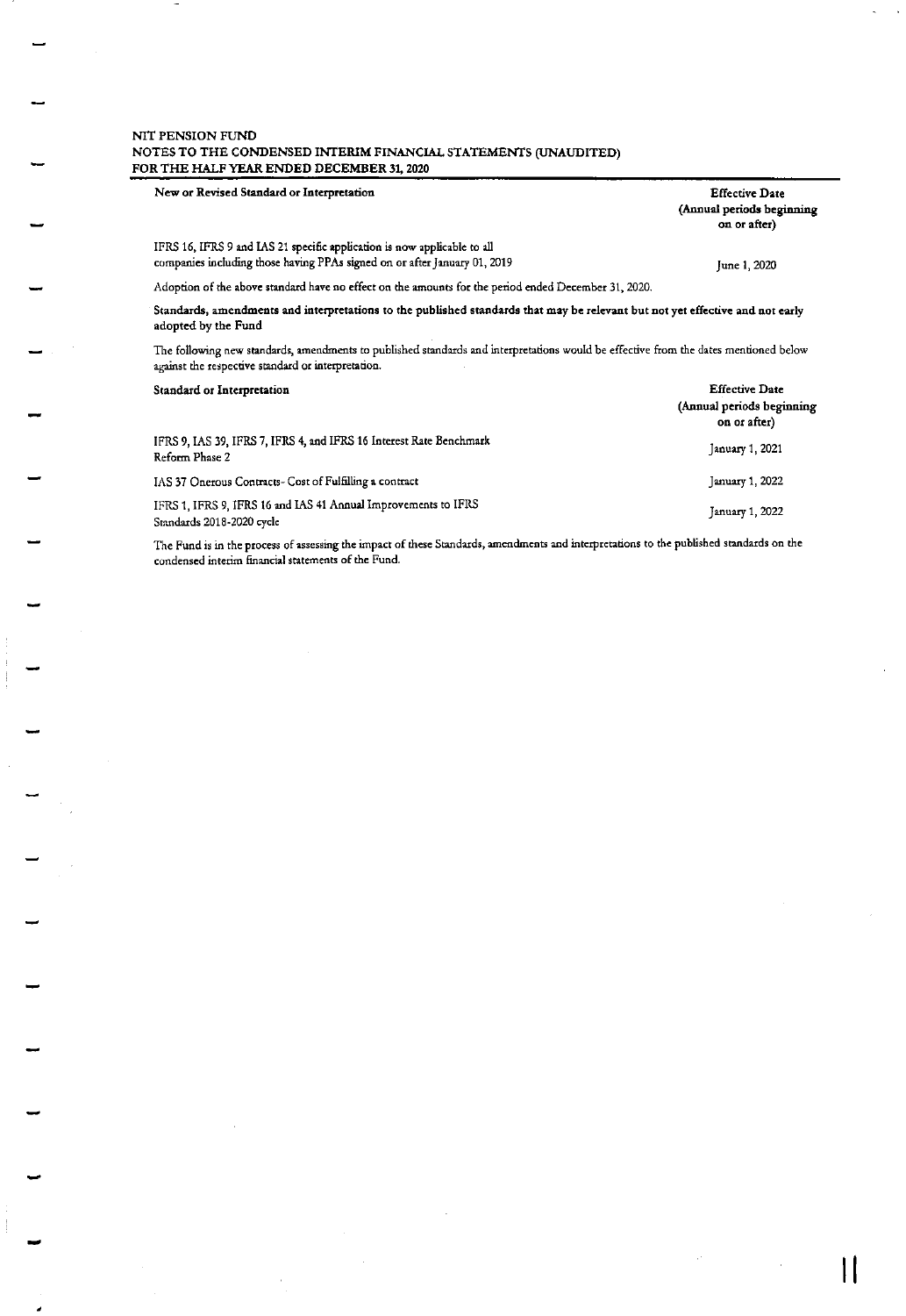$\overline{\mathbf{5}}$ 

|                      |             |                           |                  | December 31, 2020<br><b>Unaudited</b> |                         |                  | June 30, 2020<br>Audited |                  |                             |                         |                                               |  |  |
|----------------------|-------------|---------------------------|------------------|---------------------------------------|-------------------------|------------------|--------------------------|------------------|-----------------------------|-------------------------|-----------------------------------------------|--|--|
|                      |             | <b>Equity</b><br>Sub-Fund | Debt<br>Sub-Fund | Money<br><b>Market</b><br>Sub-Fund    | Commodities<br>Sub-Fund | Total            | Equity<br>Sub-Fund       | Debt<br>Sub-Fund | Money<br>Market<br>Sub-Fund | Commodities<br>Sub-Fund | Total                                         |  |  |
| <b>BANK BALANCES</b> | <b>Note</b> |                           |                  |                                       |                         | (Rupees in '000) |                          |                  |                             |                         |                                               |  |  |
| Savings accounts     | 4.1         | 3,949<br>____             | 12,916           | 50,180                                | 116,079                 | 183,124          | 5,158                    | 15,854           | 32,218<br>___________       | 8,904                   | 62,134<br><u> Angels av Stadt Maria (* 18</u> |  |  |

4.1 The balances in saving accounts have expected profit rates ranging from 5.50% to 8.3% per annum (June 30, 2020: 7.80% to 8.30%).

|                                                          |      |                          |                  | December 31, 2020<br>Unaudited |                                | June 30, 2020<br>Audited |                                              |                  |                             |                          |         |  |  |
|----------------------------------------------------------|------|--------------------------|------------------|--------------------------------|--------------------------------|--------------------------|----------------------------------------------|------------------|-----------------------------|--------------------------|---------|--|--|
|                                                          | Note | Equity<br>Sub-Fund       | Debt<br>Sub-Fund | Money<br>Market<br>Sub-Fund    | <b>Commodities</b><br>Sub-Fund | Total                    | Equity<br>Sub-Fund<br>- (Rupees in '000) --- | Debt<br>Sub-Fund | Money<br>Market<br>Sub-Fund | Commodities<br>Sub-Fund  | Total   |  |  |
| <b>INVESTMENTS</b>                                       |      |                          |                  |                                |                                |                          |                                              |                  |                             |                          |         |  |  |
| Fair value through other<br>comprehensive income (FVOCI) |      |                          |                  |                                |                                |                          |                                              |                  |                             |                          |         |  |  |
| -Listed equity securities                                | 5.1  | 84,025                   |                  |                                | $\bullet$                      | 84,025                   | 71,094                                       |                  |                             |                          | 71,094  |  |  |
| -Government securities                                   | 5.2  | $\bullet$                | 96,182           | 39,364                         | $\sim$                         | 135,546                  | $\blacksquare$                               | 99,386           | 89,101                      | 79,767                   | 268,254 |  |  |
| -Term Finance Certificates                               | 5.3  | $\overline{\phantom{a}}$ | 3,943            |                                | $\sim$                         | 3,943                    | $\overline{\phantom{a}}$                     | 4,008            | $\tilde{\phantom{a}}$       |                          | 4,008   |  |  |
| -Listed Sukuks                                           | 5.4  | $\blacksquare$           | 8,776            | 4,000                          | $\overline{\phantom{0}}$       | 12,776                   | $\overline{\phantom{a}}$                     | 1,941            | $\overline{\phantom{a}}$    | $\overline{\phantom{0}}$ | 1,941   |  |  |
| Fair value through<br>Profit and loss (FVTPL)            |      |                          |                  |                                |                                |                          |                                              |                  |                             |                          |         |  |  |
| -Government securities                                   | 5.2  |                          |                  | 34,913                         |                                | 34,913                   |                                              |                  |                             |                          |         |  |  |
|                                                          |      | 84,025                   | 108,901          | 78,277                         |                                | 271,203                  | 71,094                                       | 105,335          | 89,101                      | 79,767                   | 345,297 |  |  |
|                                                          |      |                          |                  |                                |                                |                          |                                              |                  |                             |                          |         |  |  |

 $\overline{\mathcal{R}}$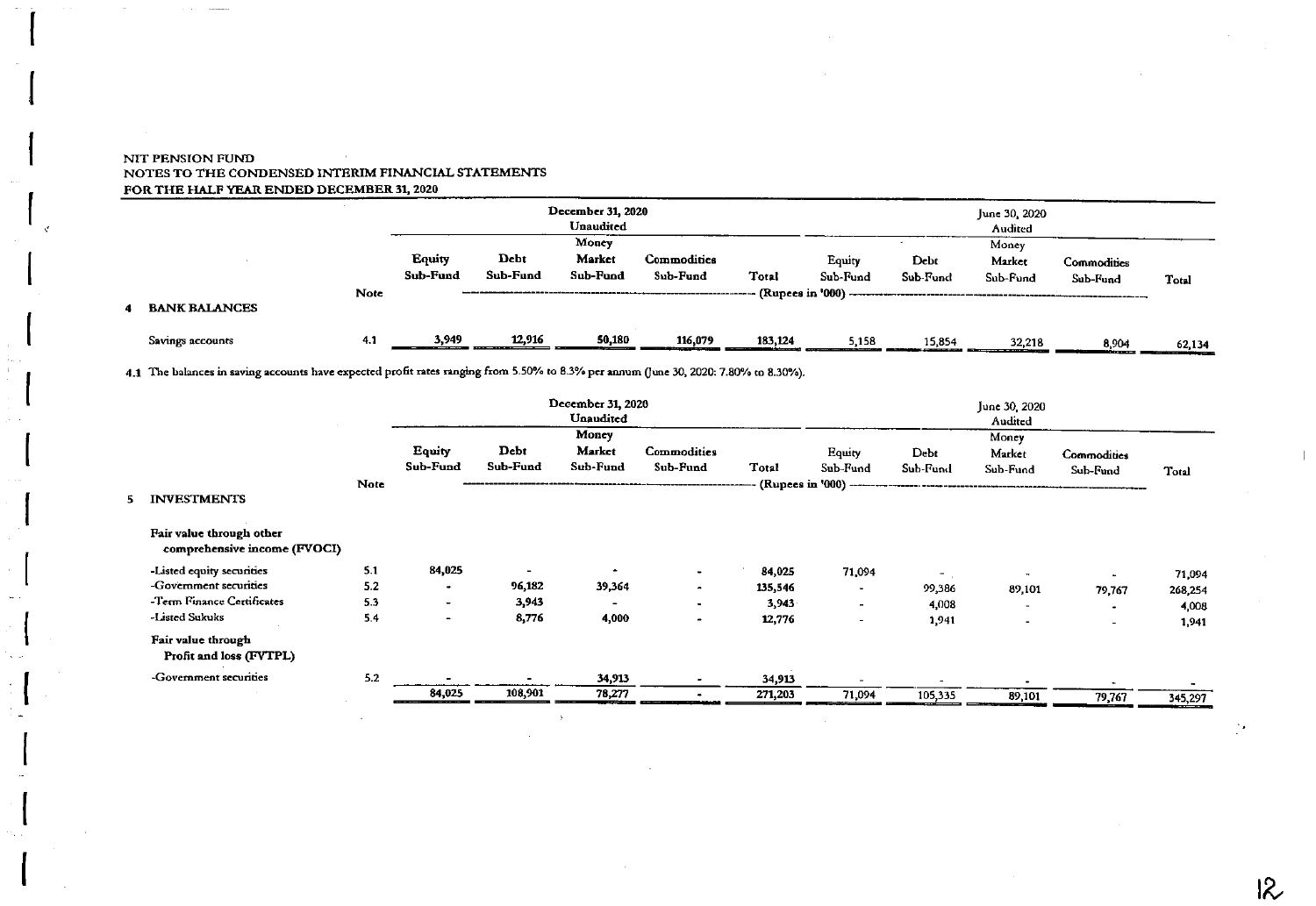5.1 Listed equity securities

5.1.1 Held by Equity Sub-Fund

Shares of listed companies - fully paid up ordinary shares of Rs.10 each unless stated otherwise.

Name of the Investee Companies

| Name of the Investee Companies          | As at July<br>01, 2020 | Purchases<br>during the<br>period | Bonus<br>issue<br>during the<br>period | <b>Right shares</b><br>purchased /<br>subscribed<br>during the<br>period<br>(Number of shares) - | <b>Sales</b><br>during<br>the<br>period | As at<br>31, 2020     | Carrying cost<br>December as at December<br>31, 2020 | Market value<br>as at<br>December<br>31, 2020<br>-- (Rupees in '000) ----- | Market<br>value as a<br>percentage<br>of net<br>assets of<br>sub-fund | Market<br>value as a<br>percentage<br>of total<br>investment<br>of sub-fund | Par value as<br>a percentage<br>of issued<br>capital of the<br><i>investee</i><br>company held |
|-----------------------------------------|------------------------|-----------------------------------|----------------------------------------|--------------------------------------------------------------------------------------------------|-----------------------------------------|-----------------------|------------------------------------------------------|----------------------------------------------------------------------------|-----------------------------------------------------------------------|-----------------------------------------------------------------------------|------------------------------------------------------------------------------------------------|
| <b>Commercial Banks</b>                 |                        |                                   |                                        |                                                                                                  |                                         |                       |                                                      |                                                                            |                                                                       | $(\%)$                                                                      |                                                                                                |
| Bank AL Habib Limited                   | 20,000                 |                                   |                                        |                                                                                                  | $\overline{\phantom{a}}$                | 20,000                | 882                                                  | 1,392                                                                      | 1.54                                                                  | 1.66                                                                        | 0.01                                                                                           |
| Habib Bank Limited                      | 34,500                 |                                   |                                        |                                                                                                  | 1,000                                   | 33,500                | 5,114                                                | 4,431                                                                      | 4.92                                                                  | 5.27                                                                        | 0.03                                                                                           |
| MCB Bank Limited                        | 27,000                 |                                   |                                        | $\blacksquare$                                                                                   | 1,000                                   | 26,000                | 5,172                                                | 4,817                                                                      | 5.34                                                                  | 5.73                                                                        | 0.04                                                                                           |
| <b>Bank Alfalah Limited</b>             | 18,500                 |                                   |                                        | $\overline{\phantom{a}}$                                                                         | $\blacksquare$                          | 18,500                | 927                                                  | 654                                                                        | 0.73                                                                  | 0.78                                                                        | 0.00                                                                                           |
| United Bank Limited                     | 42,000                 |                                   |                                        | $\overline{\phantom{a}}$                                                                         | 1,000                                   | 41,000                | 7,396                                                | 5,150                                                                      | 5.73                                                                  | 6.14                                                                        | 0.04                                                                                           |
|                                         | 142,000                | $\overline{\phantom{a}}$          | $\blacksquare$                         | $\blacksquare$                                                                                   | 3,000                                   | 139,000               | 19,491                                               | 16,4.4                                                                     | 18.26                                                                 | 19.58                                                                       |                                                                                                |
| Insurance                               |                        |                                   |                                        |                                                                                                  |                                         |                       |                                                      |                                                                            |                                                                       |                                                                             |                                                                                                |
| <b>1GI Holding Limited</b>              | 18,625                 |                                   |                                        | $\overline{\phantom{a}}$                                                                         | 18,625                                  |                       |                                                      |                                                                            | 0.00                                                                  | 0.00                                                                        | 0.00                                                                                           |
|                                         | 18,625                 | $\blacksquare$                    |                                        | $\blacksquare$                                                                                   | 18,625                                  | $\tilde{\phantom{a}}$ | $\bullet$                                            |                                                                            | 0.00                                                                  | 0.00                                                                        |                                                                                                |
| <b>Textile Composite</b>                |                        |                                   |                                        |                                                                                                  |                                         |                       |                                                      |                                                                            |                                                                       |                                                                             |                                                                                                |
| Nishat Mills Limited                    | 14,500                 | $\overline{\phantom{a}}$          | $\hat{\phantom{a}}$                    | $\overline{\phantom{a}}$                                                                         |                                         | 14,500                | 2,069                                                | 1,476                                                                      | 1.64                                                                  | 1.76                                                                        | 0.04                                                                                           |
|                                         | 14,500                 | $\bullet$                         | $\bullet$                              | $\bullet$                                                                                        | $\blacksquare$                          | 14,500                | 2,069                                                | 1,476                                                                      | 1.64                                                                  | 1.76                                                                        |                                                                                                |
| <b>Cement</b>                           |                        |                                   |                                        |                                                                                                  |                                         |                       |                                                      |                                                                            |                                                                       |                                                                             |                                                                                                |
| D.G. Khan Cement Company Limited        | 31,500                 |                                   |                                        |                                                                                                  |                                         | 31,500                | 2,866                                                | 5,609                                                                      | 4.00                                                                  | 4.30                                                                        | 0.08                                                                                           |
| Fauji Cement Company Limited            | 84,000                 | $\sim$                            |                                        |                                                                                                  |                                         | 84,000                | 1,919                                                | 1,820                                                                      | 2.02                                                                  | 2.17                                                                        | 001                                                                                            |
| Lucky Cement Limited                    | 12,500                 | 3,000                             | $\overline{\phantom{a}}$               |                                                                                                  | $\blacksquare$                          | 15,500                | 8,036                                                | 10,789                                                                     | 11.97                                                                 | 12.84                                                                       | 0.33                                                                                           |
|                                         | 128,000                | 3,000                             | $\blacksquare$                         | $\blacksquare$                                                                                   | $\blacksquare$                          | 131,000               | 12,821                                               | 16,218                                                                     | 17.99                                                                 | 19.31                                                                       |                                                                                                |
| Power Generation and Distribution       |                        |                                   |                                        |                                                                                                  |                                         |                       |                                                      |                                                                            |                                                                       |                                                                             |                                                                                                |
| Kot Addu Power Company Limited          | 8,000                  | 5,000                             |                                        |                                                                                                  |                                         | 13,000                | 571                                                  | 354                                                                        | 0.39                                                                  | 0.42                                                                        | 0.00                                                                                           |
| The Hub Power Company Limited           | 76.654                 | 10,000                            | $\overline{\phantom{a}}$               | $\overline{\phantom{a}}$                                                                         | $\blacksquare$                          | 86,654                | 7.325                                                | 6,874                                                                      | 7.63                                                                  | 8.18                                                                        | 0.05                                                                                           |
|                                         | 84.654                 | 15,000                            | $\tilde{\phantom{a}}$                  |                                                                                                  | $\blacksquare$                          | 99,654                | 7.896                                                | 7,228                                                                      | 8.02                                                                  | 8.60                                                                        |                                                                                                |
| Oil and Gas Marketing Companies         |                        |                                   |                                        |                                                                                                  |                                         |                       |                                                      |                                                                            |                                                                       |                                                                             |                                                                                                |
| Pakistan State Oil Company Limited      | 29,064                 |                                   |                                        |                                                                                                  |                                         | 29,064                | 5,321                                                | 6,257                                                                      | 6.94                                                                  | 7.45                                                                        | 0.13                                                                                           |
| Sui Northern Gas Pipeline Limited       | 18,500                 | $\bullet$                         |                                        | $\overline{a}$                                                                                   | $\blacksquare$                          | 18,500                | 1,467                                                | 822                                                                        | 0.91                                                                  | 0.98                                                                        | 0.01                                                                                           |
|                                         | 47,564                 | $\blacksquare$                    |                                        | $\bullet$                                                                                        | $\blacksquare$                          | 47,564                | 6,788                                                | 7,079                                                                      | 7.85                                                                  | 8.43                                                                        |                                                                                                |
| Oil and Gas Exploration Companies       |                        |                                   |                                        |                                                                                                  |                                         |                       |                                                      |                                                                            |                                                                       |                                                                             |                                                                                                |
| Pakistan Oil Field Limited              | 1,400                  |                                   |                                        |                                                                                                  |                                         | 1,400                 | 407                                                  | 554                                                                        | 0.61                                                                  | 0.66                                                                        | 0.02                                                                                           |
| Oil and Gas Development Company Limited | 55,500                 |                                   |                                        |                                                                                                  |                                         | 55,500                | 8,502                                                | 5.759                                                                      | 6.39                                                                  | 6.85                                                                        | 0.01                                                                                           |
| Mari Petroleum Limited                  | 1,826                  |                                   |                                        |                                                                                                  | $\overline{\phantom{a}}$                | 1,826                 | 2,259                                                | 2.447                                                                      | 2.71                                                                  | 2.91                                                                        | 0.18                                                                                           |
| Pakistan Petroleum Limited              | 74,490                 |                                   |                                        |                                                                                                  | $\tilde{\phantom{a}}$                   | 74,490                | 6,797                                                | 6,729                                                                      | 7.47                                                                  | 8.01                                                                        | 0.02                                                                                           |
|                                         | 133,216                | $\tilde{\phantom{a}}$             | $\overline{\phantom{0}}$               | $\overline{\phantom{a}}$                                                                         | $\blacksquare$                          | 133,216               | 17,965                                               | 15,489                                                                     | 17.18                                                                 | 18.43                                                                       |                                                                                                |
| Balance carried forward                 | 568,559                | 18,000                            | $\hat{\phantom{a}}$                    | $\blacksquare$                                                                                   | 21,625                                  | 564,934               | 67,030                                               | 63,944                                                                     | 70.94                                                                 | $76.11 -$                                                                   |                                                                                                |
|                                         |                        |                                   |                                        |                                                                                                  |                                         |                       |                                                      |                                                                            |                                                                       |                                                                             |                                                                                                |

3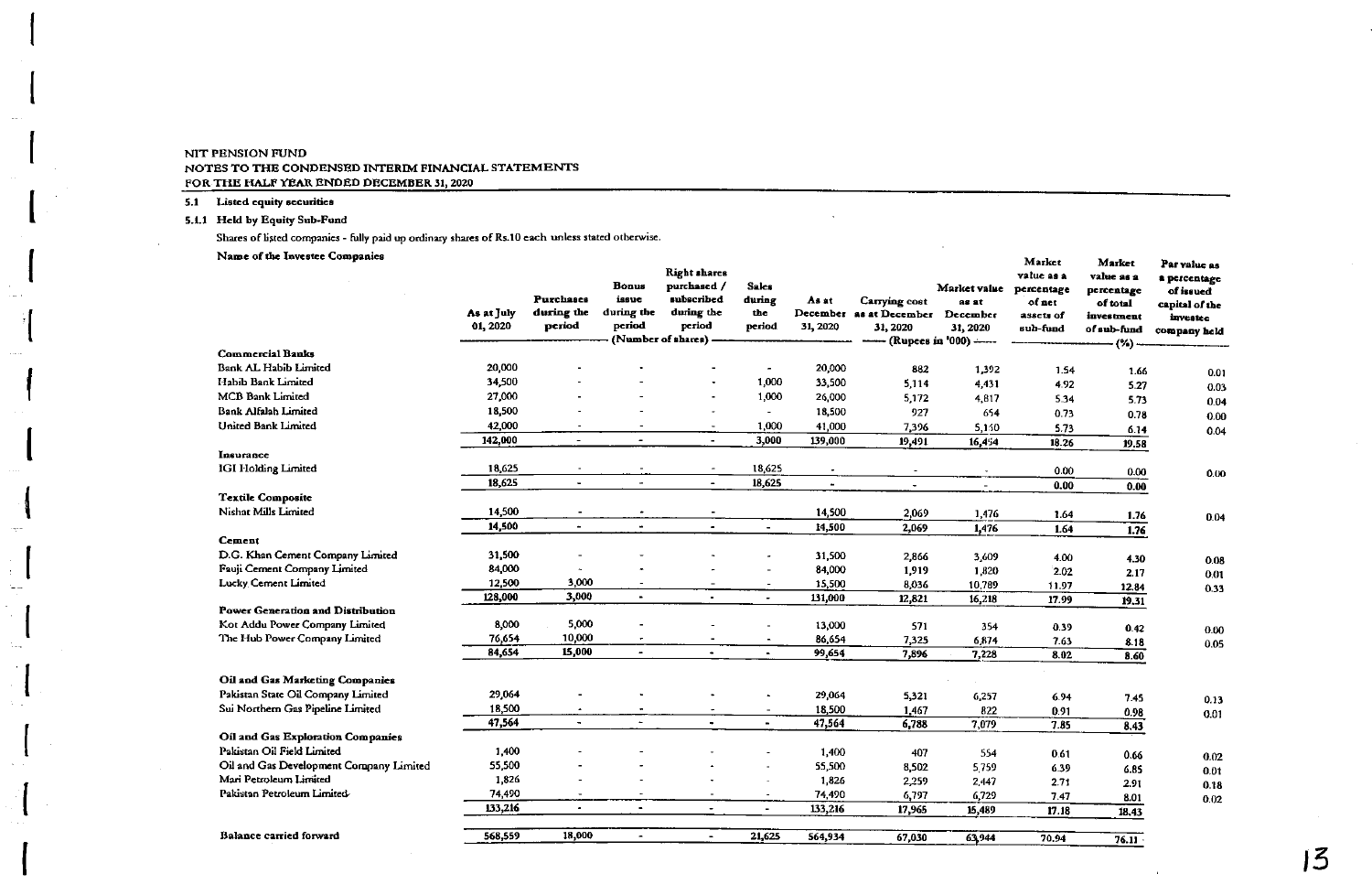|                                                                  | As at July<br>01, 2020 | <b>Purchases</b><br>during the<br>period | Bonus<br>issue<br>during the<br>period/<br>vear | <b>Right shares</b><br>purchased /<br>subscribed<br>during the<br>period/year<br>(Number of shares) - | <b>Salcs</b><br>during<br>the<br>period/<br><b>YEST</b> | As at<br>31, 2020 | Carrying cost<br>December as at December<br>31, 2020<br>------ (Rupees in '000) ----- | Market value<br>28 2t<br>December<br>31, 2020 | Market<br>value as a<br>percentage<br>of net<br>assets of<br>sub-fund | Market<br>value as a<br>percentage<br>of total<br>investment<br>of sub-fund<br>$(*)$ | Par value as<br>a percentage<br>of issued<br>capital of the<br>investee<br>company held |
|------------------------------------------------------------------|------------------------|------------------------------------------|-------------------------------------------------|-------------------------------------------------------------------------------------------------------|---------------------------------------------------------|-------------------|---------------------------------------------------------------------------------------|-----------------------------------------------|-----------------------------------------------------------------------|--------------------------------------------------------------------------------------|-----------------------------------------------------------------------------------------|
| <b>Balance brought forward</b>                                   | 568,559                | 18,000                                   |                                                 | $\overline{\phantom{a}}$                                                                              | 21,625                                                  | 564,934           | 67,030                                                                                | 63,944                                        | 70.94                                                                 | 76.11                                                                                |                                                                                         |
| Name of the Investee Companies                                   |                        |                                          |                                                 |                                                                                                       |                                                         |                   |                                                                                       |                                               |                                                                       |                                                                                      |                                                                                         |
| Automobile Assembler                                             |                        |                                          |                                                 |                                                                                                       |                                                         |                   |                                                                                       |                                               |                                                                       |                                                                                      |                                                                                         |
| Honda Atlas Cars (Pakistan) Limited                              | 1,500                  | $\blacksquare$                           |                                                 |                                                                                                       |                                                         | 1,500             | 475                                                                                   | 492                                           | 0.55                                                                  | 0.59                                                                                 | 0.03                                                                                    |
| Indus Motor Company Limited                                      | 3 000                  | $\blacksquare$                           |                                                 |                                                                                                       | $\bullet$                                               | 3,000             | 2,819                                                                                 | 3,594                                         | 3.99                                                                  | 4 28                                                                                 | 0.46                                                                                    |
|                                                                  | 4,500                  | $\bullet$                                | $\tilde{\phantom{a}}$                           |                                                                                                       | $\mathbf{w}_i$                                          | 4,500             | 3,294                                                                                 | 4,086                                         | 4.54                                                                  | 4.87                                                                                 |                                                                                         |
| <b>Engineering</b>                                               | 10,000                 |                                          |                                                 |                                                                                                       |                                                         | 10,000            |                                                                                       |                                               |                                                                       |                                                                                      |                                                                                         |
| International Steels Limited<br>International Industries Limited | 6,050                  |                                          |                                                 |                                                                                                       |                                                         | 6,050             | 1.017<br>963                                                                          | 9.2<br>1,0.58                                 | 1.03                                                                  | 1.11                                                                                 | 0.02                                                                                    |
| <b>Crescent Steel &amp; Allied</b>                               |                        |                                          |                                                 |                                                                                                       |                                                         |                   |                                                                                       |                                               | 1.18                                                                  | 1.27                                                                                 | 0.08                                                                                    |
| Products Limited                                                 | 13,000                 |                                          |                                                 |                                                                                                       |                                                         | 13,000            | 1,185                                                                                 | 1,093                                         | 1.21                                                                  | 1.30                                                                                 |                                                                                         |
|                                                                  | 29,050                 | $\blacksquare$                           |                                                 |                                                                                                       |                                                         | 29,050            | 3,165                                                                                 | 3,093                                         | 3.42                                                                  | 3.68                                                                                 | 0.14                                                                                    |
| Automobile & Parts                                               |                        |                                          |                                                 |                                                                                                       |                                                         |                   |                                                                                       |                                               |                                                                       |                                                                                      |                                                                                         |
| Agriauto Industries Limited*                                     | 5,000                  |                                          | $\overline{\phantom{a}}$                        |                                                                                                       |                                                         | 5,000             | 1,221                                                                                 | 1,171                                         | 1.30                                                                  | 1.39                                                                                 | 0.81                                                                                    |
|                                                                  | 5,000                  | $\overline{\phantom{a}}$                 | $\hat{\phantom{a}}$                             | $\blacksquare$                                                                                        | $\sim$                                                  | 5,000             | 1,221                                                                                 | 1,171                                         | 1.30                                                                  | 1.39                                                                                 |                                                                                         |
| Cable & Electric Goods                                           |                        |                                          |                                                 |                                                                                                       |                                                         |                   |                                                                                       |                                               |                                                                       |                                                                                      |                                                                                         |
| Pakistan Cables Limited                                          | 5,000                  |                                          | $\bullet$                                       |                                                                                                       |                                                         | 5,000             | 1,043                                                                                 | 672                                           | 0.75                                                                  | 0.80                                                                                 | 0.19                                                                                    |
|                                                                  | 5,000                  | $\blacksquare$                           | $\overline{\phantom{a}}$                        | $\blacksquare$                                                                                        | $\bullet$                                               | 5,000             | 1,043                                                                                 | 672                                           | 0.75                                                                  | 0.80                                                                                 |                                                                                         |
| Fertilizer                                                       |                        |                                          |                                                 |                                                                                                       |                                                         |                   |                                                                                       |                                               |                                                                       |                                                                                      |                                                                                         |
| Engro Corporation Limited                                        | 19,600                 |                                          |                                                 |                                                                                                       |                                                         | 19,600            | 5,518                                                                                 | 6,024                                         | 6.68                                                                  | 7.17                                                                                 | 0.10                                                                                    |
| <b>Engro Fertilizer Limited</b>                                  | 15,000                 |                                          |                                                 |                                                                                                       |                                                         | 15,000            | 829                                                                                   | 918                                           | 1.05                                                                  | 1.13                                                                                 | 0.01                                                                                    |
| Fauji Fertilizer Company Limited                                 | 14,500                 |                                          | $\overline{a}$                                  |                                                                                                       |                                                         | 14,500            | 1,229                                                                                 | 1,573                                         | 1.75                                                                  | 1.87                                                                                 | 0.01                                                                                    |
|                                                                  | 49,100                 | $\sim$                                   |                                                 | $\ddot{\phantom{1}}$                                                                                  |                                                         | 49,100            | 7,576                                                                                 | 8,545                                         | 9.48                                                                  | 10.17                                                                                |                                                                                         |
| Pharmaceuticals                                                  | 8,932                  |                                          | ۰                                               | 1,143                                                                                                 |                                                         | 10,075            | 2,475                                                                                 | 2,511                                         | 2.79                                                                  |                                                                                      |                                                                                         |
| The Searle Company Limited                                       | 8,932                  | $\blacksquare$                           | $\bullet$                                       | 1,143                                                                                                 | $\blacksquare$                                          | 10,075            | 2,475                                                                                 | 2,511                                         | 2.79                                                                  | 2.99<br>2.99                                                                         | 0.12                                                                                    |
|                                                                  |                        |                                          |                                                 |                                                                                                       |                                                         |                   |                                                                                       |                                               |                                                                       |                                                                                      |                                                                                         |
| Total - December 31, 2020 (Unaudited)                            | 670,141                | 18,000                                   | $\blacksquare$                                  | 1,143                                                                                                 | 21,625                                                  | 667,659           | 85,804                                                                                | 84,025                                        | 93.22                                                                 | 100                                                                                  |                                                                                         |
| Total - June 30, 2020 (Audited)                                  | 567,666                | 100,000                                  | 12,975                                          |                                                                                                       | 10.500                                                  | 670,141           | 87,549                                                                                | 71,094                                        | 94.00                                                                 | 100                                                                                  |                                                                                         |

\*These have a face value of Rs. 5 per share.

5. 1.2 Investments include shares with market value of Rs.3.673 million (June 30, 2020: Rs.2.420 million) which have been pledged with National Clearing Company of Pakistan Limited for guaranteeing settlement of the Fund's trades in accordance with Circular No. 11 dated October 23, 2007 issued by the Securities and Exchange Commission of Pakistan, the breakup of which is given on the next page.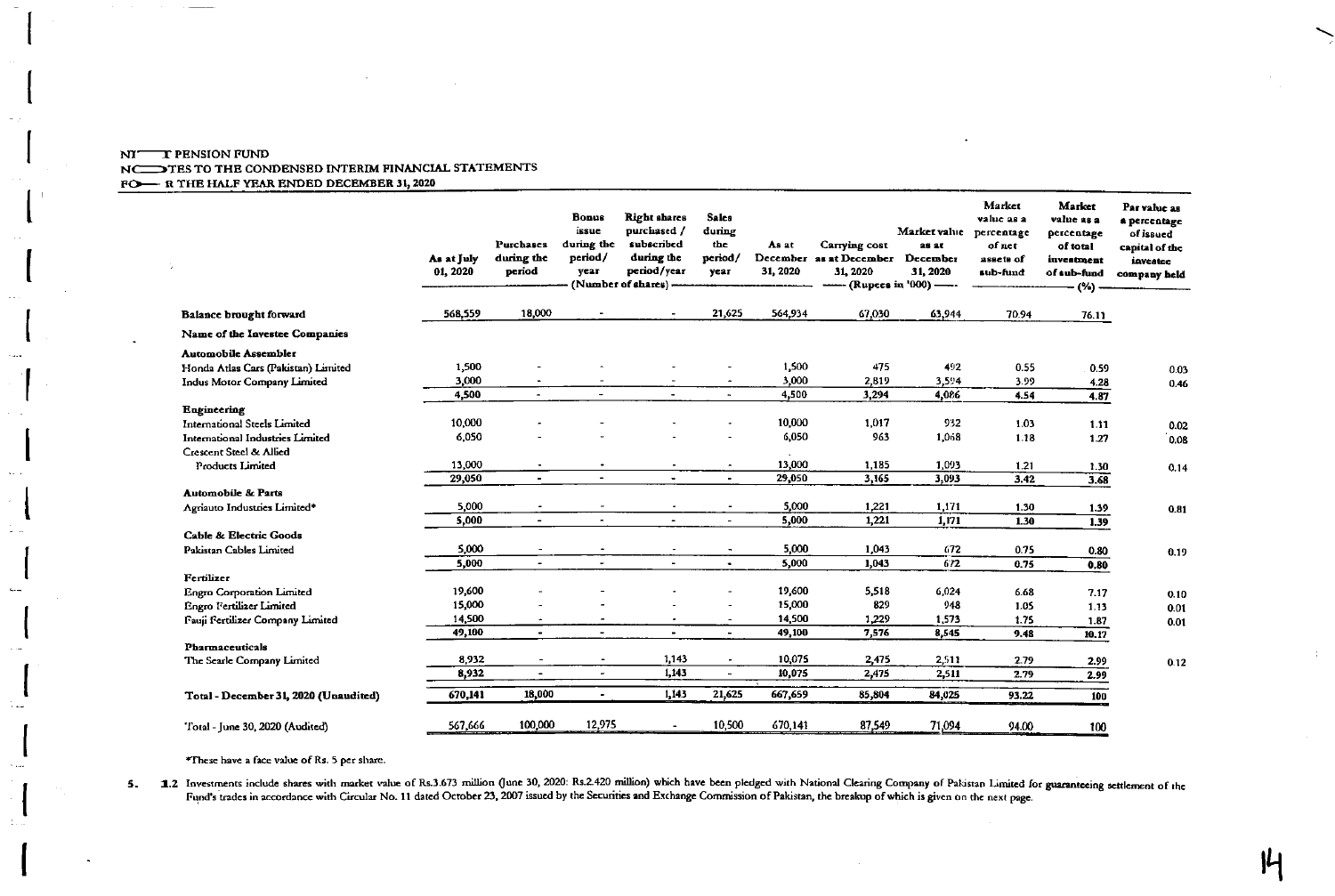| 5.1.3 | ---------<br>Name of Investee Company |            |                         | <b>Shares</b><br>pledged | Market value<br>(Rs. in '000) |
|-------|---------------------------------------|------------|-------------------------|--------------------------|-------------------------------|
|       | The Hub Power Company Limited         |            |                         | 5,000                    | 397                           |
|       | Kot Addu Power Company Limited        |            |                         | 5,000                    | 136                           |
|       | <b>Engro Corporation Limited</b>      |            |                         | 2,500                    | 768                           |
|       | Pakistan Petroleum Limited            |            |                         | 5,000                    | 452                           |
|       | Pakistan State Oil Company Limited    |            |                         | 5,000                    | 1,077                         |
|       |                                       |            |                         |                          | 2,830                         |
|       |                                       | Face value | As at December 31, 2020 |                          |                               |

|                                                          | Note                                                                                                                                                                                                                                                                                                               | <b>Tenor</b>   | As at July 01,<br>2020 | Purchased<br>during the<br>period/year | Disposed /<br>matured<br>during the<br>period/year | As at<br>December<br>31, 2020 | Carrying<br>cost                                 | Market<br>value /<br>Carrying<br>Value             | <b>Market Value</b><br>88.8<br>Percentage of<br>Net Assets | Market Value as<br>a Percentage of<br>Investments<br>$-(\%)$ |
|----------------------------------------------------------|--------------------------------------------------------------------------------------------------------------------------------------------------------------------------------------------------------------------------------------------------------------------------------------------------------------------|----------------|------------------------|----------------------------------------|----------------------------------------------------|-------------------------------|--------------------------------------------------|----------------------------------------------------|------------------------------------------------------------|--------------------------------------------------------------|
|                                                          |                                                                                                                                                                                                                                                                                                                    |                |                        |                                        |                                                    |                               |                                                  |                                                    |                                                            |                                                              |
|                                                          |                                                                                                                                                                                                                                                                                                                    |                |                        |                                        |                                                    |                               |                                                  |                                                    |                                                            |                                                              |
|                                                          |                                                                                                                                                                                                                                                                                                                    |                |                        |                                        |                                                    |                               |                                                  |                                                    |                                                            | 53.27                                                        |
|                                                          |                                                                                                                                                                                                                                                                                                                    |                |                        |                                        |                                                    |                               |                                                  |                                                    |                                                            | 35.05                                                        |
|                                                          |                                                                                                                                                                                                                                                                                                                    |                |                        | $\overline{\phantom{0}}$               | $\bullet$                                          |                               |                                                  |                                                    |                                                            | 88,32                                                        |
|                                                          |                                                                                                                                                                                                                                                                                                                    |                |                        |                                        |                                                    |                               |                                                  |                                                    |                                                            |                                                              |
| Total as at June 30, 2020 (Audited)                      |                                                                                                                                                                                                                                                                                                                    |                |                        | 104,000                                | 8,000                                              | 96,000                        | 88,328                                           | 99,386                                             | 80.49                                                      | 94.35                                                        |
| -Held by Money Market Sub-Fund                           |                                                                                                                                                                                                                                                                                                                    |                |                        |                                        |                                                    |                               |                                                  |                                                    |                                                            |                                                              |
| <b>Market Treasury Bills</b>                             |                                                                                                                                                                                                                                                                                                                    |                |                        |                                        |                                                    |                               |                                                  |                                                    |                                                            |                                                              |
| Fair value through other comprehensive<br>income (FVOCI) |                                                                                                                                                                                                                                                                                                                    |                |                        |                                        |                                                    |                               |                                                  |                                                    |                                                            |                                                              |
|                                                          |                                                                                                                                                                                                                                                                                                                    |                |                        |                                        |                                                    |                               |                                                  |                                                    |                                                            |                                                              |
|                                                          |                                                                                                                                                                                                                                                                                                                    | 6 Months       | 40,000                 |                                        | 40,000                                             |                               |                                                  |                                                    |                                                            |                                                              |
|                                                          |                                                                                                                                                                                                                                                                                                                    | 3 Months       | 50,000                 |                                        | 50,000                                             |                               |                                                  |                                                    |                                                            |                                                              |
|                                                          |                                                                                                                                                                                                                                                                                                                    | 3 Months       |                        | 42,000                                 | 62,000                                             |                               |                                                  |                                                    |                                                            |                                                              |
| December 31, 2021                                        | 5.2.2                                                                                                                                                                                                                                                                                                              | 3 Months       |                        | 40,000                                 | $\sim$                                             | 40,000                        | 39,365                                           | 39,364                                             | 30.84                                                      | 50.29                                                        |
|                                                          |                                                                                                                                                                                                                                                                                                                    |                | 90,000                 | 102,000                                | 152,000                                            | 40,000                        | 39,365                                           | 39,364                                             | 30.84                                                      | 50.29                                                        |
| Fair value through<br>Profit and loss (FVTPL)            |                                                                                                                                                                                                                                                                                                                    |                |                        |                                        |                                                    |                               |                                                  |                                                    |                                                            |                                                              |
|                                                          |                                                                                                                                                                                                                                                                                                                    |                |                        |                                        |                                                    |                               |                                                  |                                                    |                                                            |                                                              |
|                                                          | 5.2.2                                                                                                                                                                                                                                                                                                              | 6 Months       |                        | 35,000                                 |                                                    | 35,000                        | 34,922                                           | 34,913                                             | 27.35                                                      | 44.60                                                        |
| Total as at December 31, 2020 (Unaudited)                |                                                                                                                                                                                                                                                                                                                    |                | 90,000                 | 137,000                                | 152,000                                            | 75,000                        | 74,287                                           | 74,277                                             | 58.19                                                      | 94.89                                                        |
|                                                          |                                                                                                                                                                                                                                                                                                                    |                | 45,000                 | 377,000                                | 332,000                                            | 90,000                        | 88,775                                           | 89,101                                             | 73.92                                                      | 100                                                          |
|                                                          | <b>Government securities</b><br>-Held by Debt Sub-Fund<br>Pakistan Investment Bonds<br>Issue date<br>12-Jul-18<br>19-Sep-19<br>Total as at December 31, 2020 (Unaudited)<br>Issue date<br>April 9, 2020<br>April 23, 2020<br>October 8, 2021<br>Issue date<br>July 16, 2020<br>Total as at June 30, 2020 (Audited) | 5.2.1<br>5.2.1 | 3 Years<br>10 Years    | 58,000<br>38,000<br>96,000             |                                                    | $\blacksquare$                | (Rupees in '000) -<br>58,000<br>38,000<br>96,000 | 56,107<br>34,095<br>90,202<br>$\sigma\propto \rho$ | <b>Unaudited</b><br>58,017<br>38,165<br>96,182             | 46.75<br>30.76<br>77.51                                      |

 $\sim 10^{-11}$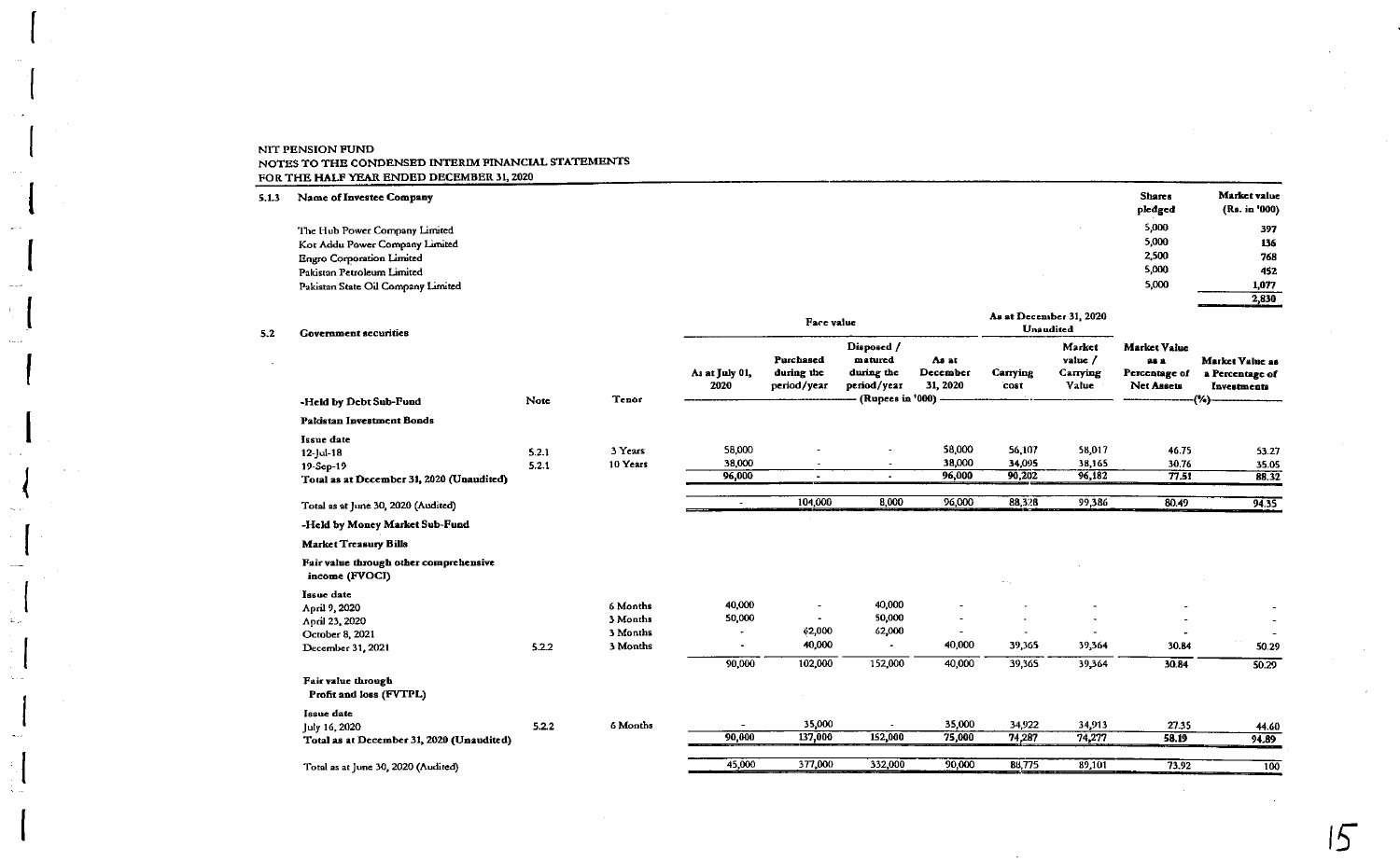|                                           |          |                        |                                        | As at December 31, 2020<br><b>Unaudited</b>                              |                               |                  |                                        |                                                                  |                                                   |
|-------------------------------------------|----------|------------------------|----------------------------------------|--------------------------------------------------------------------------|-------------------------------|------------------|----------------------------------------|------------------------------------------------------------------|---------------------------------------------------|
| -Held by Commodities Sub-Fund             | Tenor    | As at July 01,<br>2020 | Purchased<br>during the<br>period/year | Disposed /<br>matured<br>during the<br>period/year<br>(Rupees in '000) - | As at<br>December<br>31, 2020 | Carrying<br>cost | Market<br>value /<br>Carrying<br>Value | <b>Market Value</b><br>282<br>Percentage of<br><b>Net Assets</b> | Market Value as<br>a Percentage of<br>Investments |
| Market Treasury Bills                     |          |                        |                                        |                                                                          |                               |                  |                                        |                                                                  |                                                   |
| Issue date<br>April 23, 2020              | 3 Months | 80,000                 |                                        | 80,000                                                                   |                               |                  |                                        |                                                                  |                                                   |
| Total as at December 31, 2020 (Unaudited) |          | 80,000                 |                                        | 80,000                                                                   |                               |                  | ________                               | and the control of the form of the control of the control of     |                                                   |
| Total as at June 30, 2020 (Audited)       |          |                        | 385,000                                | 305,000                                                                  | 80,000                        | 79,735           | 79,767                                 | 65.85                                                            | 46.90                                             |

5.2.1 These carry effective yield ranging from 7.18% - 9.918% (June 30, 2020: 11.26% - 13.89%) per annum and will mature by September 2029.

5.2.2 These treasury bills carry effective yield of 7.00% (June 30, 2020: 8.21% - 10.26%) per annum and will mature by December 2021.

| 5.3 | Term Finance Certificates           |                        | Number of certificates                 |                                                                             |                               |                  |                                        |                                                                    | Market                                                             |
|-----|-------------------------------------|------------------------|----------------------------------------|-----------------------------------------------------------------------------|-------------------------------|------------------|----------------------------------------|--------------------------------------------------------------------|--------------------------------------------------------------------|
|     | -Held by Debt Sub-Fund              | As at<br>July 01, 2020 | Purchased<br>during the<br>period/year | Disposed /<br>matured<br>during the<br>period/year<br>- (Rupces in '000) -- | As at<br>December<br>31, 2020 | Carrying<br>cost | Market<br>value /<br>carrying<br>value | Market<br>value as a<br>percentage<br>of net sesets<br>of sub fund | value as a<br>percentage<br>of total<br>investments<br>of sub fund |
|     | Name of the investee company        |                        |                                        |                                                                             |                               |                  |                                        |                                                                    |                                                                    |
|     | Bank AL Habib Limited (5th issue)   | 875                    |                                        |                                                                             | 875                           | 4,367            | 3,943                                  | 3.18                                                               | 3.62                                                               |
|     | As at December 31, 2020 (Unaudited) | 875                    |                                        |                                                                             | 875                           | 4.367            | 3,943                                  | 3.18                                                               | 3.62                                                               |
|     | As at June 30, 2020 (Audited)       | 875                    | ______                                 |                                                                             | 875                           | 4,368            | 4,008                                  | 3.80                                                               | 3.25                                                               |

5.3.1 Significant terms and conditions of term finance certificates outstanding at the period ended are as follows:

| Name of security                  | Number of<br>certificates | Unredeemed<br>face value<br>(Rupces) | Mark-up rate<br>$($ per annum $)$ | Issue date     | Tenor    | Secured /<br>unsccured | Raung |
|-----------------------------------|---------------------------|--------------------------------------|-----------------------------------|----------------|----------|------------------------|-------|
| Bank AL Habib Limited (5th issue) | 875                       | 4.992                                | 6-months KIBOR $+$ 0.75%          | March 17, 2016 | 10 years | Unsecured              | AA    |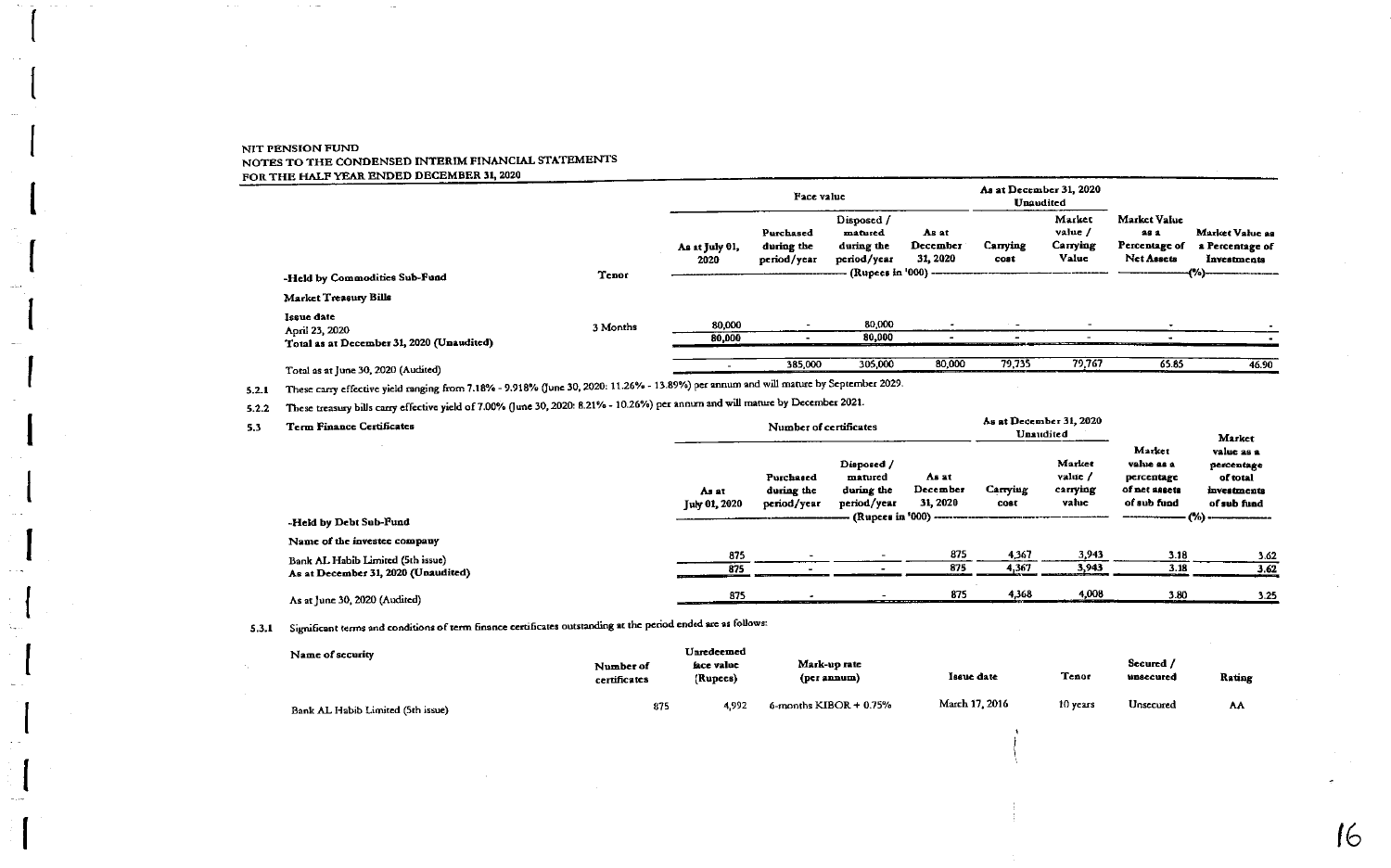$\omega$  is denoted by

**ALC** 

**The Commission Commission** 

 $5.4$ 

 $5.5$ 

 $\Delta$ 

| <b>Listed Sukuks</b>                      |                   |                               |                                           | As at December 31, 2020<br>Unaudited                           |                               |                  |                                        |                                                                    |                                                                                   |
|-------------------------------------------|-------------------|-------------------------------|-------------------------------------------|----------------------------------------------------------------|-------------------------------|------------------|----------------------------------------|--------------------------------------------------------------------|-----------------------------------------------------------------------------------|
|                                           | <b>Issue Date</b> | As at<br><b>July 01, 2020</b> | Purchased<br>during<br>the<br>period/year | Sold during<br>the<br>period/year<br><b>Rupees in '000 ---</b> | As at<br>December<br>31, 2020 | Carrying<br>cost | Market<br>value /<br>Carrying<br>value | Market<br>value as a<br>percentage<br>of net assets<br>of sub fund | And Control<br>value as a<br>percentage<br>of total<br>investments<br>of sub fund |
| -Held by Debt Sub-Fund                    |                   |                               |                                           |                                                                |                               |                  |                                        |                                                                    |                                                                                   |
| Name of the investee companies            |                   |                               |                                           |                                                                |                               |                  |                                        |                                                                    |                                                                                   |
| Dawood Hercules Corporation Limited       | March 1, 2018     | 22                            | ٠.                                        | $\blacksquare$                                                 | 22                            | 1,540            | 1,559                                  | 1.26                                                               | 1.43                                                                              |
| Fatima Fertilizer Company Limited         | November 28, 2016 | 99                            | $\overline{\phantom{0}}$                  | $\overline{\phantom{0}}$                                       | 99                            | 99               | 100                                    | 0.08                                                               | 0.09                                                                              |
| K Electric Limited                        | August 3, 2020    | $\sim$                        | 614                                       |                                                                | 614                           | 3.070            | 3,117                                  | 2.51                                                               | 2.86                                                                              |
| Kot Addu Power Company Limited            | December 8, 2020  | $\overline{\phantom{0}}$      | 40                                        |                                                                | 40                            | 4,000            | 4,000                                  | 3.22                                                               | 3.67                                                                              |
| Total as at December 31, 2020 (Unaudited) |                   | 121                           | 654                                       |                                                                | 775                           | 8,709            | 6,776                                  | 7.07                                                               | 8.05                                                                              |
| Total as at June 30, 2020 (Audited)       |                   | 121                           |                                           |                                                                | 121                           | 1,909            | 1,941                                  | 1.57                                                               | 1.84                                                                              |
| -Held by Money Market Sub-Fund            |                   |                               |                                           |                                                                |                               |                  |                                        |                                                                    |                                                                                   |
| Kot Addu Power Company Limited            | December 8, 2020  |                               | 40                                        |                                                                | 40                            | 4,000            | 4,000                                  | 3.13                                                               | 5.11                                                                              |
| Total as at December 31, 2020 (Unaudtied) |                   |                               | 40                                        |                                                                | 40                            | 4,000            | 4,000                                  | 3.13                                                               | 5.11                                                                              |

## 5.4.1 Significant terms and conditions of listed Sukuks outstanding at the period end are as follows:

| Name of security                                                                                                                  |                           | Unredeemed                         |                                                                                                                 |                                                                          |                                           |                                                |                                    |
|-----------------------------------------------------------------------------------------------------------------------------------|---------------------------|------------------------------------|-----------------------------------------------------------------------------------------------------------------|--------------------------------------------------------------------------|-------------------------------------------|------------------------------------------------|------------------------------------|
| -Held by Debt Sub-Fund                                                                                                            | Number of<br>certificates | face value<br>(Rupees)             | Mark-up rate<br>(per annum)                                                                                     | Issue date                                                               | Tenor                                     | Secured /<br>unsecured                         | Rating                             |
| Dawood Hercules Corporation Limited<br>Fatima Fertilizers Company Limited<br>K Electric Limited<br>Kot Addu Power Company Limited | 22<br>99<br>614<br>40     | 7,000<br>1,000<br>5,000<br>100,000 | $3$ -months KIBOR $+1.0\%$<br>6-months $KIBOR + 1.1%$<br>$3$ -months KIBOR + $1.7\%$<br>3-months $KIBOR + 0.7%$ | March 1, 2018<br>November 28, 2016<br>August 3, 2020<br>December 8, 2020 | 5 years<br>5 years<br>7 years<br>6 months | Secured<br>Unsecured<br>Unsecured<br>Unsecured | ΛA<br><b>AA-</b><br>$AA+$<br>$AA+$ |
| -Held by Money Market Sub-Fund                                                                                                    |                           |                                    |                                                                                                                 |                                                                          |                                           |                                                |                                    |
| Kot Addu Power Company Limited                                                                                                    | 40                        | 100,000                            | 3-months $KIBOR + 0.7%$                                                                                         | December 8, 2020                                                         | 6 months                                  | Unsecured                                      | AA+                                |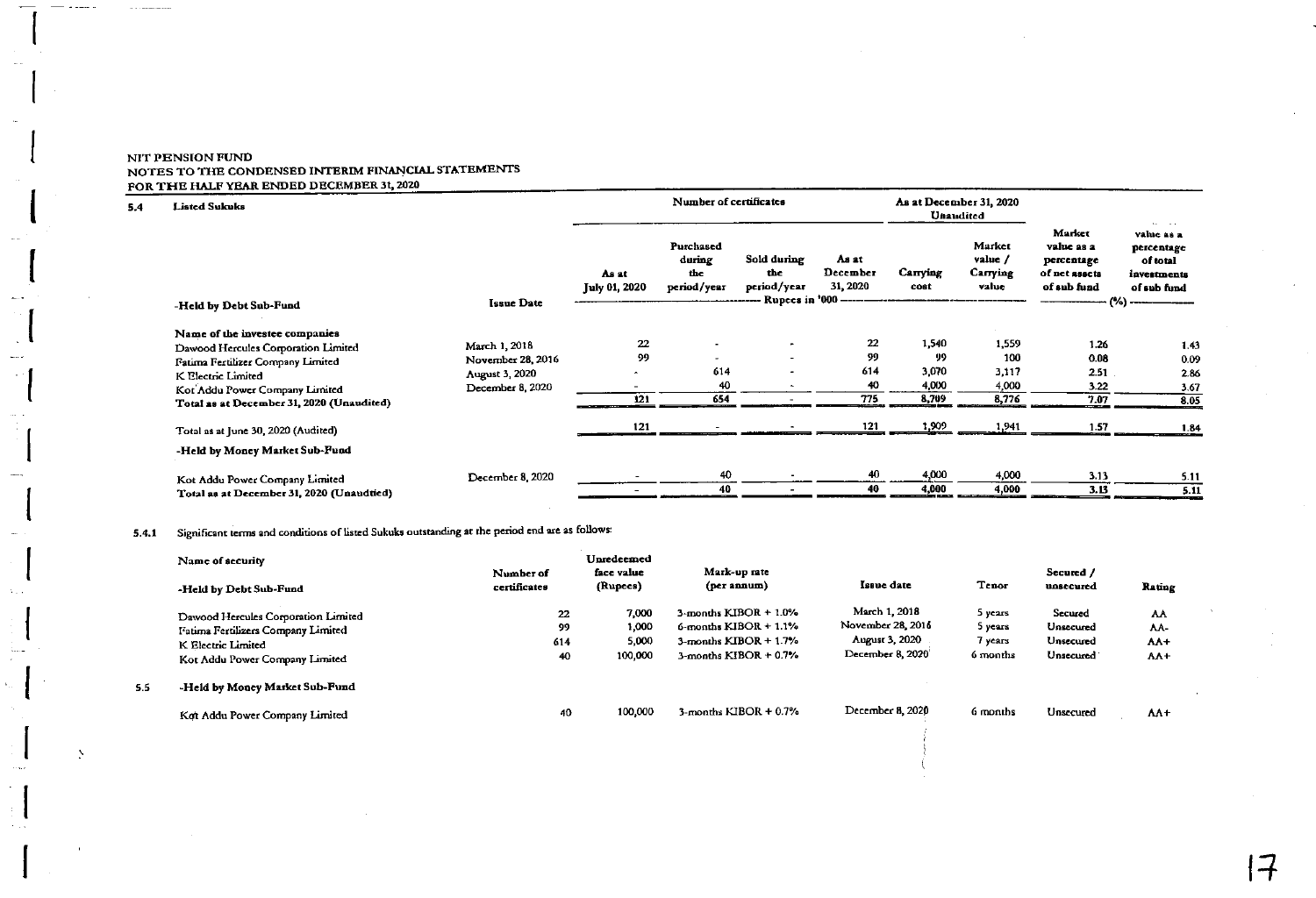Net unrealised (diminution) / appreciation on re-measurement of  $5.6$ 

investments classified as 'fair value through other comprehensive

income<sup>t</sup> (FVOCD)

| $m$ . $m$ . $m$ . $m$ . $m$ . $m$ . $m$ . $m$ . $m$ . $m$ . $m$ . $m$ . $m$ . $m$ . $m$ . $m$ . $m$ . $m$ . $m$ . $m$ . $m$ . $m$ . $m$ . $m$ . $m$ . $m$ . $m$ . $m$ . $m$ . $m$ . $m$ . $m$ . $m$ . $m$ . $m$ . $m$ . $m$ . |                           |                       | December 31, 2020<br><b>Unaudited</b> |                         | December 31, 2019<br>Unaudited |                    |                       |                             |                         |                       |  |
|-------------------------------------------------------------------------------------------------------------------------------------------------------------------------------------------------------------------------------|---------------------------|-----------------------|---------------------------------------|-------------------------|--------------------------------|--------------------|-----------------------|-----------------------------|-------------------------|-----------------------|--|
|                                                                                                                                                                                                                               | <b>Equity</b><br>Sub-Fund | Debt<br>Sub-Fund      | Money<br>Market<br>Sub-Fund           | Commodities<br>Sub-Fund | Total<br>(Rupees in '000)      | Equity<br>Sub-Fund | Debt<br>Sub-Fund      | Money<br>Market<br>Sub-Fund | Commodities<br>Sub-Fund | Total                 |  |
| Market value of investments<br>Less: Carrying cost - net of impairment                                                                                                                                                        | 84,025<br>(85, 805)       | 108,900<br>(103, 277) | 43,364<br>(43, 365)                   | $\overline{a}$          | 236,289<br>(232, 447)          | 79,906<br>(81,349) | 108,441<br>(105, 133) | 85,798<br>(85, 840)         | $\rightarrow$           | 274,148<br>(272, 322) |  |
| Less / add: Net unrealised (appreciation) /<br>diminution on re-measurement of                                                                                                                                                | (1,780)                   | 5,623                 | $\bf(1)$                              |                         | 3,842                          | (1, 443)           | 3,311<br>99           | (42)<br>28                  |                         | 1,626                 |  |
| investments at beginning of the period                                                                                                                                                                                        | 16,455<br>14,675          | (10, 729)<br>(5,106)  | (325)<br>(326)                        | (32)<br>(32)            | 5,369<br>9,211                 | 13,903<br>12,460   | 3,410                 | (14)                        |                         | 14,030<br>15,856      |  |

#### FINANCIAL ASSETS AT FAIR VALUE THROUGH PROFIT OR LOSS  $\epsilon$

|                           | <b>December 31, 2020</b><br>Unaudited |                             |                                |                              |                           | June 30, 2020<br>Audited |                             |                         |       |  |  |
|---------------------------|---------------------------------------|-----------------------------|--------------------------------|------------------------------|---------------------------|--------------------------|-----------------------------|-------------------------|-------|--|--|
| <b>Equity</b><br>Sub-Fund | Debt<br>Sub-Fund                      | Money<br>Market<br>Sub-Fund | <b>Commodities</b><br>Sub-Fund | Total<br>(Rupees in '000) -- | <b>Equity</b><br>Sub-Fund | Debt<br>Sub-Fund         | Money<br>Market<br>Sub-Fund | Commodities<br>Sub-Fund | Total |  |  |

|                      |                                                 | 4.220                                 | 4.220 |                                                                                                                                                                                                                                                        |  | 2.837 | 2.837 |
|----------------------|-------------------------------------------------|---------------------------------------|-------|--------------------------------------------------------------------------------------------------------------------------------------------------------------------------------------------------------------------------------------------------------|--|-------|-------|
| Future gold contract |                                                 | <b><i><u>Property</u></i></b><br>____ |       | --<br><b><i><u>PERSONAL PROPERTY OF STATE OF THE STATE OF THE STATE OF THE STATE OF THE STATE OF THE STATE OF THE STATE OF THE STATE OF THE STATE OF THE STATE OF THE STATE OF THE STATE OF THE STATE OF THE STATE OF THE STATE OF THE STA</u></i></b> |  |       |       |
|                      | the contract of the contract of the contract of | --                                    |       |                                                                                                                                                                                                                                                        |  |       |       |

This represents net fair value of gold future contracts entered into by the Fund at the Pakistan Mercantile Exchange. The details of contracts are given below:  $6.1$ 

| Commodities contracts - outstanding                  | <b>Maturity date</b> | <b>Quantity</b><br><b>OUDCES</b> | Value of<br>Gold<br>in futures<br>market<br>US <sub>5</sub> | Value of Gold<br>in futures<br>market<br>equivalent<br>(PKR<br>in '000) | Market<br>value as a<br>percentage<br>of net assets<br>of sub fund<br>$(\%)$ |
|------------------------------------------------------|----------------------|----------------------------------|-------------------------------------------------------------|-------------------------------------------------------------------------|------------------------------------------------------------------------------|
| Gold 10 oz - February 2021                           | 27 Jan 2021          | $320$ bz                         | 1,902                                                       | 90,860                                                                  | 71.55                                                                        |
|                                                      |                      |                                  |                                                             | December 31,<br>2020<br><b>Unaudited</b>                                | June 30, 2020<br>Audited<br>--Rupees in '000'----------                      |
| Liabilities against gold futures at contracted rates |                      |                                  |                                                             | 86,640                                                                  | 87,297<br><b>BELLEVILLE AND RESIDENCE</b>                                    |
| Unrealised gain on future contracts of gold          |                      |                                  |                                                             | 4,220                                                                   | 3,013                                                                        |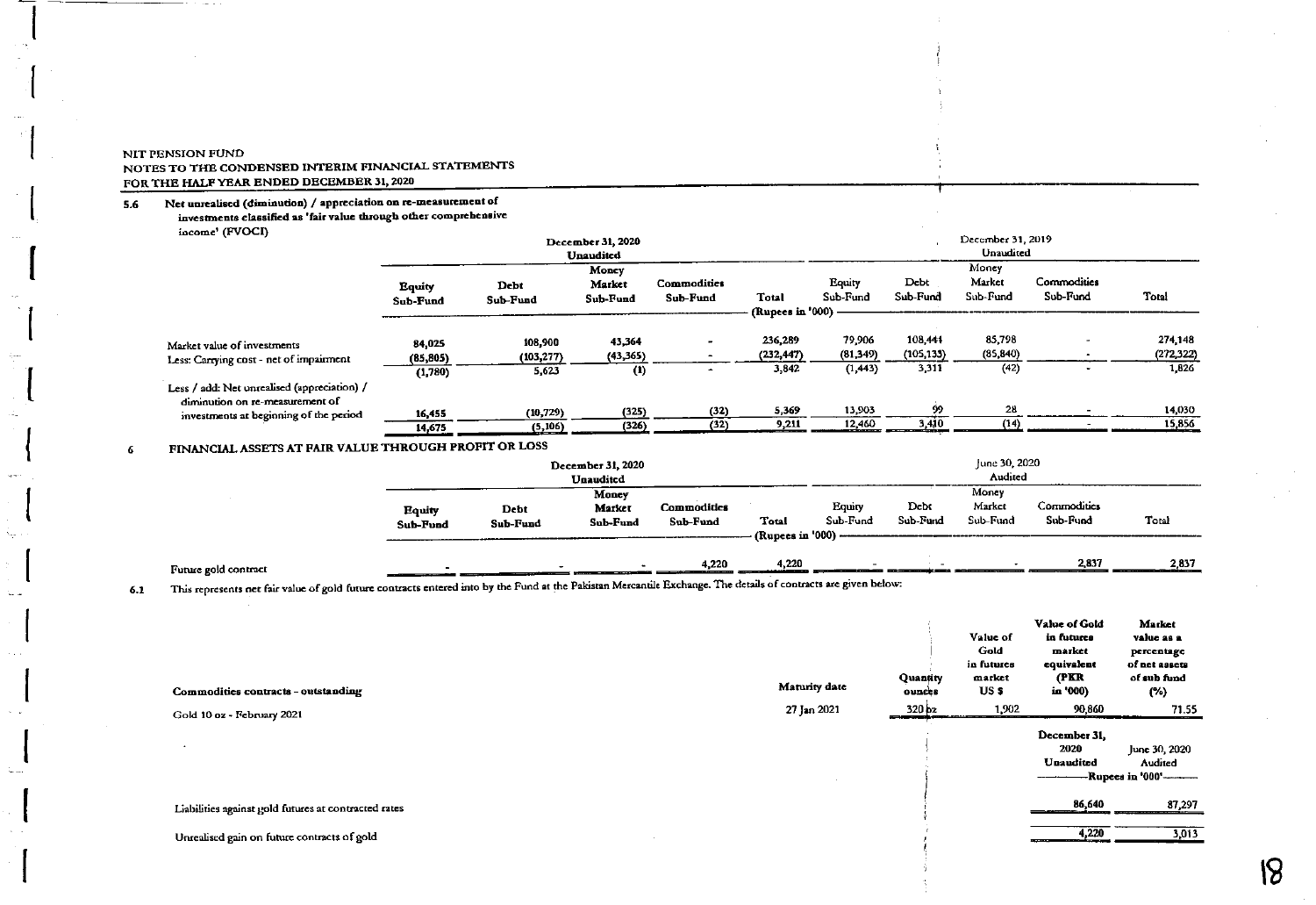$\overline{ }$ 

| ACCRUED EXPENSES AND OTHER LIABILITIES                                                   |             |                    |                  | December 31, 2020<br>Unaudited |                         |                  | June 30, 2020<br>Audited                 |                                 |                             |                             |             |                  |  |  |
|------------------------------------------------------------------------------------------|-------------|--------------------|------------------|--------------------------------|-------------------------|------------------|------------------------------------------|---------------------------------|-----------------------------|-----------------------------|-------------|------------------|--|--|
|                                                                                          |             | Equity<br>Sub-Fund | Debt<br>Sub-Fund | Money<br>Market<br>Sub-Fund    | Commodities<br>Sub-Fund | Total            | Equity<br>Sub-Fund<br>(Rupees in '000) - | Debt<br>Sub-Fund                | Money<br>Market<br>Sub-Fund | Commodities<br>Sub-Fund     | Total       |                  |  |  |
| Provision for Sindh Workers' Welfare Fund                                                | Note<br>7.1 | 206                | 782              | 759                            | 1,089                   | 2.836            | 186                                      | 655                             | 677                         | 969                         | 2,487       |                  |  |  |
| Federal Excise Duty on remuneration to<br>Pension Fund Manager<br>Auditors' remuneration | 7.2         |                    | 187<br>60        | 198<br>60                      | 198<br>60               | 195<br>60        | 778<br>240                               | 187<br>46                       | 198<br>46                   | 198<br>46<br>$\overline{a}$ | 195<br>46   | 778<br>184<br>68 |  |  |
| Payable against printing charges<br>Brokerage payable                                    |             | 68<br>527          | $\sim$<br>1,042  | $\sim$<br>1,018                | $\sim$<br>1,344         | 68<br>۰<br>3,931 | 68<br>899                                | $\overline{\phantom{a}}$<br>899 | 921                         | 16<br>1,226                 | 20<br>3,537 |                  |  |  |

The Sindh Revenue Board (SRB) had written to few mutual funds in January 2016 to register and pay Sindh Workers Welfare Fund (SWWF) for the accounting year closing on or after December 31, 2013. MUFAP reviewed the issue and based on an opinion obtained in August 2016 decided that SWWF is not applicable on mutual funds as they are not financial institutions as required by SWWF Act, 2014. MUFAP wrote to SRB that mutual 71 funds are not establishments and are pass through vehicles hence, they do not have any worker and no SWWF is payable by them. SRB responded back that as mutual funds are included in definition of financial institutions in the Financial Institutions (Recovery of Finance) Ordinance, 2001, therefore SWWF is applicable on mutual funds. MUFAP has taken up this matter before the Sindh Finance Ministry to exclude mutual funds from SWWF.

MUFAP has also taken a legal opinion that SWWF, if applicable, can only be applied from the date of enactment of SWWF Act, 2014, i.e. May 21, 2015. Accordingly, on January 12, 2017, MUFAP as an abundant caution, has decided to provide for SWWF with effect from May 21, 2015, while the efforts to exclude mutual funds from SWWF continue. The provision for SWWF is being made on a daily basis. Had the SWWF not been provided, the NAV per unit of the Fund would have been higher by Rs.0.0225, Rs.0.0972, Rs.0.0850 and Rs.0.1452 for Equity sub-fund, Debt sub-fund, Money market sub-fund and commodities sub fund respectively (June 30, 2020: Rs.0.0201, Rs.0.0811, Rs.0.078 and Rs.0.1292).

7.2 The Finance Act, 2013 enlarged the scope of Federal Excise Duty (FED) on financial services to include Asset Management Companies (AMCs) with effect from June 13, 2013. As the asset management services rendered by the Management Company of the Fund were already subject to provincial sales tax on services levied by the Sindh Revenue Board, which is being charged to the Fund, the Management Company was of the view that further levy of FED was not justified.

On September 04, 2013, a Constitutional Petition was filed in the Honourable Sindh High Court (SHC) jointly by various Asset Management Companies, together with their representatives of Collective Investment Schemes through their trustees, challenging the levy of FED.

During the year 2017, the SHC passed an order whereby all notices, proceedings taken or pending, orders made, duty recovered or actions taken under the Federal Excise Act, 2005 in respect of the rendering or providing of services (to the extent as challenged in any relevant petition) were set aside. In response to this, the Deputy Commissioner Inland Revenue has filed a Civil Petition for leave to appeal in the Supreme Court of Pakistan which is pending adjudication.

With effect from July 01, 2016, FED on services provided or rendered by Non-Banking Financial Institutions dealing in services which are subject to provincial sales tax has been withdrawn by the Finance Act, 2016.

In view of the above, the Fund has discontinued making further provision in respect of FED on remuneration of the Management Company with effect from July 01, 2016.Had the provision for FED not been recorded in the financial statements of the Fund, the NAV per unit of the Fund as at December 31, 2020 would have been higher by Rs.0.0204, Rs.0.0246, Rs.0.0221 and Rs.6.0260 for Equity sub-fund, Debt sub-fund, Money Market sub-fund and Commodities sub-fund respectively (June 30, 2020: Rs.0.0202, Rs.0.0246, Rs.0.0228 and Rs.0.0260).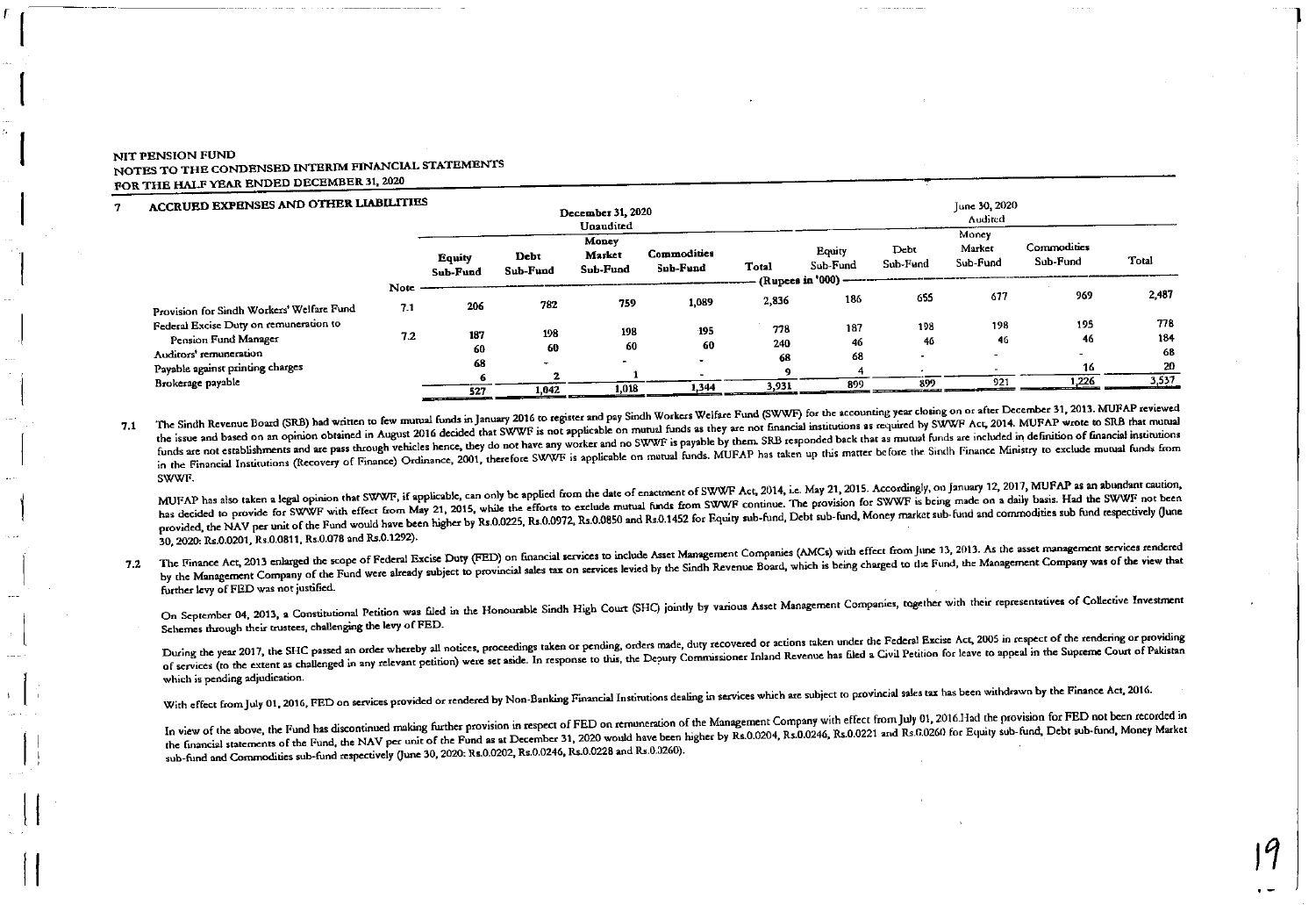#### CONTINGENCIES AND COMMITMENTS 8

There were no contingencies and commitments outstanding as at December 31, 2020 (June 30, 2020: nil), other than those reported in note 6.1.

|                                                                                                                                                                                |                                   |                                               | December 31, 2020<br><b>Unaudited</b>         |                                                                    | June 30, 2020<br>Audited                          |                                              |                                               |                                                 |                                                        |                                                  |  |  |
|--------------------------------------------------------------------------------------------------------------------------------------------------------------------------------|-----------------------------------|-----------------------------------------------|-----------------------------------------------|--------------------------------------------------------------------|---------------------------------------------------|----------------------------------------------|-----------------------------------------------|-------------------------------------------------|--------------------------------------------------------|--------------------------------------------------|--|--|
| NUMBER OF UNITS IN ISSUE                                                                                                                                                       | <b>Equity</b><br>Sub-Fund         | Debt<br>Sub-Fund                              | Money<br>Market<br>Sub-Fund                   | Commodities<br>Sub-Fund                                            | Total                                             | Equity<br>Sub-Fund                           | Debt<br>Sub-Fund                              | Money<br>Market<br>Sub-Fund                     | Commodities<br>Sub-Fund                                | Total                                            |  |  |
|                                                                                                                                                                                | (Rupees in '000) -----            |                                               |                                               |                                                                    |                                                   |                                              |                                               |                                                 |                                                        |                                                  |  |  |
| Total units in issue at beginning of<br>the period/year<br>Units issued during the period/year<br>Units redeemed during the period/year<br>Reallocation during the period/year | 9,259,397<br>235,232<br>(326,006) | 8,075,680<br>52,000<br>(58, 165)<br>(24, 888) | 8,683,919<br>193,507<br>(198, 279)<br>245,744 | 7,500,935<br>$\ddot{\phantom{1}}$<br>-<br>$\overline{\phantom{a}}$ | 33,519,931<br>480,739<br>(256, 444)<br>(105, 150) | 8,671,476<br>447,413<br>(49, 785)<br>190,293 | 8,051,580<br>687,568<br>(834, 503)<br>171,035 | 9,165,591<br>763,603<br>(928, 211)<br>(317,064) | 7.501.073<br>$\overline{ }$<br>$\blacksquare$<br>(138) | 33,389,720<br>1,898,584<br>(1,812,499)<br>44,126 |  |  |
| Total units in issue at end of<br>the period/year                                                                                                                              | 9,168,623                         | 8,044,627                                     | 8,924,891                                     | 7,500,935                                                          | 33,639,076                                        | 9,259,397                                    | 8.075,680                                     | 8,683,919                                       | 7,500,935                                              | 33,519,931                                       |  |  |

TRANSACTIONS AND BALANCES WITH CONNECTED PERSONS 10

10.1 Connected persons include National Investment Trust Limited being the Pension Fund Manager, Central Depository Company of Pakistan Limited being the Trustee, other collective investment schemes managed by the Pension Fund Manager, any person or company beneficially owning directly or indirectly ten percent or more of the capital of the Pension Fund Manager or the net assets of the Fund and directors and officers of the Pension Fund Manager and unit holders holding 10 percent or more units of the Fund.

20

10.2 Transactions with connected persons are in the normal course of business, at contracted rates and terms determined in accordance with market rates.

10.3 Remuneration payable to Pension Fund Manager and the Trustee is determined in accordance with the provisions of the Voluntary Pension System Rules and the Trust Deed respectively.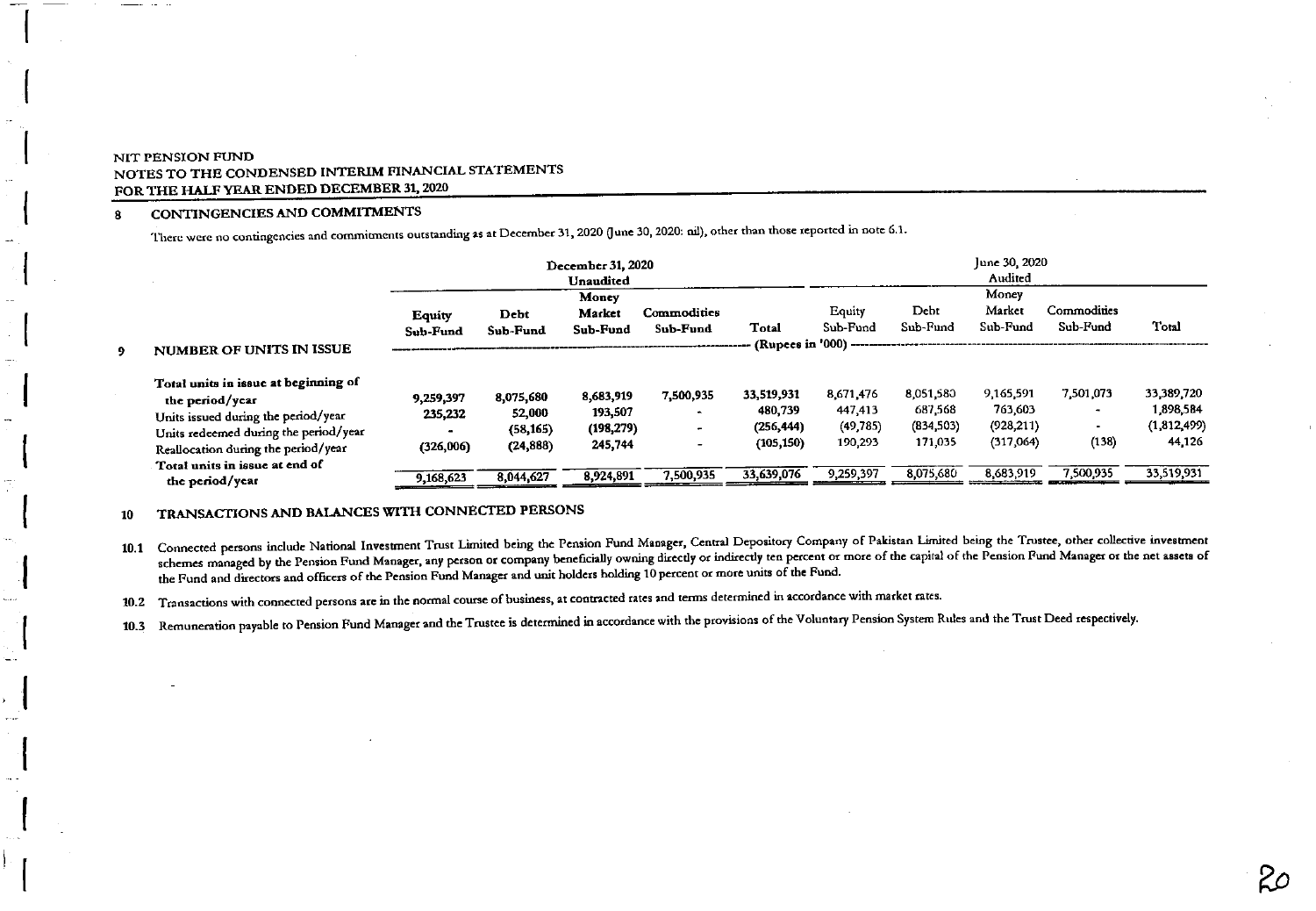10.4 Details of the transactions with connected persons and balances with them, if not disclosed elsewhere in these condensed interim financial statements, are as follows:

|      |                                                                        |               |              | Half year ended December 31, 2020            |             | Half year ended December 31, 2019 |                                              |              |                 |             |       |  |  |
|------|------------------------------------------------------------------------|---------------|--------------|----------------------------------------------|-------------|-----------------------------------|----------------------------------------------|--------------|-----------------|-------------|-------|--|--|
|      |                                                                        |               |              | Unaudited<br>Money                           |             | Unaudited                         |                                              |              |                 |             |       |  |  |
|      |                                                                        | <b>Equity</b> | <b>D</b> cbt | Market                                       | Commodities |                                   | Equity                                       | Debt         | Money<br>Market | Commodities |       |  |  |
|      |                                                                        | Sub-Fund      | Sub-Fund     | Sub-Fund                                     | Sub-Fund    | Total                             | Sub-Fund                                     | Sub-Fund     | Sub-Fund        | Sub-Fund    | Total |  |  |
|      |                                                                        |               |              |                                              |             |                                   | (Rupees in '000) ------                      |              |                 |             |       |  |  |
| 10.5 | Transactions during the period                                         |               |              |                                              |             |                                   |                                              |              |                 |             |       |  |  |
|      | National Investment Trust Limited -<br><b>Pension Fund Manager</b>     |               |              |                                              |             |                                   |                                              |              |                 |             |       |  |  |
|      | Remuneration of Pension Fund Manager                                   | 329           | 310          | 313                                          | 318         | 1,270                             | 275                                          | 268          | 291             | 256         | 1,090 |  |  |
|      | Sindh Sales Tax on Pension                                             |               |              |                                              |             |                                   |                                              |              |                 |             |       |  |  |
|      | Fund Manager's remuneration                                            | 43            | 40           | 41                                           | 41          | 165                               | 36                                           | 35           | 38              | 33          | 142   |  |  |
|      | <b>Central Depository Company of</b>                                   |               |              |                                              |             |                                   |                                              |              |                 |             |       |  |  |
|      | Pakistan Limited - Trustee                                             |               |              |                                              |             |                                   |                                              |              |                 |             |       |  |  |
|      | Trustee remuneration                                                   | 66            | 93           | 94                                           | 95          | 348                               | 55                                           | 80           | 87              | 77          | 299   |  |  |
|      | Sindh Sales Tax on remuneration                                        |               |              |                                              |             |                                   |                                              |              |                 |             |       |  |  |
|      | of Trustee                                                             | 9             | $12 \,$      | 12                                           | 12          | 45                                | 7                                            | 10           | 11              | 10          | 38    |  |  |
|      | Custodian charges of Central Depository                                |               |              |                                              |             |                                   |                                              |              |                 |             |       |  |  |
|      | Company of Pakistan Limited                                            | 4             | 3            | 3                                            |             | 10                                | 4                                            | 3            |                 |             | 7     |  |  |
|      |                                                                        |               |              | Quarter ended December 31, 2020<br>Unaudited |             |                                   | Quarter ended December 31, 2019<br>Unaudited |              |                 |             |       |  |  |
|      |                                                                        | <b>Equity</b> | Debt         | Money                                        | Commodities | Total                             | <b>Equity</b>                                | Debt         | Money           | Commodities | Total |  |  |
|      |                                                                        | Sub-Fund      | Sub-Fund     | Market                                       | Sub-Fund    |                                   | Sub-Fund                                     | Sub-Fund     | Market          | Sub-Fund    |       |  |  |
|      |                                                                        |               |              | Sub-Fund                                     |             |                                   |                                              |              | Sub-Fund        |             |       |  |  |
|      |                                                                        |               |              |                                              |             |                                   |                                              |              |                 |             |       |  |  |
|      | National Investment Trust Limited -<br><b>Pension Fund Manager</b>     |               |              |                                              |             |                                   |                                              |              |                 |             |       |  |  |
|      | Remuneration of Pension Fund Manager                                   | 164           | 155          | 159                                          | 158         | 636                               | 149                                          | 140          | 146             | 130         | 565   |  |  |
|      | Sindh Sales Tax on Pension                                             |               |              |                                              |             |                                   |                                              |              |                 |             |       |  |  |
|      | Fund Manager's remuneration                                            | 22            | 20           | 21                                           | 20          | 83                                | 19                                           | 18           | 19              | 17          | 73    |  |  |
|      | <b>Central Depository Company of</b>                                   |               |              |                                              |             |                                   |                                              |              |                 |             |       |  |  |
|      | Pakistan Limited - Trustee                                             |               |              |                                              |             |                                   |                                              |              |                 |             |       |  |  |
|      | Trustee remuneration                                                   | 33            | 47           | 48                                           | 47          | 175                               | 30                                           | 42           | 44              | 39          | 155   |  |  |
|      | Sindh Sales Tax on remuneration of                                     |               |              |                                              |             |                                   |                                              |              |                 |             |       |  |  |
|      | Trustee                                                                | 5             | 6            | 6                                            | 6           | 23                                | $\overline{4}$                               | 5            | 6               | 5           | 20    |  |  |
|      | Custodian charges of Central Depository<br>Company of Pakistan Limited | $\mathbf{2}$  | $\mathbf{1}$ | $\mathbf{3}$                                 |             | 6                                 | $\overline{2}$                               | $\mathbf{1}$ |                 |             | 3     |  |  |
|      |                                                                        |               |              |                                              |             |                                   |                                              |              |                 |             |       |  |  |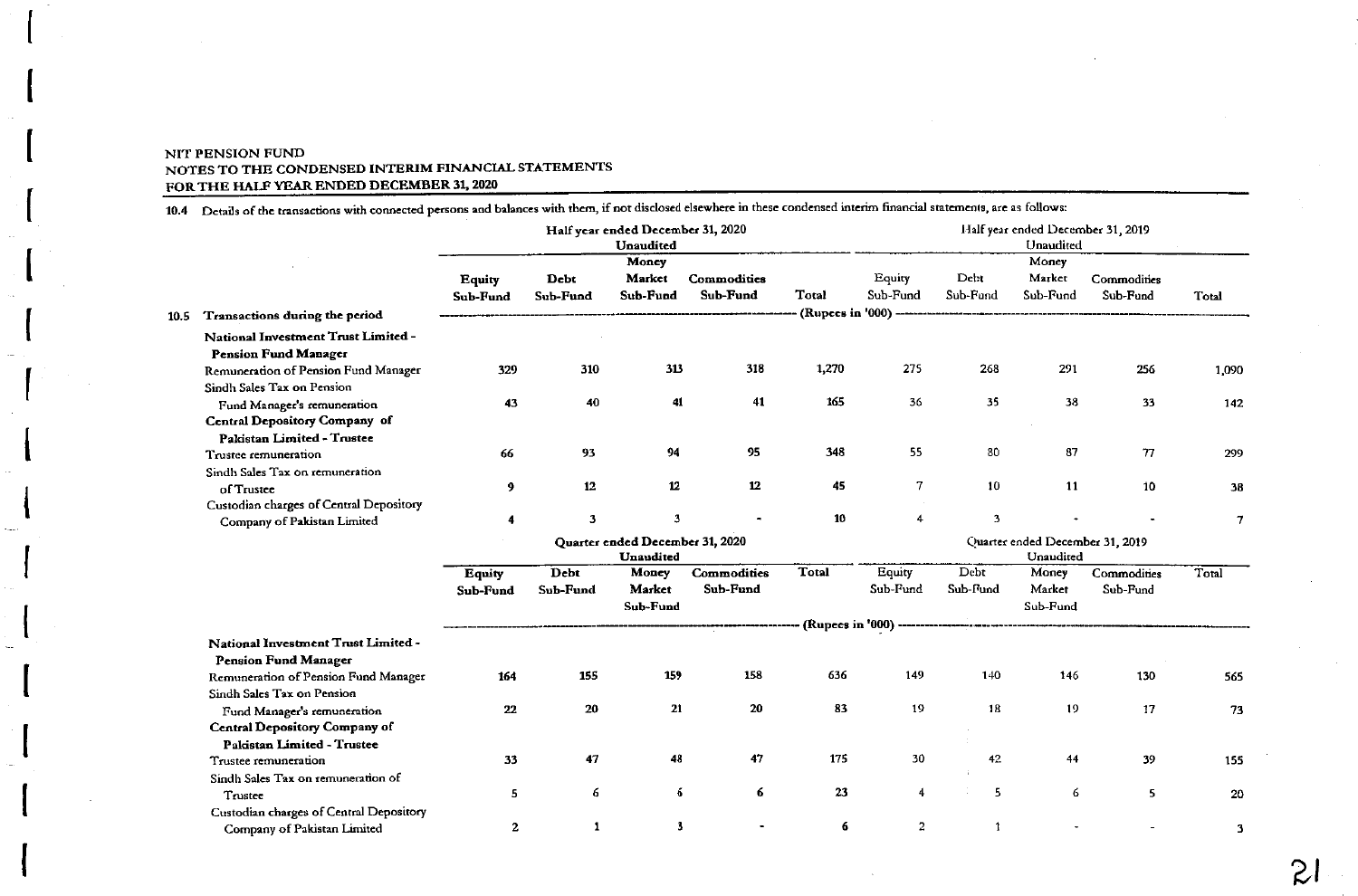| 10.6 Balances outstanding as at period/year end                                                                                                         |                    |                         | December 31, 2020<br>Unaudited |                                            | June 30, 2020<br>Audited          |                                                  |                                       |                                 |                                          |                                            |  |  |
|---------------------------------------------------------------------------------------------------------------------------------------------------------|--------------------|-------------------------|--------------------------------|--------------------------------------------|-----------------------------------|--------------------------------------------------|---------------------------------------|---------------------------------|------------------------------------------|--------------------------------------------|--|--|
|                                                                                                                                                         | Equity<br>Sub-Fund | <b>Debt</b><br>Sub-Fund | Money<br>Market<br>Sub-Fund    | Commodities<br>Sub-Fund                    | Total<br>(Number of Units) -      | Equity<br>Sub-Fund                               | Debt<br>Sub-Fund                      | Money<br>Market<br>Sub-Fund     | Commodities<br>Sub-Fund                  | Total                                      |  |  |
| National Investment Trust Limited<br>- Pension Fund Manager                                                                                             | 7,500,000          | 7,500,000               | 7,500,000                      | 7,500,000                                  | 30,000,000                        | 7,500,000                                        | 7,500,000                             | 7,500,000                       | 7,500,000                                | 30,000,000                                 |  |  |
| Units held                                                                                                                                              |                    |                         |                                |                                            |                                   | (Rupees in '000) ---                             |                                       |                                 |                                          |                                            |  |  |
| Amount of units held<br>Pension Fund Manager's Remuneration<br>Sindh Sales Tax payable<br>payable<br>Preliminary expenses and flotation cost<br>payable | 73,727<br>56<br>7  | 115,690<br>52<br>7      | 107,257<br>52<br>13            | 126,977<br>47<br>$\mathbf{7}$<br>$\bullet$ | 423,651<br>207<br>34<br>$\bullet$ | 61,293<br>46<br>6<br>61<br>2,625<br>$\mathbf{z}$ | 114,674<br>50<br>7<br>61<br>100<br>25 | 104,102<br>47<br>13<br>61<br>20 | 121,112<br>42<br>6<br>61<br>$\sim$<br>20 | 401,181<br>185<br>32<br>244<br>2,725<br>67 |  |  |
| Security deposits<br>Other payable                                                                                                                      |                    |                         |                                |                                            |                                   |                                                  |                                       |                                 |                                          |                                            |  |  |
| <b>Central Depository Company of</b><br>Pakistan Limited - Trustee<br>Remuneration payable<br>Sindh Sales Tax on Trustee<br>remuneration                | 11<br>1            | 15<br>$\mathbf{2}$      |                                | 15<br>15<br>$\mathbf{z}$<br>3              | 56<br>8                           | 9<br>$\mathbf{1}$                                | 15<br>$\overline{c}$                  | 15<br>3                         | 14<br>$\mathbf{2}$                       | 53<br>8                                    |  |  |

#### Fair value of financial instruments 11

IFRS 13 - 'Fair Value Measurement' establishes a single source of guidance under IFRS for all fair value measurements and disclosures about fair value measurement where such measurements are required as permitted by other IFRSs. It defines fair value as the price that would be received to sell an asset or paid to transfer a liability in an orderly transaction between market participants at the required as perm measurement date (i.e. an exit price).

Financial assets which are tradable in an open market are revalued at the market prices prevailing on the statement of assets and liabilities date. The estimated fair value of all other financial assets and financial liabilities is considered not significantly different from book value.

The following table shows financial instruments recognized at fair value, analyzed between those whose fair value is based on:

Level 1: quoted prices in active markets for identical assets or liabilities;

Level 2: those involving inputs other than quoted prices included in Level 1 that are observable for the asset or liability, eithe

Level 3: those with inputs for the asset or liability that are not based on observable market data (unobservable inputs).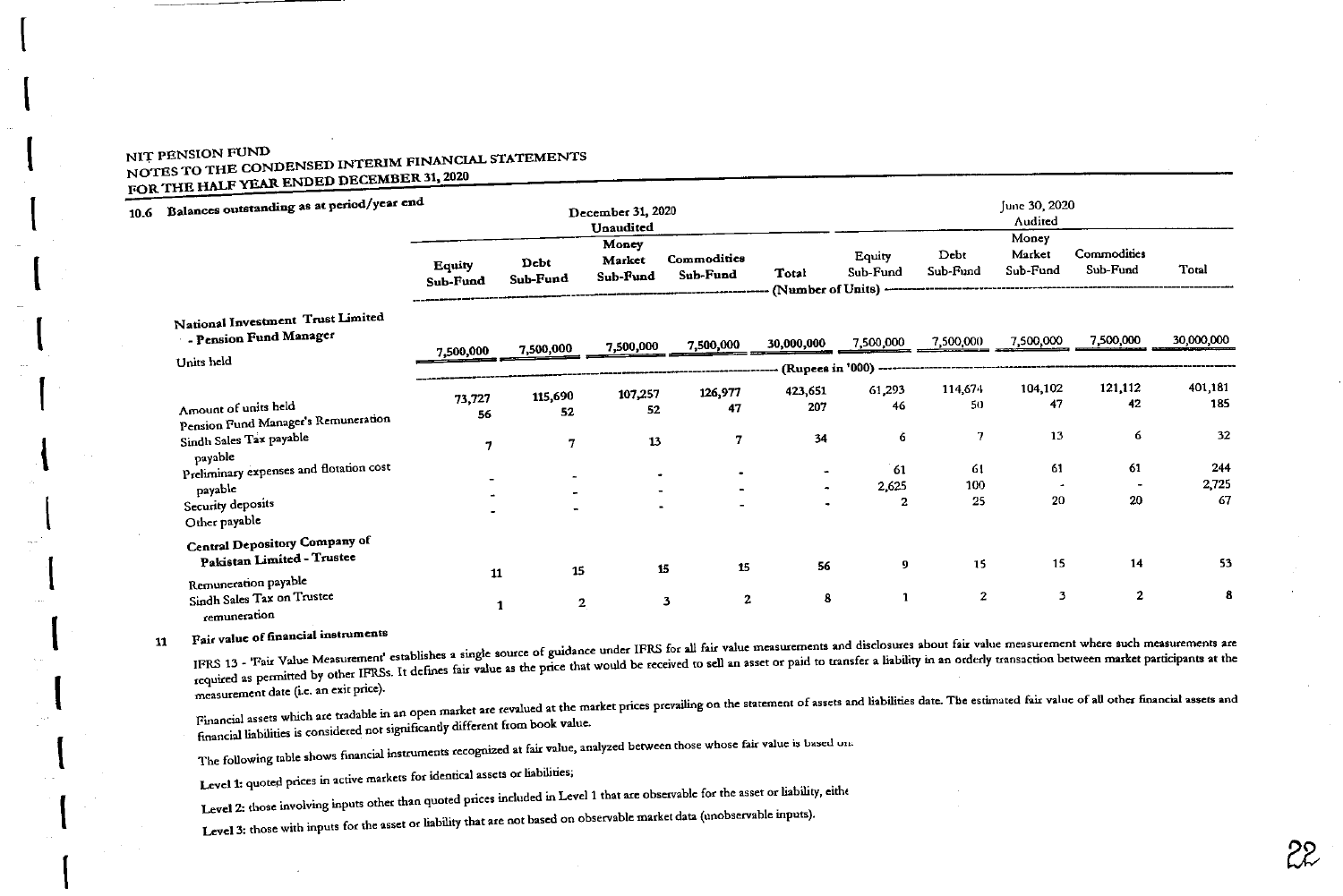As at December 31, 2020 and June 30, 2020, the Fund held the following instruments measured at fair values:

|                                                                     | December 31 2020 |                          |         |                       |               |                          |                                  |                       |         |                           |                                    |           |         |
|---------------------------------------------------------------------|------------------|--------------------------|---------|-----------------------|---------------|--------------------------|----------------------------------|-----------------------|---------|---------------------------|------------------------------------|-----------|---------|
|                                                                     |                  |                          |         |                       |               |                          | Unaudited                        |                       |         |                           |                                    |           |         |
|                                                                     |                  | <b>Equity Sub-Fund</b>   |         | Debt Sub-Fund         |               |                          | Money Market Sub-Fund            |                       |         | <b>Commodity Sub-Fund</b> |                                    |           |         |
|                                                                     | Level 1          | Level 2                  | Level 3 | Level 1               | Level 2       | Level 3                  | Level 1                          | Level 2               | Level 3 | Level 1                   | Level 2                            | Level 3   | Total   |
|                                                                     |                  |                          |         |                       |               |                          |                                  | (Rupees'000)-         |         |                           |                                    |           |         |
| Financial assets classified as<br>Fair value through OCI            |                  |                          |         |                       |               |                          |                                  |                       |         |                           |                                    |           |         |
| Listed equity securities                                            | 84,025           |                          |         |                       |               |                          |                                  |                       |         |                           |                                    |           | 84,025  |
| Government Securities - Treasury Bills                              |                  |                          |         | $\sim$                | 96,182        |                          | $\bullet$                        | 39,364                |         |                           |                                    |           | 135,546 |
| <b>Listed Sukuks</b>                                                |                  |                          |         | 8,776                 |               | $\overline{\phantom{a}}$ | 4,000                            | $\overline{ }$        |         |                           |                                    |           | 12,776  |
| Debt Securities - Term Finance Certificates / Sukuks                |                  |                          |         | 3,943                 |               |                          |                                  |                       |         |                           |                                    |           | 3,943   |
| Financial assets classified as<br>Fair value through profit or loss |                  |                          |         |                       |               |                          |                                  |                       |         |                           |                                    |           |         |
| Government Securities - Treasury Bills                              |                  |                          |         |                       |               |                          |                                  | 34,913                |         |                           |                                    |           | 34,913  |
|                                                                     | 84,025           | $\overline{\phantom{a}}$ |         | 12,719                | 96,182        |                          | 4,000                            | 74,277                |         |                           | $\sim$ $\sim$                      | $\bullet$ | 271,203 |
|                                                                     |                  |                          |         |                       |               |                          | June 30, 2020                    |                       |         |                           |                                    |           |         |
|                                                                     |                  |                          |         |                       |               |                          | Audited                          |                       |         |                           |                                    |           |         |
|                                                                     |                  | <b>Equity Sub-Fund</b>   |         |                       | Debt Sub-Fund |                          |                                  | Money Market Sub-Fund |         |                           | Commodity Sub-Fund                 |           |         |
|                                                                     | Level 1          | Level 2                  | Level 3 | Level 1               | Level 2       | Level 3                  | Level 1                          | Level $2$             | Level 3 | Level 1                   | Level 2                            | Level 3   | Total   |
|                                                                     |                  |                          |         |                       |               |                          | ------------------- (Rupees'000) |                       |         |                           | ---------------------------------- |           |         |
| Financial assets classified as<br>Fair value through OCI            |                  |                          |         |                       |               |                          |                                  |                       |         |                           |                                    |           |         |
| Listed equity securities                                            | 71,094           |                          |         |                       |               |                          |                                  |                       |         |                           |                                    |           | 71,094  |
| Government Securities - Treasury Bills                              |                  |                          |         | $\tilde{\phantom{a}}$ | 99,386        |                          |                                  | 89,101                |         |                           | 79767                              |           | 268,254 |
| <b>Listed Sukuk</b>                                                 |                  |                          |         | 1,941                 |               |                          |                                  |                       |         |                           |                                    |           | 1,941   |
| Debt Securities - Term Finance Certificates / Sukuks                |                  |                          |         | 4,008                 |               |                          |                                  |                       |         |                           |                                    | $\bullet$ | 4.008   |
| Commercial paper                                                    |                  |                          |         |                       |               |                          |                                  |                       |         |                           |                                    |           |         |
| Financial assets classified as                                      |                  |                          |         |                       |               |                          |                                  |                       |         |                           |                                    |           |         |
| Fair value through profit or loss                                   |                  |                          |         |                       |               |                          |                                  |                       |         |                           |                                    |           |         |
| Government Securities - Treasury Bills                              |                  |                          |         |                       |               |                          |                                  |                       |         |                           |                                    |           |         |
|                                                                     |                  |                          |         |                       |               |                          |                                  |                       |         |                           |                                    |           |         |

During the period ended December 31, 2020, there were no transfers between level 1 and level 2 fair value measurements, and no transfer into and out of level 3 fair value measurements.

The Fund has not disclosed the fair values for other financial assets and financial liabilities, as these are either short term in nature or reprice periodically. Therefore, their carrying amounts are reasonable approximat value.